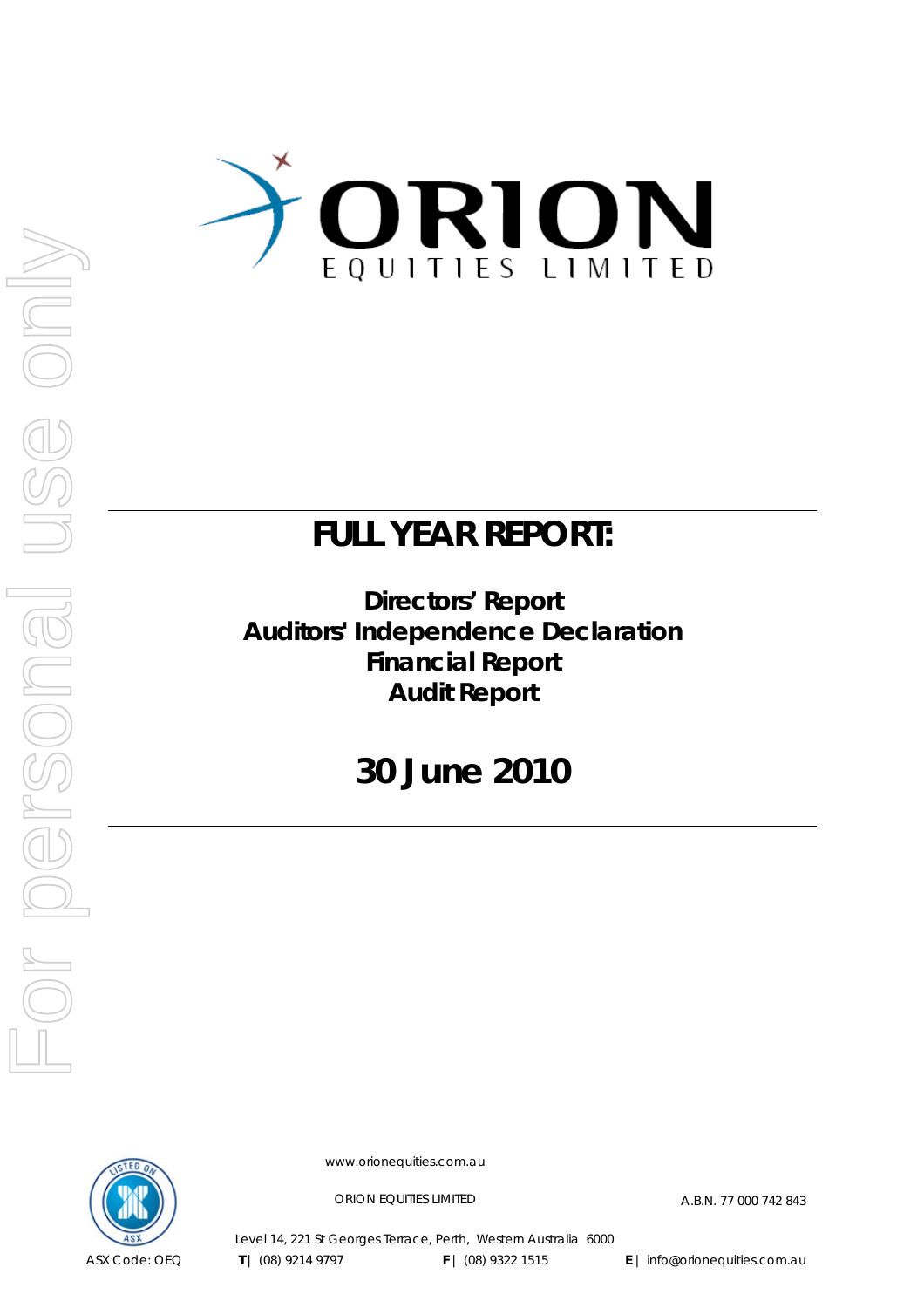| L                        |
|--------------------------|
|                          |
|                          |
| I                        |
|                          |
|                          |
|                          |
|                          |
| J<br>$\left(\right)$     |
| çì                       |
|                          |
| l                        |
| $\overline{\mathcal{L}}$ |
| $\bigodot$               |
| L                        |

|                                                   |                | <b>BUARD</b>                                           |                                                        |  |
|---------------------------------------------------|----------------|--------------------------------------------------------|--------------------------------------------------------|--|
| Overview to the Market                            | $\overline{2}$ | Farooq Khan                                            | Executive Chairman                                     |  |
| Directors' Report                                 | 5              | William Johnson<br>Victor Ho                           | <b>Executive Director</b><br><b>Executive Director</b> |  |
|                                                   |                | Yaqoob Khan                                            | Non-Executive Director                                 |  |
| Auditor's Independence Declaration                | 16             |                                                        |                                                        |  |
| Consolidated Statement of<br>Comprehensive Income | 17             | <b>COMPANY SECRETARY</b><br>Victor Ho                  |                                                        |  |
| Consolidated Statement of                         | 18             |                                                        |                                                        |  |
| Financial Position                                |                | <b>PRINCIPAL &amp; REGISTERED OFFICE</b>               |                                                        |  |
| Consolidated Statement of                         | 19             | Level 14, The Forrest Centre<br>221 St Georges Terrace |                                                        |  |
| Changes in Equity                                 |                | Perth Western Australia 6000                           |                                                        |  |
| Consolidated Statement of Cash Flows              | 20             | Telephone:                                             | (08) 9214 9797                                         |  |
|                                                   |                | Facsimile:                                             | (08) 9322 1515                                         |  |
| Notes to Financial Statements                     | 21             | Email:                                                 | info@orionequities.com.au                              |  |
| Directors' Declaration                            | 47             | Website:                                               | www.orionequities.com.au                               |  |
| Independent Audit Report                          | 48             | <b>SHARE REGISTRY</b>                                  |                                                        |  |
|                                                   |                |                                                        | <b>Advanced Share Registry Services</b>                |  |
| Securities Information                            | 50             | Suite 2, 150 Stirling Highway                          | Nedlands Western Australia 6009                        |  |
|                                                   |                |                                                        | $T_{\Omega}$   anbana: $(0.0)$   0.200  0.22           |  |

## **www.orionequities.com.au**

- **Latest News** STOCK EXCHANGE **STOCK EXCHANGE AND STOCK EXCHANGE AND STOCK EXCHANGE AND STOCK EXCHANGE AND STOCK EXCHANGE AND STOCK EXCHANGE AND STOCK EXCHANGE AND STOCK EXCHANGE AND STOCK EXCHANGE AND STOCK EXCHANGE AND ST**
- Market Announcements **Australian Securities Exchange Exchange Exchange Exchange Exchange Exchange Exchange Exchange Exchange Exchange Exchange Exchange Exchange Exchange Exchange Exchange Exchange Exchange Exchange Excha**
- **Financial Reports Performance Australian Australian Australian Australian Australian Australian Australian Australian Australian Australian Australian Australian Australian Australian Australian Australian Australian Au**

# **CONTENTS CORPORATE DIRECTORY**

# **BOARD**

| Overview to the Market                                                                                                                         | $\overline{2}$ | DUAKU<br>Farooq Khan<br>Executive Chairman                                                                                                                                                                       |
|------------------------------------------------------------------------------------------------------------------------------------------------|----------------|------------------------------------------------------------------------------------------------------------------------------------------------------------------------------------------------------------------|
| Directors' Report                                                                                                                              | 5              | William Johnson<br><b>Executive Director</b><br>Victor Ho<br><b>Executive Director</b><br>Yaqoob Khan<br>Non-Executive Director                                                                                  |
| Auditor's Independence Declaration                                                                                                             | 16             |                                                                                                                                                                                                                  |
| Consolidated Statement of<br>Comprehensive Income                                                                                              | 17             | <b>COMPANY SECRETARY</b><br>Victor Ho                                                                                                                                                                            |
| Consolidated Statement of<br><b>Financial Position</b>                                                                                         | 18             | <b>PRINCIPAL &amp; REGISTERED OFFICE</b><br>Level 14, The Forrest Centre                                                                                                                                         |
| Consolidated Statement of<br>Changes in Equity                                                                                                 | 19             | 221 St Georges Terrace<br>Perth Western Australia 6000                                                                                                                                                           |
| <b>Consolidated Statement of Cash Flows</b>                                                                                                    | 20             | Telephone:<br>(08) 9214 9797<br>Facsimile:<br>(08) 9322 1515                                                                                                                                                     |
| Notes to Financial Statements                                                                                                                  | 21             | Email:<br>info@orionequities.com.au<br>Website:<br>www.orionequities.com.au                                                                                                                                      |
| Directors' Declaration                                                                                                                         | 47             |                                                                                                                                                                                                                  |
| Independent Audit Report                                                                                                                       | 48             | <b>SHARE REGISTRY</b><br><b>Advanced Share Registry Services</b>                                                                                                                                                 |
| Securities Information<br>www.orionequities.com.au                                                                                             | 50             | Suite 2, 150 Stirling Highway<br>Nedlands Western Australia 6009<br>Telephone:<br>(08) 9389 8033<br>Facsimile:<br>(08) 9389 7871<br>Email:<br>admin@advancedshare.com.au<br>Website:<br>www.advancedshare.com.au |
|                                                                                                                                                |                |                                                                                                                                                                                                                  |
| Visit our website for:<br><b>Latest News</b><br>$\bullet$<br><b>Market Announcements</b><br>$\bullet$<br><b>Financial Reports</b><br>$\bullet$ |                | <b>STOCK EXCHANGE</b><br>Australian Securities Exchange<br>Perth, Western Australia                                                                                                                              |
| Register your email with us to<br>receive latest Company                                                                                       |                | <b>ASX CODE</b><br><b>OEQ</b>                                                                                                                                                                                    |
| announcements and releases<br>email us now<br>info@orionequities.com.au                                                                        |                | <b>AUDITOR</b><br>BDO Audit (WA) Pty Ltd<br>38 Station Street<br>Subiaco, Western Australia 6008<br>Telephone:<br>$(08)$ 6382 4600<br>Facsimile:<br>$(08)$ 6382 4601                                             |
|                                                                                                                                                |                | Website:<br>www.bdo.com.au                                                                                                                                                                                       |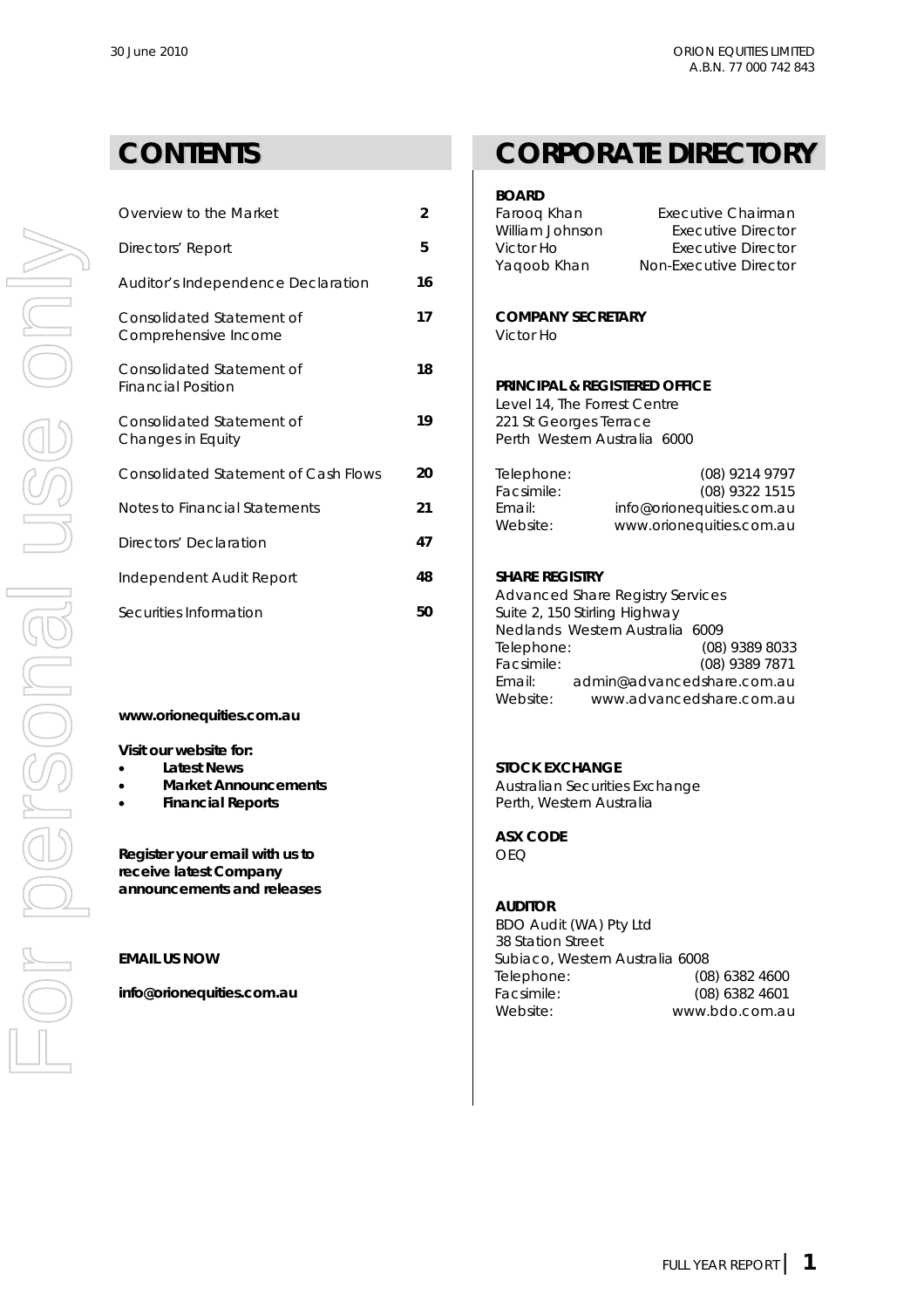# **OVERVIEW TO THE MARKET**

Balance Date: 30 June 2010 Company: Orion Equities Limited (**OEQ**)

Current Reporting Period: Financial year ended 30 June 2010

Previous Corresponding Period: Financial year ended 30 June 2009

Consolidated Entity: Orion and controlled entities (**Orion**):

- (1) Dandaragan Estate Pty Ltd ACN 120 616 891 (**DAN**), a wholly owned subsidiary;
- (2) Silver Sands Developments Pty Ltd ACN 094 097 122, a wholly owned subsidiary;
- (3) CXM Limited ACN 132 294 645, a wholly owned subsidiary;
- (4) Margaret River Wine Corporation Pty Ltd ACN 094 706 500, a wholly owned subsidiary of DAN; and
- (5) Margaret River Olive Oil Company Pty Ltd ACN 094 706 519, a wholly owned subsidiary of DAN.

# **OVERVIEW OF RESULTS FOR ANNOUNCEMENT TO THE MARKET**

|                                            | 2010          | 2009           |          | Up/  |
|--------------------------------------------|---------------|----------------|----------|------|
| <b>CONSOLIDATED ENTITY</b>                 | \$            | \$             | % Change | Down |
|                                            |               |                |          |      |
| <b>Total revenues</b>                      | 4,692,025     | 17,803,761     | 74%      | Down |
| Total expenses                             | (4, 273, 059) | (33,990,552)   | 87%      | Down |
| Profit/(Loss) before tax                   | 418,966       | (16, 186, 791) | 103%     | Up   |
|                                            |               |                |          |      |
| Income tax benefit                         | 694,440       | 4,078,315      | 83%      | Down |
| Profit/(Loss) from continuing operations   | 1,113,406     | (12, 108, 476) | 109%     | Up   |
|                                            |               |                |          |      |
| Profit/(Loss) from discontinued operations |               | 111,376        | 100%     | Down |
|                                            |               |                |          |      |
| Profit/(Loss) attributable to              |               |                |          |      |
| members of the Company                     | 1,113,406     | (11,997,100)   | 109%     | Up   |
|                                            |               |                |          |      |
| Basic and diluted earnings/(loss)          |               |                |          |      |
| cents per share                            | 6.25          | (67.34)        | 109%     | Up   |
|                                            |               |                |          |      |
| Pre-tax NTA backing per share              | 1.135         | 1.113          | 2%       | Up   |
| Post-tax NTA backing per share             | 1.135         | 1.088          | 4%       | Up   |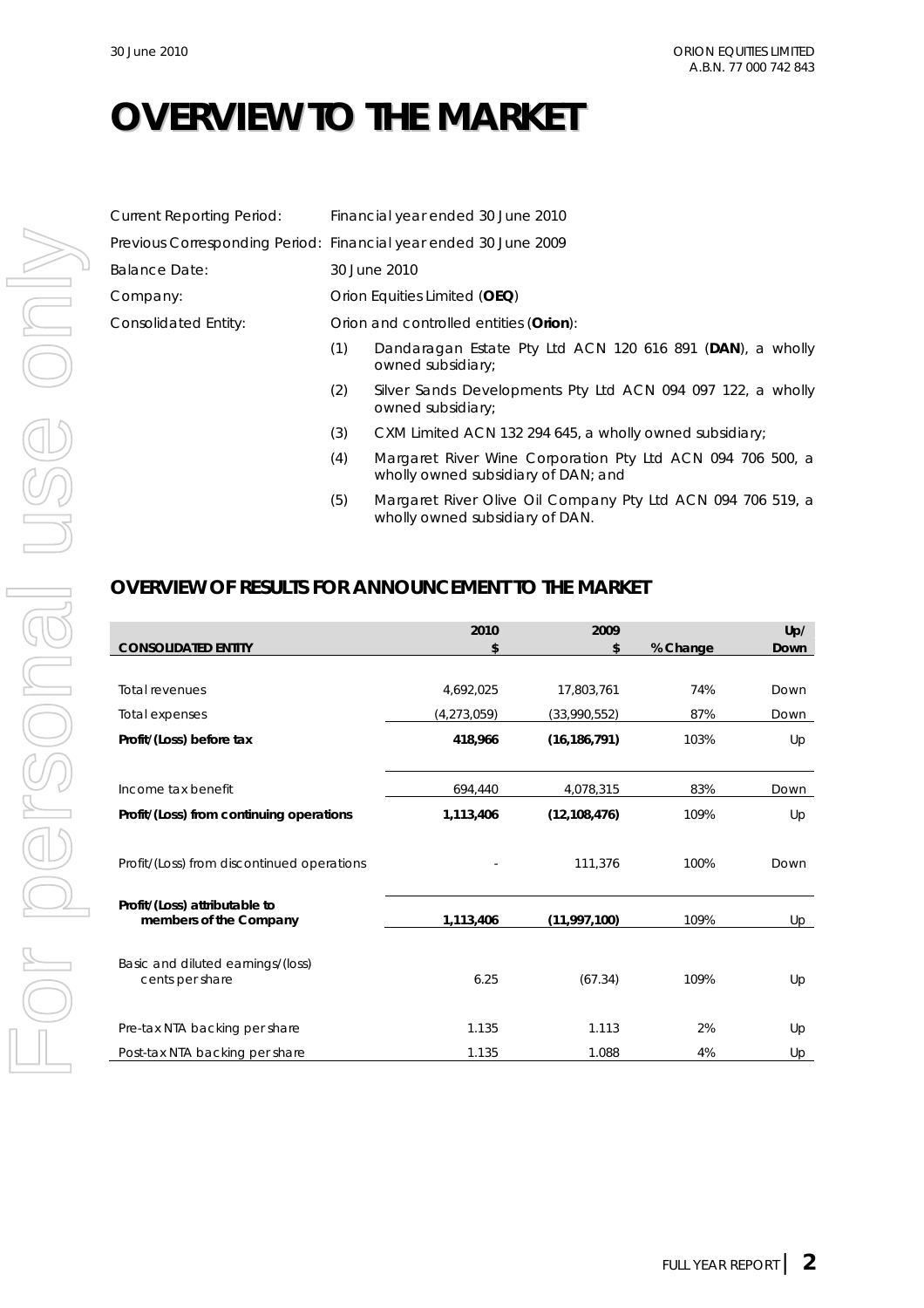# **OVERVIEW TO THE MARKET**

# **BRIEF EXPLANATION OF RESULTS**

Total revenues of \$4,692,025 (June 2009: \$17,803,761) include:

- (1) \$2,583,275 net change in fair value in securities (June 2009: \$nil);
- (2) \$1,200,987 income from olive grove operations (June 2009: \$311,530); and
- (3) \$890,284 share of Associate entity's profit (June 2009: \$2,283,013 loss).

Total expenses of \$4,273,059 (June 2009: \$33,990,552) include:

- (1) \$1,023,130 olive grove and oils operations (which does not include revaluation and depreciation expenses) (June 2009: \$581,009);
- (2) \$950,000 downwards revaluation of property held for development and resale (June 2009: \$1,200,000);
- (3) \$887,317 loss on sale of securities (June 2009: \$436,018 gain); and
- (4) \$539,042 personnel costs (including Directors' fees) (June 2009: \$685,247).

# **DIVIDENDS**

The Directors have not declared a dividend in respect of the financial year ended 30 June 2010.

# **ASSOCIATE ENTITIES**

The Company has accounted for the following share investment at Balance Date as an investment in an Associate entity (on an equity accounting basis):

(1) 28.488% interest in ASX listed Bentley Capital Limited (ACN 008 108 218) (**BEL**) (30 June 2009: 28.66%).

# **CONTROLLED ENTITIES**

The Company did not gain or lose control over entities during the Current Reporting Period.

# **COMMENTARY ON RESULTS AND OTHER SIGNIFICANT INFORMATION**

Please refer to the attached Directors' Report and Financial Report for further information on a review of the Consolidated Entity's operations and the financial position and performance of the Consolidated Entity and Company for the year ended 30 June 2010.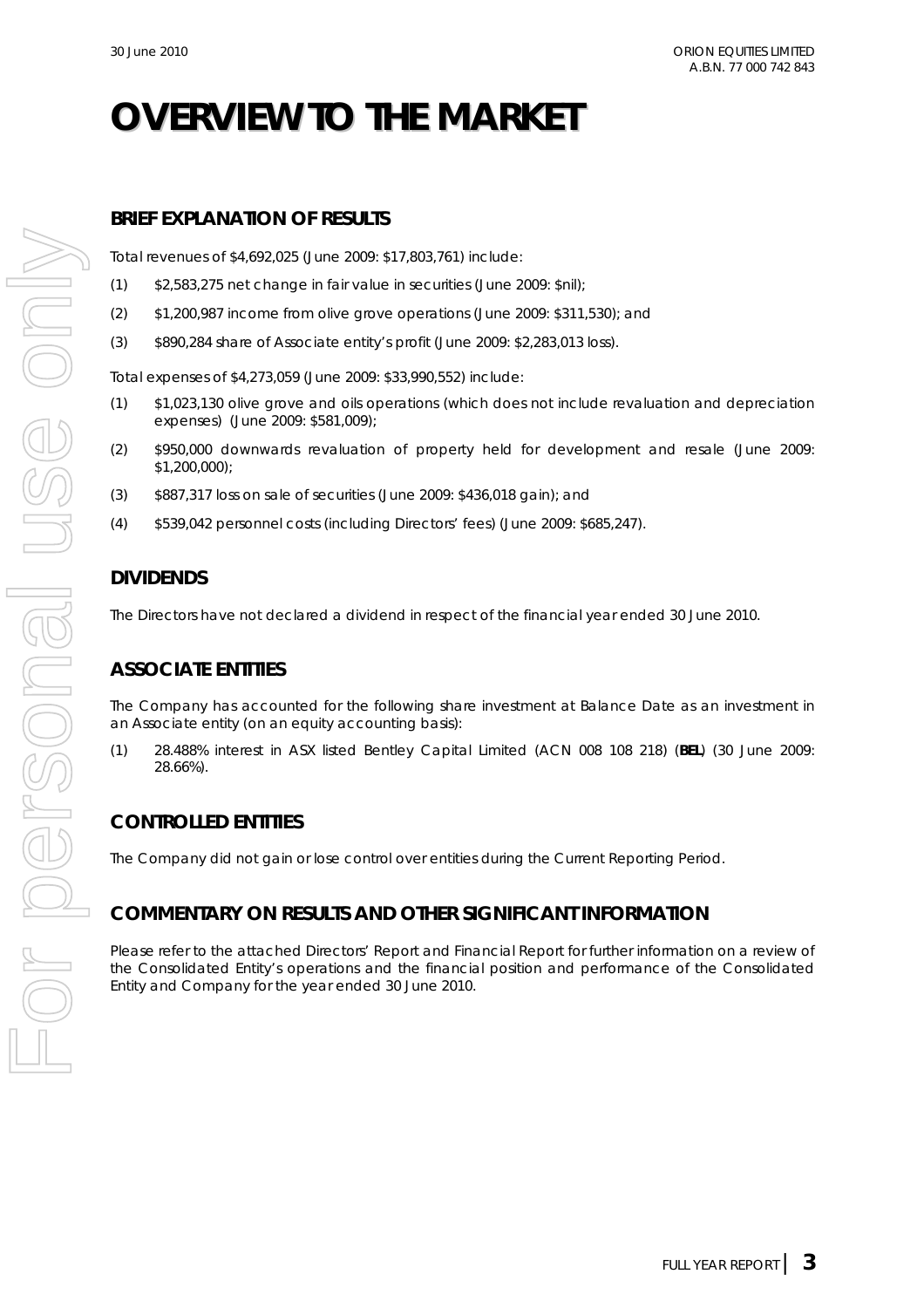# **OVERVIEW TO THE MARKET**

# **ANNUAL GENERAL MEETING**

Pursuant to the ASX Listing Rules, the Company gives notice that its 2010 Annual General Meeting (AGM) will be held at The Forrest Centre Conference Suites, Level 14, The Forrest Centre, 221 St Georges Terrace, Perth, Western Australia on Wednesday, 10 November 2010.

For and on behalf of the Directors,

Date: 31 August 2010

**Victor Ho Executive Director and Company Secretary** 

Telephone: (08) 9214 9797 Email: vho@orionequities.com.au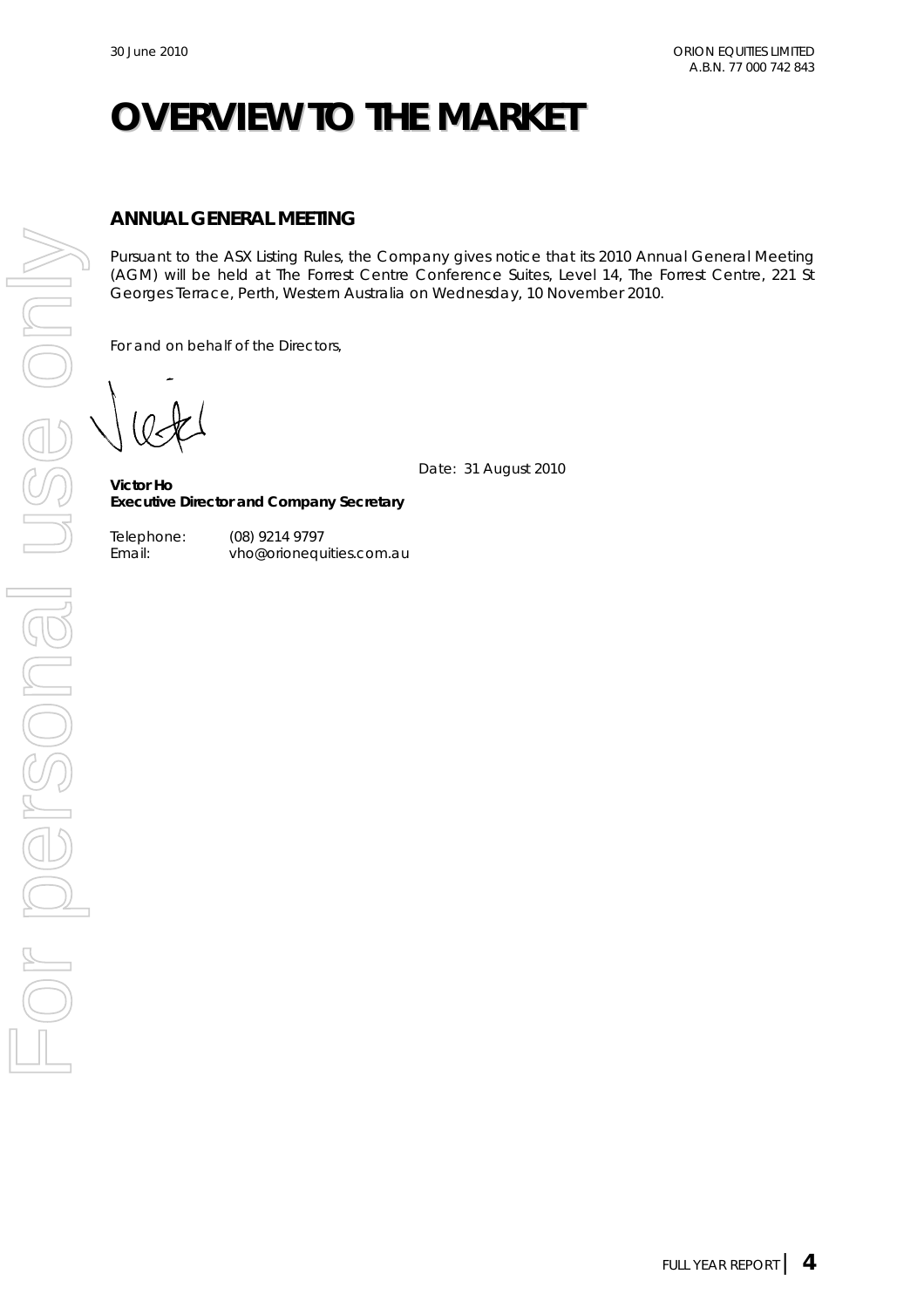The Directors present their report on Orion Equities Limited (**Company** or **OEQ**) and its controlled entities (the **Consolidated Entity** or **Orion**) for the year ended 30 June 2010 (**Balance Date**).

Orion Equities Limited is a public company limited by shares that was incorporated in New South Wales and has been listed on the Australian Securities Exchange (**ASX**) since November 1970 (ASX Code: OEQ).

# **PRINCIPAL ACTIVITIES**

The principal activities of the Consolidated Entity during the financial year were the management of its investments, including investments in listed and unlisted securities, real estate held for development and resale, an olive grove and ultra premium 'Dandaragan Estate' Olive Oil operation.

# **NET TANGIBLE ASSET BACKING (NTA)**

| <b>Consolidated Entity</b>                                                      | 2010       | 2009                     |
|---------------------------------------------------------------------------------|------------|--------------------------|
| Net tangible assets (before tax)                                                | 20,211,659 | 19,821,261               |
| Pre-Tax NTA Backing per share                                                   | 1.135      | 1.113                    |
| Less deferred tax assets and tax liabilities<br>Net tangible assets (after tax) | 20,211,659 | (432, 433)<br>19,388,828 |
| Pre-Tax NTA Backing per share                                                   | 1.135      | 1.088                    |
| Based on total issued share capital                                             | 17,814,389 | 17.814.389               |

# **FINANCIAL POSITION**

|                                                        | 2010        | 2009          |
|--------------------------------------------------------|-------------|---------------|
| <b>Consolidated Entity</b>                             | S           | \$            |
| Cash                                                   | 397,531     | 242,157       |
| Financial assets at fair value through profit and loss | 8,519,072   | 7,883,921     |
| Investments in listed Associate entity                 | 7,331,989   | 6,851,981     |
| Inventory                                              | 2,119,400   | 3,292,147     |
| Receivables                                            | 132,187     | 67,024        |
| Resource projects                                      |             |               |
| Intangibles                                            | 884,683     | 623,121       |
| Other assets                                           | 2,154,290   | 2,624,473     |
| Deferred tax asset                                     | 2,090,691   | 1,288,723     |
| <b>Total Assets</b>                                    | 23,629,843  | 22,873,547    |
| Other payables and liabilities                         | (442, 810)  | (1, 140, 442) |
| Deferred tax liability                                 | (2,090,691) | (1, 721, 156) |
| <b>Net Assets</b>                                      | 21,096,342  | 20,011,949    |
| Issued capital                                         | 19,374,007  | 19,374,007    |
| Retained earnings/(Accumulated Losses)                 | 1,110,987   | (2, 419)      |
| Reserves                                               | 611,348     | 640,361       |
| <b>Total Equity</b>                                    | 21,096,342  | 20,011,949    |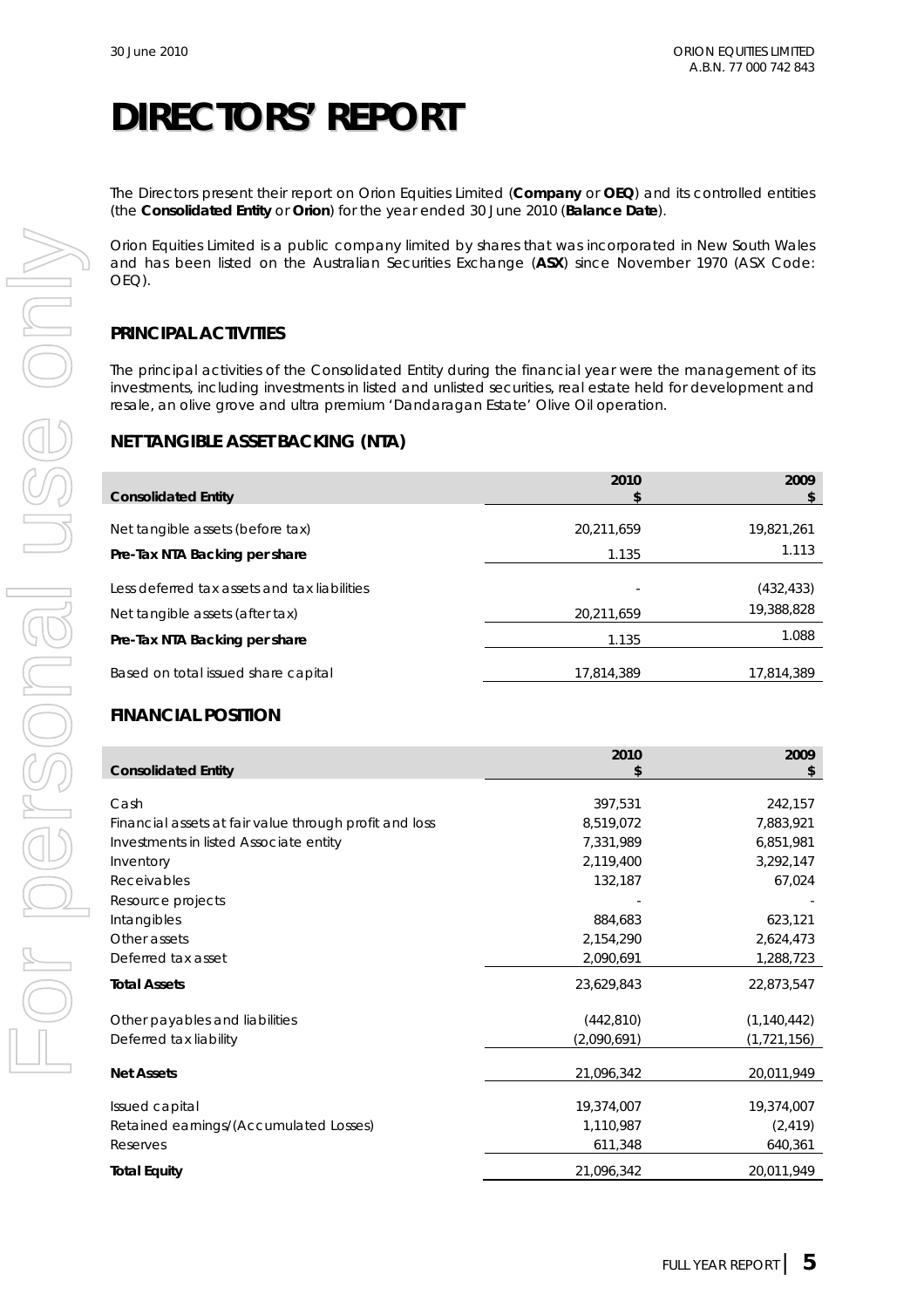# **OPERATING RESULTS**

| <b>Consolidated Entity</b>                              | 2010        | 2009           |
|---------------------------------------------------------|-------------|----------------|
| Total revenues                                          | 4.692.025   | 17,803,761     |
| Total expenses                                          | (4,273,059) | (33,990,552)   |
| Profit/(Loss) before tax                                | 418,966     | (16, 186, 791) |
| Income tax benefit/(expense)                            | 694.440     | 4,078,315      |
| Profit/(Loss) from continuing operations                | 1,113,406   | (12, 108, 476) |
| Profit/(Loss) from discontinued operations              |             | 111,376        |
| Profit/(Loss) attributable to members of the<br>Company | 1,113,406   | (11, 997, 100) |

Total revenues of \$4,692,025 (June 2009: \$17,803,761) include:

- (1) \$2,583,275 net change in fair value in securities (June 2009: \$nil);
- (2) \$1,200,987 income from olive grove operations (June 2009: \$311,530); and
- (3) \$890,284 share of Associate entity's profit (June 2009: \$2,283,013 loss).

Total expenses of \$4,273,059 (June 2009: \$33,990,552) include:

- (1) \$1,023,130 olive grove and oils operations (which does not include revaluation and depreciation expenses) (June 2009: \$581,009);
- (2) \$950,000 downwards revaluation of property held for development and resale (June 2009: \$1,200,000);
- (3) \$887,317 loss on sale of securities (June 2009: \$436,018 gain); and
- (4) \$539,042 personnel costs (including Directors' fees) (June 2009: \$685,247).

# **EARNINGS PER SHARE**

| <b>Consolidated Entity</b>                                                                                                                          | 2010       | 2009       |
|-----------------------------------------------------------------------------------------------------------------------------------------------------|------------|------------|
| Basic and diluted earnings/(loss) per share (cents)                                                                                                 | 6.25       | (67.34)    |
| Weighted average number of ordinary shares<br>outstanding during the year used in the<br>calculation of basic and diluted earnings/(loss) per share | 17,814,389 | 17.814.389 |

# **DIVIDENDS**

The Directors have not declared a dividend in respect of the financial year ended 30 June 2010.

# **SECURITIES IN THE COMPANY**

At Balance Date and the date of this report, the Company had 17,814,389 shares on issue (30 June 2009: 17,814,389). The Company does not have other securities on issue at the date of this report.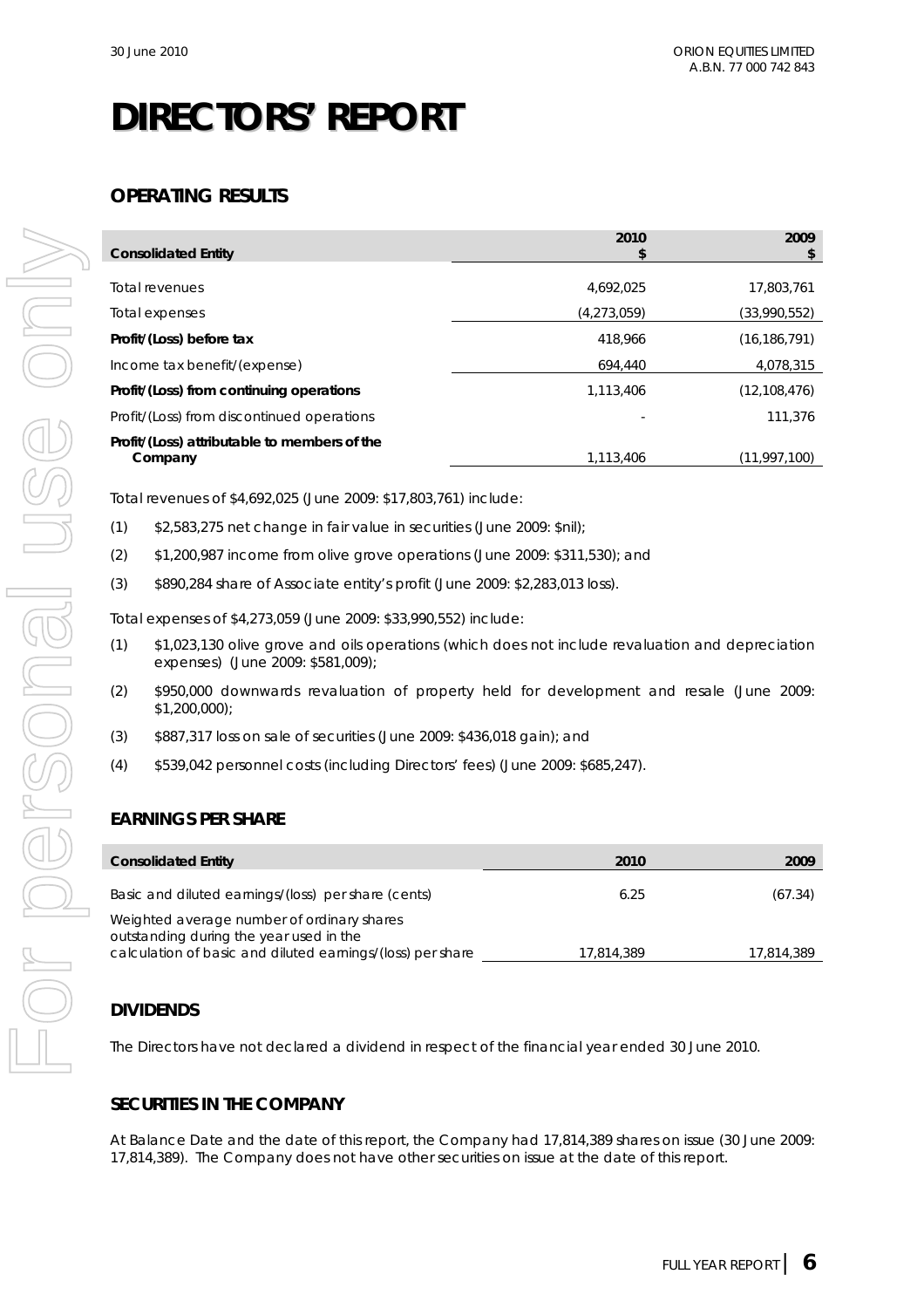# **REVIEW OF OPERATIONS**

# **(a) Portfolio Details As At 30 June 2010**

## **Asset Weighting**

|                                                                        | % of Net Assets |      |  |
|------------------------------------------------------------------------|-----------------|------|--|
|                                                                        | 2010            | 2009 |  |
| Australian equities                                                    | 75%             | 79%  |  |
| Agribusiness <sup>1</sup>                                              | 16%             | 13%  |  |
| Property held for development and resale                               | 10%             | 16%  |  |
| Net tax liabilities (current year and deferred tax assets/liabilities) |                 | (9%) |  |
| Net cash/other assets and provisions                                   | (1%)            | 1%   |  |
| <b>TOTAL</b>                                                           | 100%            | 100% |  |

## **Major Holdings in Securities Portfolio**

| <b>Equities</b> |                                | Fair<br>Value<br>\$'million | $%$ of<br><b>Net Assets</b> | <b>ASX</b><br>Code | <b>Industry Sector</b><br><b>Exposures</b> |
|-----------------|--------------------------------|-----------------------------|-----------------------------|--------------------|--------------------------------------------|
|                 | Strike Resources Limited       | 7.56                        | 35.82%                      | <b>SRK</b>         | <b>Materials</b>                           |
|                 | <b>Bentley Capital Limited</b> | 4.62                        | 21.88%                      | BEL                | Diversified Financials                     |
|                 | Alara Resources Limited        | 0.81                        | 3.85%                       | <b>AUQ</b>         | Energy/Materials                           |
| <b>TOTAL</b>    |                                | 12.98                       | 61.54%                      |                    |                                            |

Note: The investment in Strike Resources Limited comprises the following securities:

|                                                              | <b>Fair Value</b><br>\$'million | % of Net<br><b>Assets</b> | <b>ASX</b><br>Code |                                                                                                                      |
|--------------------------------------------------------------|---------------------------------|---------------------------|--------------------|----------------------------------------------------------------------------------------------------------------------|
| (a) 13,190,802 shares                                        | 6.60                            | 31%                       | <b>SRK</b>         |                                                                                                                      |
| (b) $1,833,333$<br>unlisted \$0.178<br>(9 Feb 2011)          | 0.57                            | 3%                        | Unlisted           | Fair value is based on a Black-Scholes options<br>following<br>the<br>valuation<br>model<br>applying<br>assumptions: |
| Options                                                      | 0.39                            | 2%                        |                    | SRK's share price being \$0.50 (the last bid price as<br>(i)<br>at 30 June 2010).                                    |
| 1,666,667<br>(C)<br>unlisted \$0.278<br>(9 Feb 2011) Options |                                 |                           |                    | A risk free rate of return of 4.91% (based on the<br>(ii)<br>Bank Bills 180 day market rate as at 30 June 2010).     |
|                                                              |                                 |                           |                    | (iii) An estimated future volatility of SRK's share price<br>of 80%.                                                 |
| Sub-total                                                    | 7.56                            | 36%                       |                    |                                                                                                                      |

 $\overline{a}$ 

<sup>1</sup> Agribusiness net assets include olive grove land, olive trees, water licence, buildings, plant and equipment and inventory (bulk and packaged oils)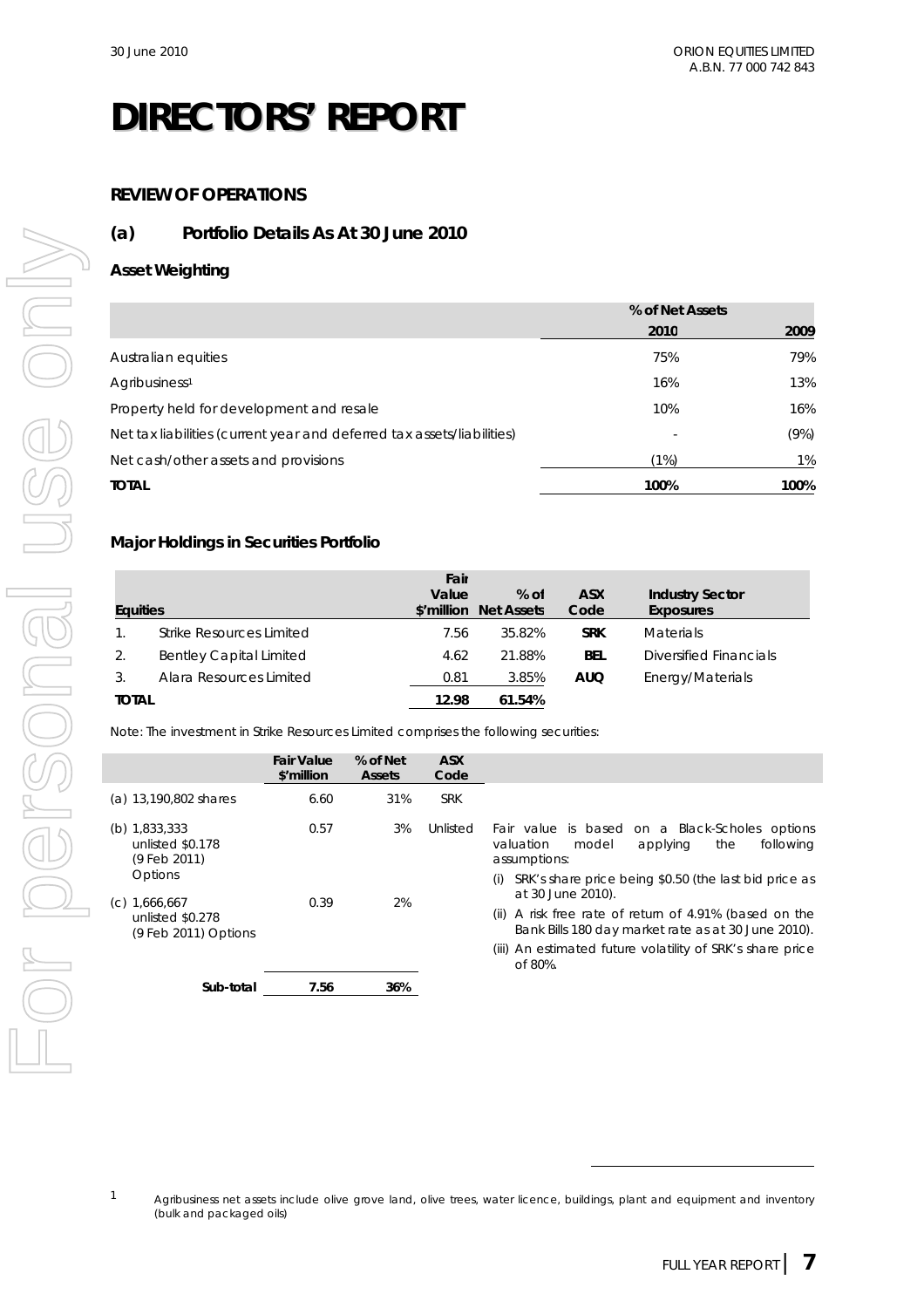# **(b) Agribusiness**

The Company owns the ultra premium 'Dandaragan Estate' Extra Virgin Olive Oil business and a 143 hectare commercial olive grove located in Gingin, Western Australian (approximately 100 kilometres North of Perth) producing olive oil from approximately 64,500, 11 year old olive tree plantings.

A summary of olive grove operations during the 2010 financial year are as follows:

- (a) The 2010 harvesting season yielded ~400 tonnes of fruit from which ~81,000 litres of oils were extracted (2009: ~2,050 tonnes of fruit and ~272,000 litres of oils);
- (b) The reduction in tonnes processed reflects the biennial cycle of growth and production from olive trees whereby trees exhibit alternating years of high and low bearing fruit;
- (c) Olive grove operation expenses were \$1,023,130 (which does not include revaluation and depreciation expenses) (June 2009: \$581,009);
- (d) Inventory Bulk Oils of \$515,525 reflects the cost of harvesting and processing during the 2010 season incurred up to balance date (June 2009: \$701,478);
- (e) Inventory Packaged Oils of \$103,875 (June 2009: \$140,669).

# **SIGNIFICANT CHANGES IN THE STATE OF AFFAIRS**

There were no significant changes in the state of affairs of the Consolidated Entity that occurred during the financial year not otherwise disclosed in this Directors' Report or the financial statements.

# **FUTURE DEVELOPMENTS**

The Consolidated Entity intends to continue its investment activities in future years. The results of these investment activities depend upon the performance of the underlying companies and securities in which the Consolidated Entity invests. The investments' performance depends on many economic factors and also industry and company specific issues. In the opinion of the Directors, it is not possible or appropriate to make a prediction on the future course of markets, the performance of the Consolidated Entity's investments or the forecast of the likely results of the Consolidated Entity's activities.

The Consolidated Entity notes the Government's proposed Carbon Pollution Reduction Scheme (**CPRS**). As the CPRS has not yet been implemented, the Directors are unable to reliably quantify the potential future impact of both direct and indirect costs related to this scheme. As such any costs associated with the CPRS have not been taken into account when preparing budgets, forecasts and/or valuation models for measurement of recognised amounts.

# **ENVIRONMENTAL REGULATION**

The Consolidated Entity notes the reporting requirements of both the *Energy Efficiency Opportunities Act 2006* (**EEOA**) and the *National Greenhouse and Energy Reporting Act 2007* (**NGERA**).The *Energy Efficiency Opportunities Act 2006* requires affected companies to assess its energy usage, including the identification, investigation and evaluation of energy saving opportunities, and to report publicly on the assessments undertaken, including what action the company intends to take as a result. The *National Greenhouse and Energy Reporting Act 2007* requires affected companies to report its annual greenhouse gas emissions and energy use.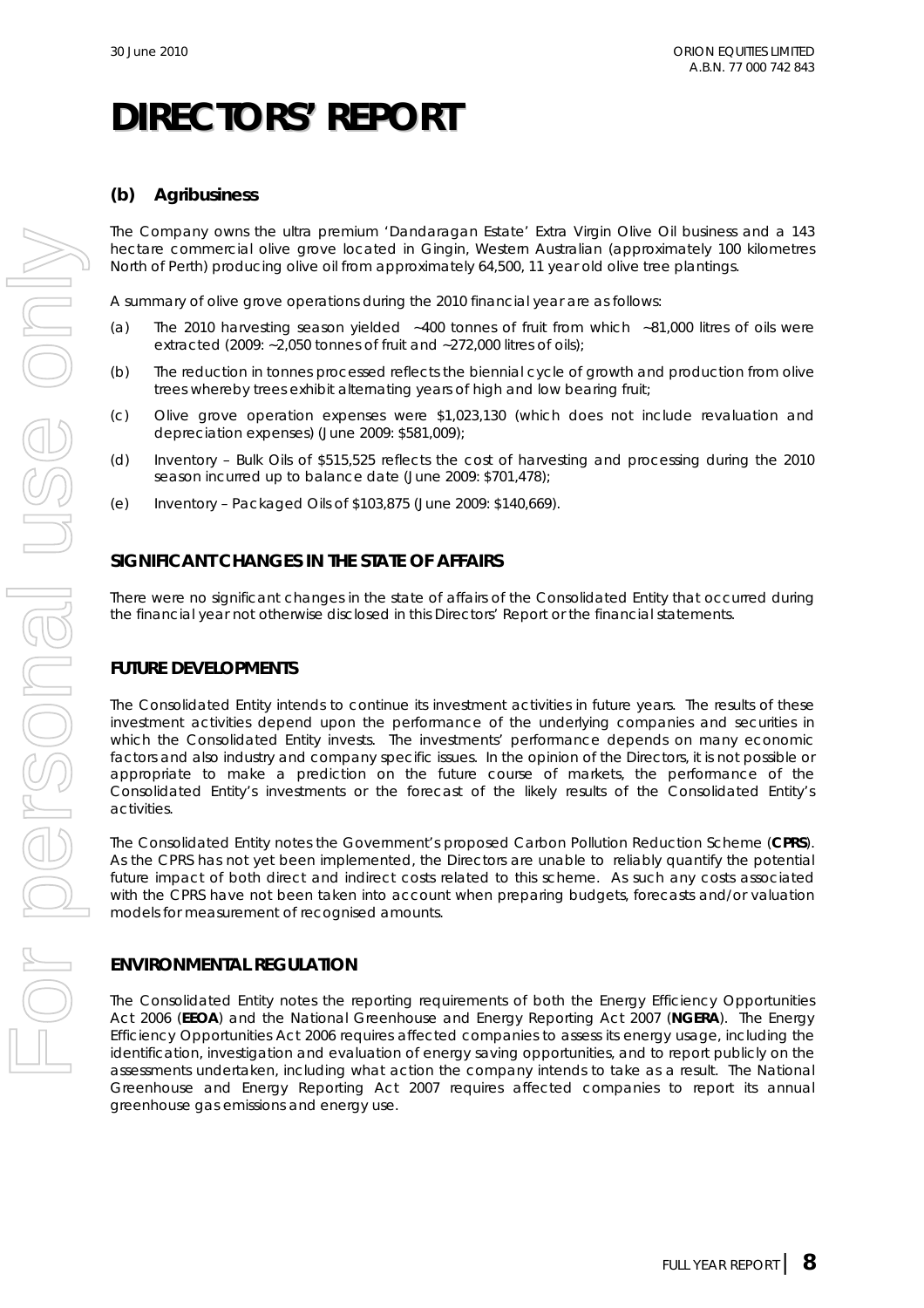The Consolidated Entity has determined that it does not operate a recognised facility requiring registration and reporting under the NGERA and in any event, it would fall under the threshold of greenhouse gas emissions required for registration and reporting. Similarly, the Consolidated Entity's energy consumption would fall under the threshold required for registration and reporting under the EEOA.

The Consolidated Entity is not otherwise subject to any particular or significant environmental regulation under either Commonwealth or State legislation. To the extent that any environmental regulations may have an incidental impact on the Consolidated Entity's operations, the Directors are not aware of any breach by the Consolidated Entity of those regulations.

# **BOARD OF DIRECTORS**

Information concerning Directors in office during or since the financial year are:

| Faroog Khan                                                      | <b>Executive Chairman</b>                                                                                                                                                                                                                                                                                                                                                                                                                                                                                                         |  |  |  |  |
|------------------------------------------------------------------|-----------------------------------------------------------------------------------------------------------------------------------------------------------------------------------------------------------------------------------------------------------------------------------------------------------------------------------------------------------------------------------------------------------------------------------------------------------------------------------------------------------------------------------|--|--|--|--|
| Appointed                                                        | 23 October 2006                                                                                                                                                                                                                                                                                                                                                                                                                                                                                                                   |  |  |  |  |
| Qualifications                                                   | BJuris, LLB. (Western Australia)                                                                                                                                                                                                                                                                                                                                                                                                                                                                                                  |  |  |  |  |
| Experience                                                       | Mr Khan is a qualified lawyer having previously practised principally in the field of<br>corporate law. Mr Khan has extensive experience in the securities industry, capital<br>markets and the executive management of ASX listed companies. In particular, Mr<br>Khan has guided the establishment and growth of a number of public listed companies<br>in the investment, mining and financial services sector. He has considerable<br>experience in the fields of capital raisings, mergers and acquisitions and investments. |  |  |  |  |
| Relevant interest in shares                                      | 2,000 shares - directly<br>8,558,127 shares - indirectly2                                                                                                                                                                                                                                                                                                                                                                                                                                                                         |  |  |  |  |
| <b>Special Responsibilities</b>                                  | Chairman of the Company and the Investment Committee                                                                                                                                                                                                                                                                                                                                                                                                                                                                              |  |  |  |  |
| Other current directorships in<br>listed entities                | Current Executive Chairman and Managing Director of:<br>Queste Communications Ltd (QUE) (since 10 March 1998)<br>(1)                                                                                                                                                                                                                                                                                                                                                                                                              |  |  |  |  |
|                                                                  | Current Executive Chairman of:<br>(2)<br>Bentley Capital Limited (BEL) (director since 2 December 2003)                                                                                                                                                                                                                                                                                                                                                                                                                           |  |  |  |  |
|                                                                  | Current Executive Director of:<br>(3)<br>Alara Resources Limited (AUQ) (since 18 May 2007)                                                                                                                                                                                                                                                                                                                                                                                                                                        |  |  |  |  |
|                                                                  | Current Non-Executive Director of:<br>(4)<br>Strike Resources Limited (SRK) (since 9 September 1999)<br>(5)<br>ITS Capital Investments Limited (formerly Interstaff International Ltd) (ITS) (since<br>27 April 2006)                                                                                                                                                                                                                                                                                                             |  |  |  |  |
| Former directorships in other<br>listed entities in past 3 years | Scarborough Equities Limited (merged with BEL on 13 March 2009 and delisted)                                                                                                                                                                                                                                                                                                                                                                                                                                                      |  |  |  |  |

 $\overline{a}$ 

<sup>2</sup> Held by Queste Communications Ltd (**QUE**); Farooq Khan (and associated companies) have a deemed relevant interest in the OEQ shares in which QUE has a relevant interest by reason of having >20% voting power in QUE.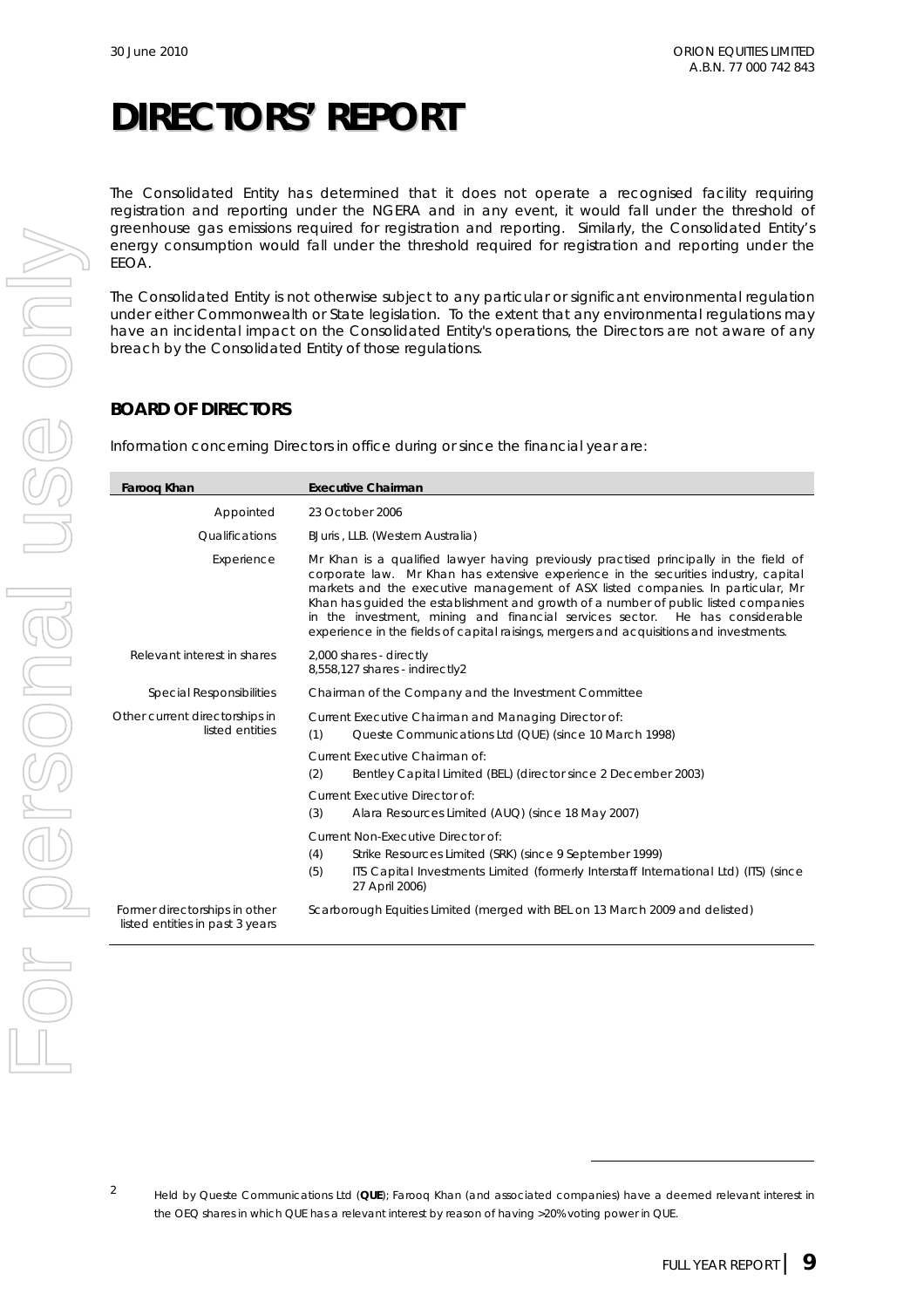| William M. Johnson                                               | <b>Executive Director</b>                                                                                                                                                                                                                                                                                                                                                                                                                                                                                                                                                                                                                                                                                                                                                                                                                                                                                                           |  |  |  |
|------------------------------------------------------------------|-------------------------------------------------------------------------------------------------------------------------------------------------------------------------------------------------------------------------------------------------------------------------------------------------------------------------------------------------------------------------------------------------------------------------------------------------------------------------------------------------------------------------------------------------------------------------------------------------------------------------------------------------------------------------------------------------------------------------------------------------------------------------------------------------------------------------------------------------------------------------------------------------------------------------------------|--|--|--|
| Appointed                                                        | 28 February 2003.                                                                                                                                                                                                                                                                                                                                                                                                                                                                                                                                                                                                                                                                                                                                                                                                                                                                                                                   |  |  |  |
| Qualifications                                                   | MA (Oxon), MBA                                                                                                                                                                                                                                                                                                                                                                                                                                                                                                                                                                                                                                                                                                                                                                                                                                                                                                                      |  |  |  |
| Experience                                                       | Mr Johnson commenced his career in resource exploration and has most recently held<br>senior management and executive roles in a number of public companies in Australia,<br>New Zealand and Asia. As Regional Director Asia Pacific for Telecom New Zealand Ltd,<br>Mr Johnson was responsible for identifying, evaluating and implementing investment<br>strategies that included start-up technology ventures, a technology focussed venture<br>capital fund and strategic investments and acquisitions in Asia and Australia. As<br>Executive Director, Mr Johnson is part of the Investment Committee of the Company<br>and has been actively involved in the strategic analysis of a diverse range of business<br>and investment opportunities and the execution of a number of corporate<br>transactions. Mr Johnson brings a considerable depth of experience in business<br>strategy and investment analysis and execution |  |  |  |
| Relevant interest in shares                                      | <b>None</b>                                                                                                                                                                                                                                                                                                                                                                                                                                                                                                                                                                                                                                                                                                                                                                                                                                                                                                                         |  |  |  |
| Special Responsibilities                                         | None                                                                                                                                                                                                                                                                                                                                                                                                                                                                                                                                                                                                                                                                                                                                                                                                                                                                                                                                |  |  |  |
| Other current directorships in<br>listed entities                | Current Executive Director of:<br>(1)<br>Bentley Capital Limited (BEL) (since 13 March 2009)                                                                                                                                                                                                                                                                                                                                                                                                                                                                                                                                                                                                                                                                                                                                                                                                                                        |  |  |  |
|                                                                  | Current Non-Executive Director of:<br>(2)<br>Strike Resources Limited (SRK) (since 14 July 2006)                                                                                                                                                                                                                                                                                                                                                                                                                                                                                                                                                                                                                                                                                                                                                                                                                                    |  |  |  |
| Former directorships in other<br>listed entities in past 3 years | (1)<br>Drillsearch Energy Limited (DLS) (24 October 2006 to 11 August 2008)<br>(2)<br>Scarborough Equities Limited (merged with BEL on 13 March 2009 and delisted)<br>(3)<br>Sofcom Limited (SOF) (18 October 2005 to 19 March 2008)                                                                                                                                                                                                                                                                                                                                                                                                                                                                                                                                                                                                                                                                                                |  |  |  |

| Victor P. H. Ho                                                  | <b>Executive Director and Company Secretary</b>                                                                                                                                                                                                                                                                                                                                                                                                                                                                                    |  |  |  |  |
|------------------------------------------------------------------|------------------------------------------------------------------------------------------------------------------------------------------------------------------------------------------------------------------------------------------------------------------------------------------------------------------------------------------------------------------------------------------------------------------------------------------------------------------------------------------------------------------------------------|--|--|--|--|
| Appointed                                                        | Executive Director since 4 July 2003; Company Secretary since 2 August 2000                                                                                                                                                                                                                                                                                                                                                                                                                                                        |  |  |  |  |
| Qualifications                                                   | BCom, LLB (Western Australia)                                                                                                                                                                                                                                                                                                                                                                                                                                                                                                      |  |  |  |  |
| Experience                                                       | Mr Ho has been in company secretarial/executive roles with a number of public listed<br>companies since 2000. Previously, Mr Ho had 9 years experience in the taxation<br>profession with the Australian Tax Office and in a specialist tax law firm. Mr Ho has<br>extensive experience in the structuring and execution of commercial and corporate<br>transactions, capital raisings, capital management matters, public company<br>administration, corporations law and stock exchange compliance and shareholder<br>relations. |  |  |  |  |
| Relevant interest in shares                                      | None                                                                                                                                                                                                                                                                                                                                                                                                                                                                                                                               |  |  |  |  |
| Special Responsibilities                                         | Member of Investment Committee                                                                                                                                                                                                                                                                                                                                                                                                                                                                                                     |  |  |  |  |
| Other positions held in listed<br>entities                       | Current Company Secretary of:<br>(1)<br>Queste Communications Ltd (QUE) (since 30 August 2000)<br>(2)<br>Bentley Capital Limited (BEL) (since 5 February 2004)<br>(3)<br>Alara Resources Limited (AUQ) (since 4 April 2007)                                                                                                                                                                                                                                                                                                        |  |  |  |  |
| Former directorships in other<br>listed entities in past 3 years | (1)<br>Strike Resources Limited (Secretary between 9 March 2000 and 30 April 2010 and<br>Director between 12 October 2000 and 30 April 2010)<br>(2)<br>Scarborough Equities Limited (merged with BEL on 13 March 2009 and delisted)<br>(3)<br>Sofcom Limited (SOF) (Director between 3 July 2002 and 19 March 2008;<br>Secretary between 23 July 2003 and 19 March 2008)                                                                                                                                                           |  |  |  |  |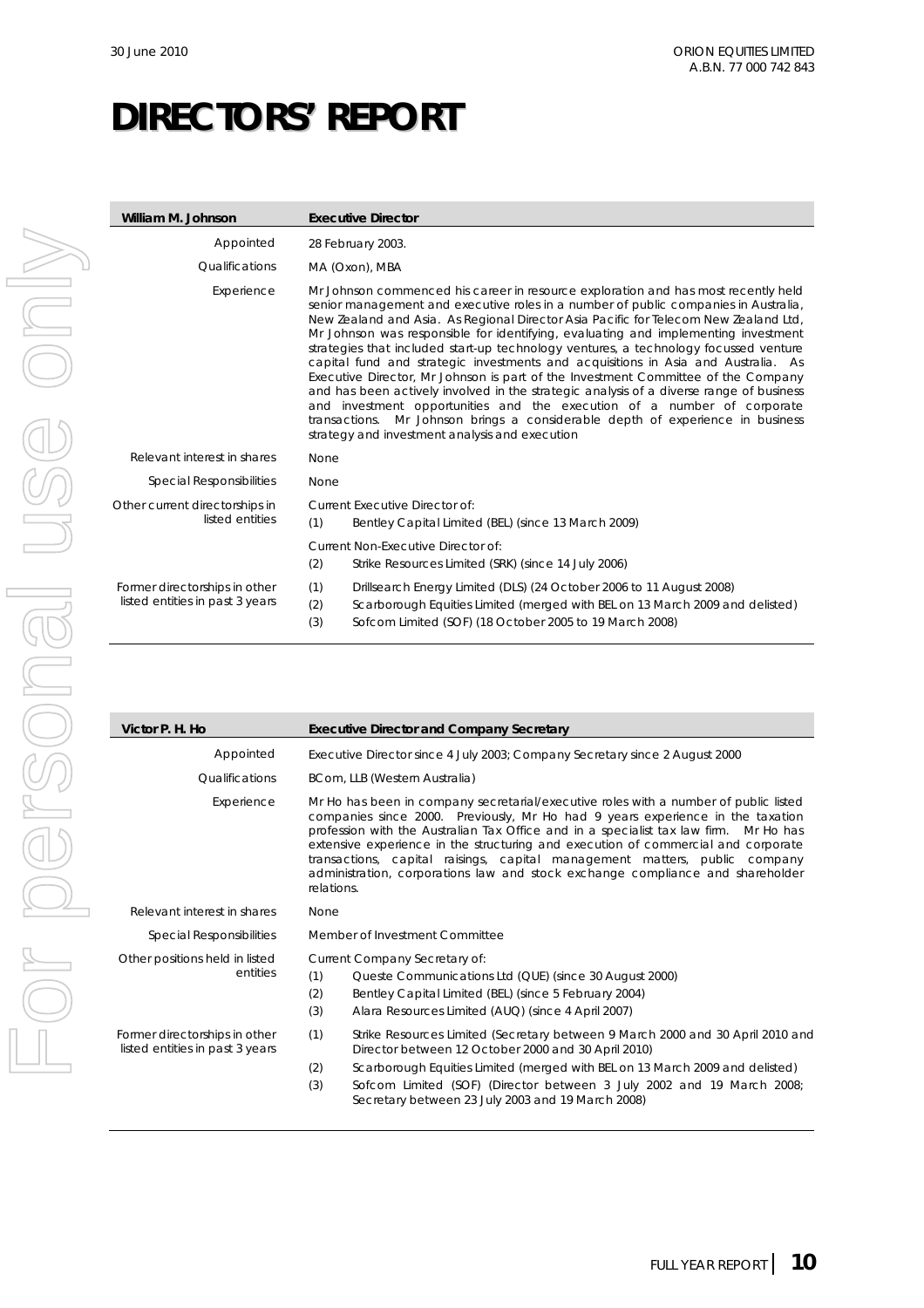| Yagoob Khan                                                      | <b>Non-Executive Director</b>                                                                                                                                                                                                                                                                                                                                                                                                                 |
|------------------------------------------------------------------|-----------------------------------------------------------------------------------------------------------------------------------------------------------------------------------------------------------------------------------------------------------------------------------------------------------------------------------------------------------------------------------------------------------------------------------------------|
| Appointed                                                        | 5 November 1999                                                                                                                                                                                                                                                                                                                                                                                                                               |
| <i><u><b>Oualifications</b></u></i>                              | BCom (Western Australia), Master of Science in Industrial Administration (Carnegie<br>Mellon)                                                                                                                                                                                                                                                                                                                                                 |
| Experience                                                       | Mr Khan holds a Masters degree in Business and has worked as a senior executive<br>responsible for product marketing, costing systems and production management. Mr<br>Khan has been involved in the structuring and ASX listing of a number of public<br>companies and in subsequent executive management. Mr Khan brings considerable<br>international experience in corporate finance and the strategic analysis of listed<br>investments. |
| Relevant interest in shares                                      | None                                                                                                                                                                                                                                                                                                                                                                                                                                          |
| Special Responsibilities                                         | None                                                                                                                                                                                                                                                                                                                                                                                                                                          |
| Other current directorships in<br>listed entities                | Queste Communications Ltd (QUE) (since 10 March 1998)                                                                                                                                                                                                                                                                                                                                                                                         |
| Former directorships in other<br>listed entities in past 3 years | None                                                                                                                                                                                                                                                                                                                                                                                                                                          |

# **DIRECTORS' MEETINGS**

The following table sets out the numbers of meetings of the Company's Directors held during the financial year (including Directors' circulatory resolutions), and the numbers of meetings attended by each Director of the Company, including meetings of the Investment Committee:

| Name of Director | <b>Meetings Attended</b> | <b>Maximum Possible Meetings</b> |
|------------------|--------------------------|----------------------------------|
| Faroog Khan      | 8                        |                                  |
| William Johnson  | 8                        |                                  |
| Victor Ho        | 8                        |                                  |
| Yagoob Khan      | R                        |                                  |

# **Board Committees**

During the financial year and as at the date of this Directors' Report, the Company did not have separate designated Audit or Remuneration Committees. In the opinion of the Directors, in view of the size of the Board and nature and scale of the Consolidated Entity's activities, matters typically dealt with by an Audit or Remuneration Committee are dealt with by the full Board.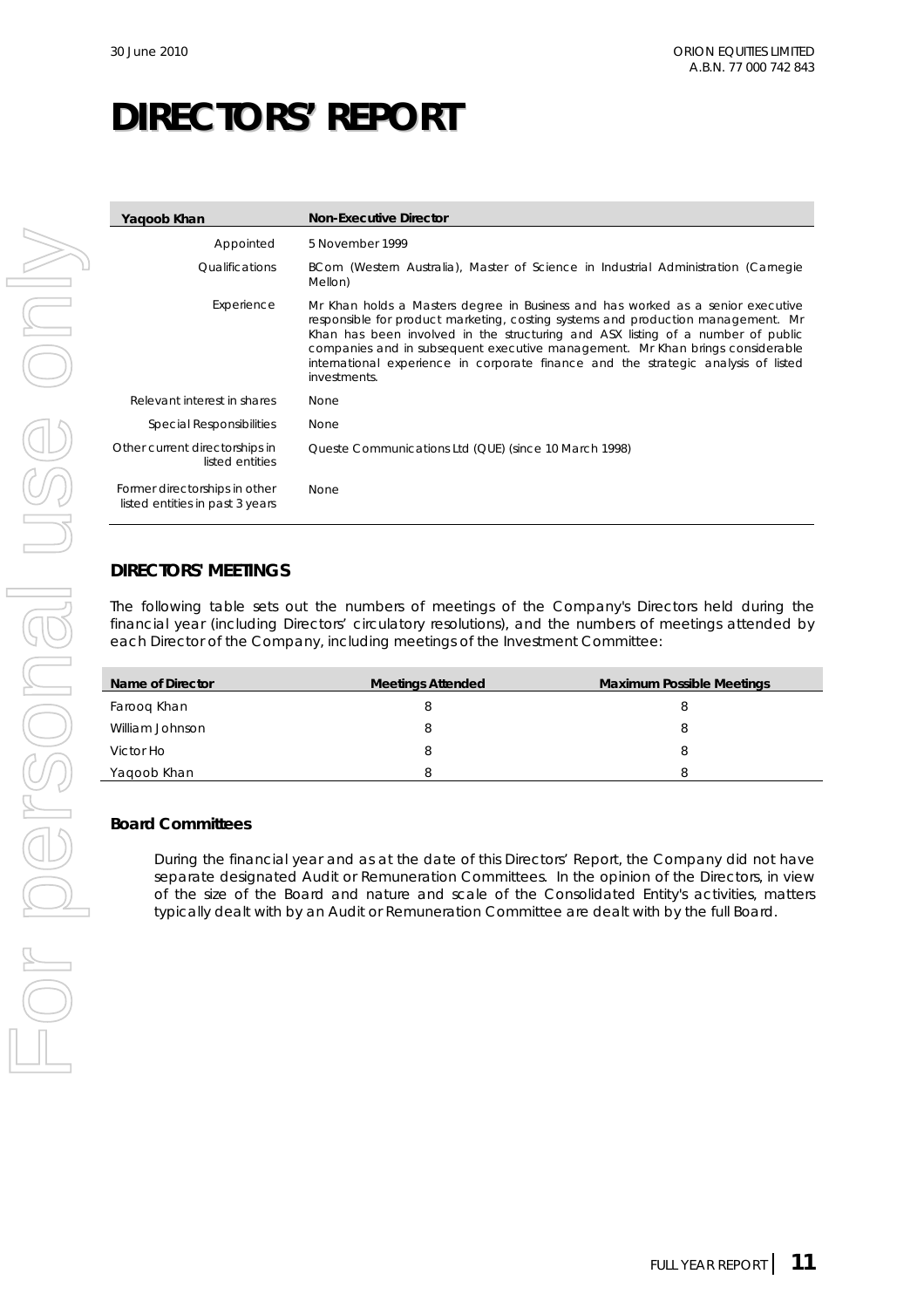# **REMUNERATION REPORT (audited)**

This report details the nature and amount of remuneration for each Director and Company Executive (being a company secretary or senior manager) (**Key Management Personnel**) of the Consolidated Entity.

The information provided under headings (1) to (3) below has been audited as required under section 308(3)(c) of the *Corporations Act 2001*.

# **(1) Remuneration Policy**

The Board determines the remuneration structure of all Key Management Personnel having regard to the Consolidated Entity's nature, scale and scope of operations and other relevant factors, including the frequency of Board meetings, length of service, particular experience and qualifications, market practice (including available data concerning remuneration paid by other listed companies in particular companies of comparable size and nature), the duties and accountability of Key Management Personnel and the objective of maintaining a balanced Board which has appropriate expertise and experience, at a reasonable cost to the Company.

**Fixed Cash Short Term Employment Benefits:** The Key Management Personnel of the Company are paid a fixed amount per annum plus applicable employer superannuation contributions. The Non-Executive Directors of the Company are paid a maximum aggregate base remuneration fixed by the Company at a shareholders meeting, to be divided as the Board determines appropriate.

The Board has determined current Key Management Personnel remuneration as follows:

- (a) Mr Farooq Khan (Executive Chairman) a base salary of \$250,000 per annum plus employer superannuation contributions (currently 9%);
- (b) Mr William Johnson (Executive Director) a base salary of \$75,000 per annum plus employer superannuation contributions (currently 9%);
- (c) Mr Victor Ho (Executive Director and Company Secretary) a base salary of \$75,000 per annum plus employer superannuation contributions (currently 9%); and
- (d) Mr Yaqoob Khan (Non-Executive Director) a base fee of \$25,000 per annum.

Key Management Personnel can also opt to "salary sacrifice" their cash fees/salary and have them paid wholly or partly as further employer superannuation contributions or benefits exempt from fringe benefits tax.

**Special Exertions and Reimbursements:** Pursuant to the Company's Constitution, each Director is entitled to receive:

- (a) Payment for the performance of extra services or the making of special exertions at the request of the Board and for the purposes of the Company.
- (b) Payment for reimbursement of all reasonable expenses (including traveling and accommodation expenses) incurred by a Director for the purpose of attending meetings of the Company or the Board, on the business of the Company, or in carrying out duties as a Director.

**Long Term Benefits:** Key Management Personnel have no right to termination payments save for payment of accrued annual leave and long service leave (other than Non-Executive Directors).

**Equity Based Benefits:** The Company does not presently have any equity (shares or options) based remuneration arrangements for any personnel pursuant to any executive or employee share or option plan or otherwise.

**Post Employment Benefits:** The Company does not presently provide retirement benefits to Key Management Personnel.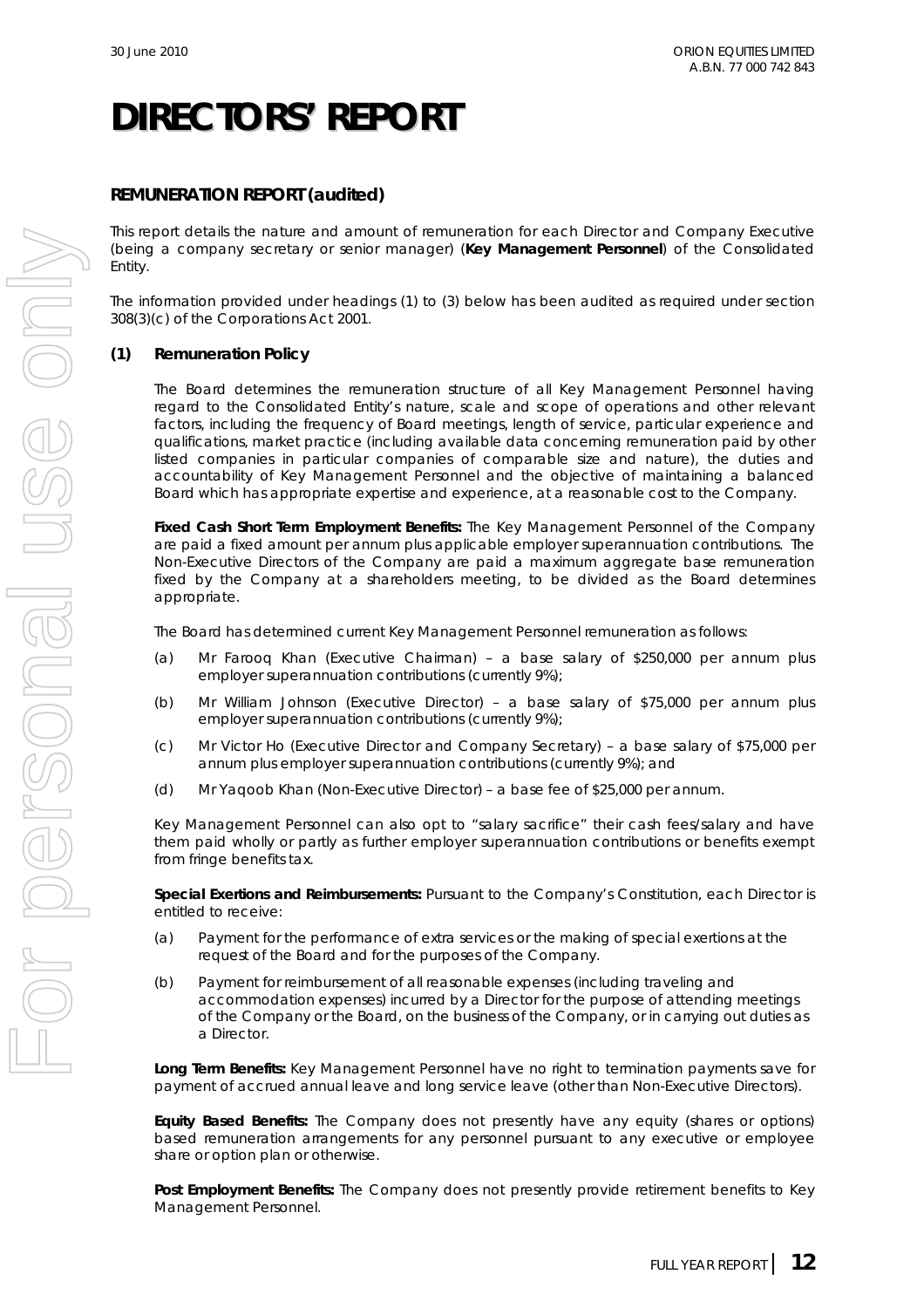**Performance Related Benefits/Variable Remuneration:** The Company does not presently provide short or long incentive/performance based benefits related to the Company's performance to Key Management Personnel, including payment of cash bonuses. The current remuneration of Key Management Personnel is fixed, is not dependent on the satisfaction of a performance condition and is unrelated to the Company's performance.

Service Agreements: The Company does not presently have formal service agreements or employment contracts with any Key Management Personnel.

**Financial Performance of Company:** There is no relationship between the Company's current remuneration policy and the Company's performance.

# **(2) Details of Remuneration of Key Management Personnel**

Details of the nature and amount of each element of remuneration of each Key Management Personnel paid or payable by the Company during the financial year are as follows:

| 2010                           |                             | <b>Short-term Benefits</b>         |                           | Post<br>Employment<br><b>Benefits</b> | Other<br>Long-term<br><b>Benefits</b> | Equity<br><b>Based</b>     |         |
|--------------------------------|-----------------------------|------------------------------------|---------------------------|---------------------------------------|---------------------------------------|----------------------------|---------|
| Key<br>Management<br>Personnel | Performance<br>related<br>% | Cash, salary<br>and<br>commissions | Non-cash<br>benefit<br>\$ | Superannuation                        | Long<br>service<br>leave<br>ъ         | Shares &<br><b>Options</b> | Total   |
| Executive<br>Directors:        |                             |                                    |                           |                                       |                                       |                            |         |
| Faroog Khan                    |                             | 250,000                            |                           | 22.500                                |                                       |                            | 272,500 |
| William Johnson                |                             | 100,962                            |                           | 12.087                                |                                       |                            | 113,049 |
| Victor Ho                      | ٠                           | 62,018                             | ٠                         | 5,582                                 |                                       |                            | 67,600  |
| Non-Executive<br>Director:     |                             |                                    |                           |                                       |                                       |                            |         |
| Yagoob Khan                    | ۰                           | 25,000                             |                           | $\sim$                                |                                       |                            | 25,000  |

|                            |             |                            |          | Post<br>Employment | Other<br>Long-term | Equity         |         |
|----------------------------|-------------|----------------------------|----------|--------------------|--------------------|----------------|---------|
| 2009                       |             | <b>Short-term Benefits</b> |          | <b>Benefits</b>    | <b>Benefits</b>    | <b>Based</b>   |         |
| Key                        |             | Cash, salary               |          |                    | Long               |                |         |
| Management                 | Performance | and                        | Non-cash |                    | service            | Shares &       |         |
| Personnel                  | related     | commissions                | benefit  | Superannuation     | leave              | <b>Options</b> | Total   |
|                            | %           |                            |          |                    |                    |                |         |
| Executive<br>Directors:    |             |                            |          |                    |                    |                |         |
| Faroog Khan                |             | 255,192                    |          | 17,308             |                    |                | 272,500 |
| William Johnson            |             | 150,000                    | ٠        | 13,500             |                    |                | 163,500 |
| Victor Ho                  | ۰           | 60.000                     | $\sim$   | 5,400              | ۰                  |                | 65,400  |
| Non-Executive<br>Director: |             |                            |          |                    |                    |                |         |
| Yagoob Khan                | ٠           | 25,000                     |          |                    |                    |                | 25,000  |

Victor Ho is also Company Secretary of the Company.

# **(3) Other Benefits Provided to Key Management Personnel**

No Key Management Personnel has during or since the end of the 30 June 2010 financial year, received or become entitled to receive a benefit, other than a remuneration benefit as disclosed above, by reason of a contract made by the Company or a related entity with the Director or with a firm of which he is a member, or with a Company in which he has a substantial interest.

This concludes the audited remuneration report.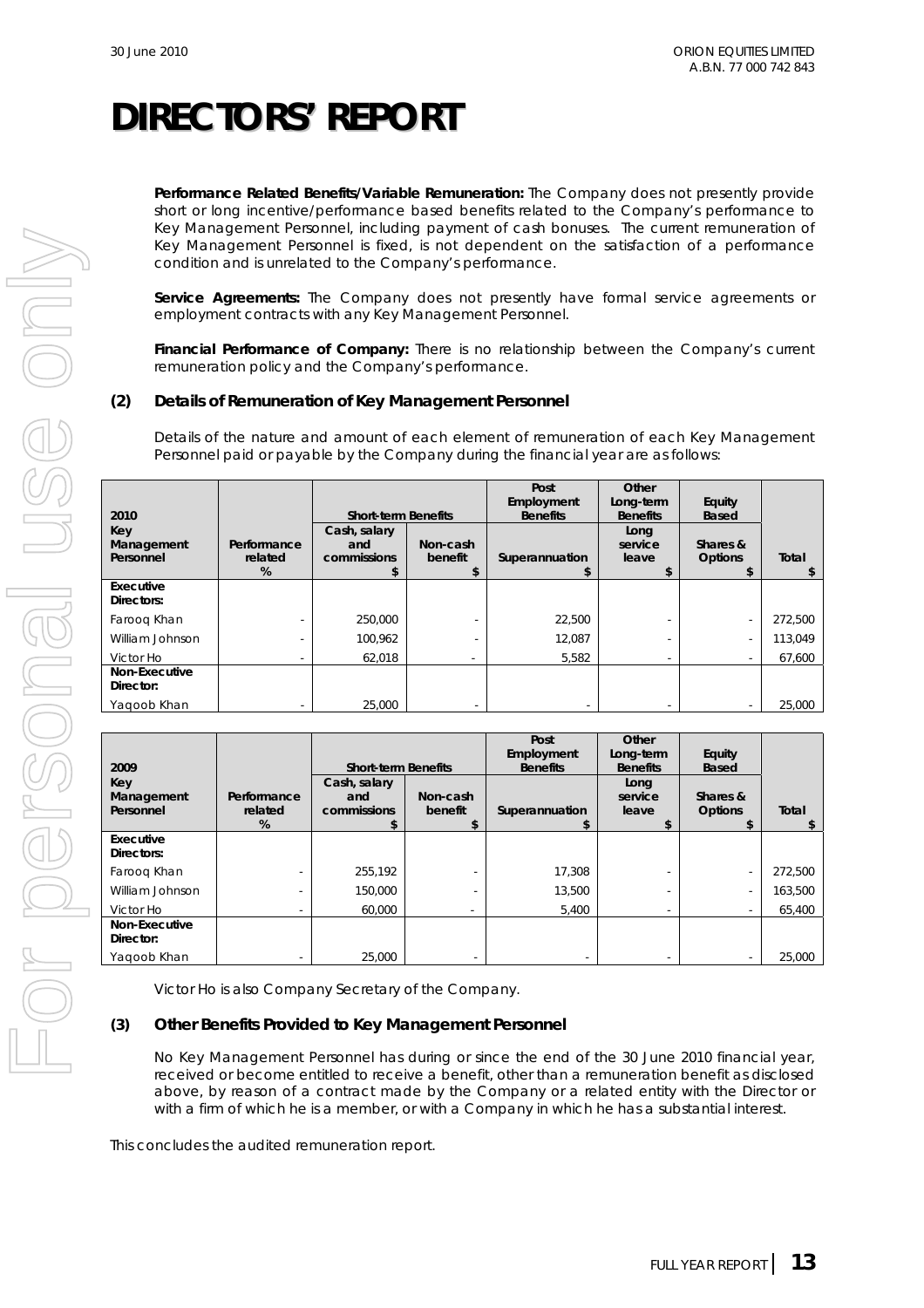## **DIRECTORS' AND OFFICERS' INSURANCE**

The Company has not included details of the nature of the liabilities covered or the amount of premiums paid in respect of a Directors and Officers liability and legal expenses' insurance contract, as such disclosure is prohibited under the terms of the contract.

## **DIRECTORS' DEEDS**

In addition to the rights of indemnity provided under the Company's Constitution (to the extent permitted by the Corporations Act), the Company has also entered into a deed with each of the Directors to regulate certain matters between the Company and each Director, both during the time the Director holds office and after the Director ceases to be an officer of the Company, including the following matters:

- (i) The Company's obligation to indemnify a Director for liabilities or legal costs incurred as an officer of the Company (to the extent permitted by the Corporations Act);
- (ii) Subject to the terms of the deed and the Corporations Act, the Company may advance monies to the Director to meet any costs or expenses of the Director incurred in circumstances relating to the indemnities provided under the deed and prior to the outcome of any legal proceedings brought against the Director; and

# **LEGAL PROCEEDINGS ON BEHALF OF CONSOLIDATED ENTITY**

No person has applied for leave of a court to bring proceedings on behalf of the Consolidated Entity or intervene in any proceedings to which the Consolidated Entity is a party for the purpose of taking responsibility on behalf of the Consolidated Entity for all or any part of such proceedings. The Consolidated Entity was not a party to any such proceedings during and since the financial year.

# **AUDITOR**

Details of the amounts paid or payable by the Company to the auditor (BDO Audit (WA) Pty Ltd), for audit and non-audit services provided during the financial year are set out below:

| <b>Audit &amp; Review Fees</b> | <b>Fees for Other Services</b> | Total  |
|--------------------------------|--------------------------------|--------|
| 29,280                         | .650                           | 30,930 |

The Board is satisfied that the provision of non audit services by the auditor during the year is compatible with the general standard of independence for auditors imposed by the *Corporations Act 2001.* The Board is satisfied that the nature of the non-audit services disclosed above did not compromise the general principles relating to auditor independence as set out in the Institute of Chartered Accountants in Australia and APES 110 Code of Ethics for Professional Accountants, including reviewing or auditing the auditor's own work, acting in a management or decision making capacity for the Company, acting as advocate for the Company or jointly sharing economic risk and rewards.

BDO Audit (WA) Pty Ltd continues in office in accordance with section 327B of the *Corporations Act 2001*.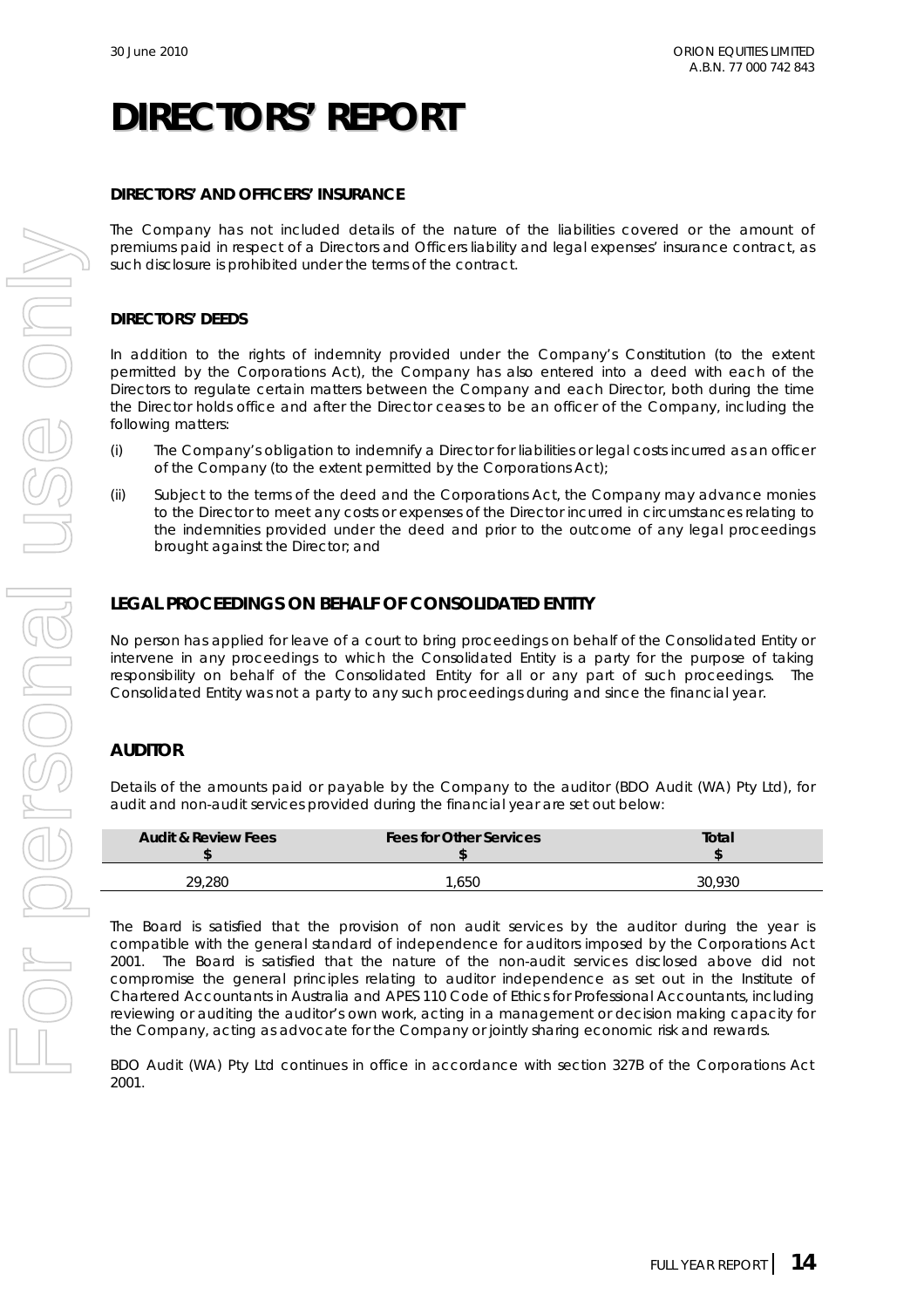# **AUDITOR'S INDEPENDENCE DECLARATION**

A copy of the Auditor's Independence Declaration as required under section 307C of the *Corporations Act 2001* forms part of this Directors Report and is set out on page 16. This relates to the Audit Report, where the Auditors state that they have issued an independence declaration.

# **EVENTS SUBSEQUENT TO BALANCE DATE**

The Directors are not aware of any matters or circumstances at the date of this Directors' Report, other than those referred to in this Directors' Report (in particular, in Review of Operations) or the financial statements or notes thereto (in particular Subsequent Events Note 29), that have significantly affected or may significantly affect the operations, the results of operations or the state of affairs of the Company in subsequent financial years.

Signed for and on behalf of the Directors in accordance with a resolution of the Board,

Chairman Director

**31 August 2010** 

**Farooq Khan William Johnson**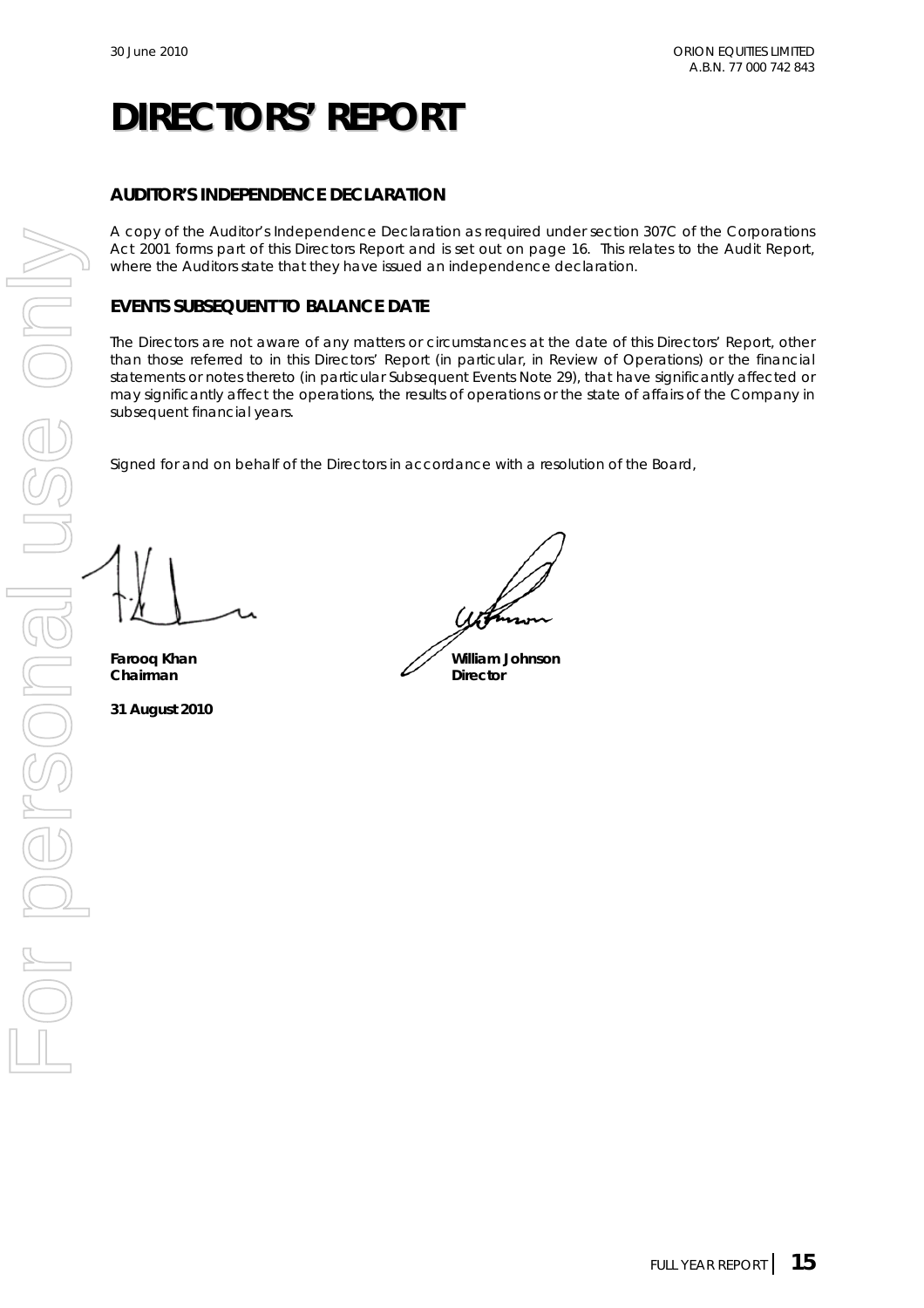

Tel: +61 8 6382 4600 Fax: +61 8 6382 4601 **www.bdo.com.au** 

38 Station Street Subiaco, WA 6008 PO Box 700 West Perth WA 6872 AUSTRALIA

31 August 2010

Board of Directors Orion Equities Limited Level 14, The Forrest Centre 221 St Georges Terrace Perth, Western Australia, 6000

Dear Sirs,

# **DECLARATION OF INDEPENDENCE BY BRAD McVEIGH TO THE DIRECTORS OF ORION EQUITIES LIMITED**

As lead auditor of Orion Equities Limited for the year ended 30 June 2010, I declare that, to the best of my knowledge and belief, there have been no contraventions of:

- the auditor independence requirements of the Corporations Act 2001 in relation to the audit
- any applicable code of professional conduct in relation to the audit.

This declaration is in respect of Orion Equities Limited and the entities it controlled during the period.

 $\mathcal{B}$ m $\mathcal{L}$ 

**Brad McVeigh**  Director

Bpo

**BDO Audit (WA) Pty Ltd**  Perth, Western Australia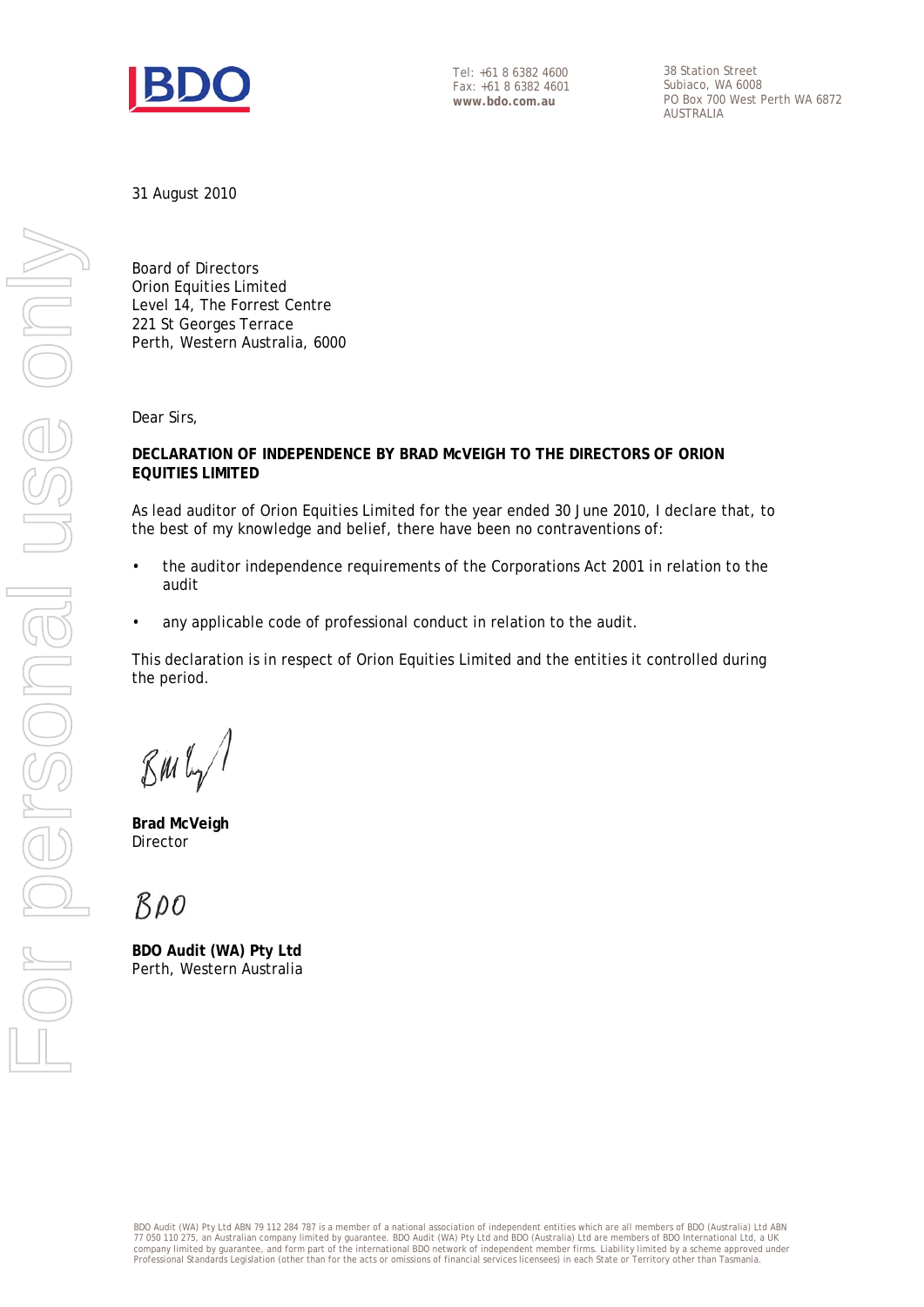# **CONSOLIDATED STATEMENT OF COMPREHENSIVE INCOME for the year ended 30 June 2010**

|                                                                                               | <b>Note</b>    | 2010<br>\$ | 2009<br>\$     |
|-----------------------------------------------------------------------------------------------|----------------|------------|----------------|
| Revenue from continuing operations                                                            | 3а             | 1,218,466  | 371,929        |
| Other income                                                                                  |                |            |                |
| - Net gain from sale of subsidiaries                                                          |                |            | 16,961,679     |
| - Gains on sale of securities                                                                 |                |            | 436,018        |
| - Net change in fair value in trading portfolio                                               |                | 2,583,275  |                |
| - Share of Associate entity's net profits                                                     | 15             | 890,284    |                |
| - Other                                                                                       |                |            | 34,135         |
|                                                                                               | 3а             | 4,692,025  | 17,803,761     |
| Expenses                                                                                      | 3 <sub>c</sub> |            |                |
| Share of Associate entity's net losses                                                        |                |            | (2, 283, 013)  |
| Net change in fair value in trading portfolio                                                 |                |            | (28, 457, 085) |
| Loss on sale of securities                                                                    |                | (887, 317) |                |
| Costs in relation to investments                                                              |                |            | (653)          |
| Cost of goods sold in relation to olive grove and oils operations                             |                | (910,006)  | (31,628)       |
| Depreciation expenses in relation to olive grove and oils operations                          |                | (123, 303) | (152,086)      |
| Other costs in relation to olive grove and oils operations                                    |                | (440, 704) | (737, 881)     |
| Impairment of property held for development and resale                                        |                | (950,000)  | (1,200,000)    |
| Other costs in relation to land operations                                                    |                | (130,080)  | (36, 735)      |
| Personnel                                                                                     |                | (539, 042) | (685, 247)     |
| Communications                                                                                |                | (19, 548)  | (20, 309)      |
| Occupancy                                                                                     |                | (56, 119)  | (70, 861)      |
| Corporate expenses                                                                            |                | (105, 499) | (133,940)      |
| Financing                                                                                     |                | (3,847)    | (2,209)        |
| Borrowing cost                                                                                |                | (2, 729)   |                |
| Other depreciation expenses                                                                   |                | (2,991)    | (4, 405)       |
| Other administration expenses                                                                 |                | (101, 874) | (174, 500)     |
|                                                                                               |                |            |                |
| Profit/(loss) before income tax                                                               |                | 418,966    | (16, 186, 791) |
| Income tax benefit                                                                            | 4              | 694,440    | 4,078,315      |
| Profit/(loss) from continuing operations                                                      |                | 1,113,406  | (12, 108, 476) |
| Profit from discontinued operations                                                           | 6              |            | 111,376        |
|                                                                                               |                |            |                |
| Profit/(loss) after income tax attributable to members of Orion Equities Limited              |                | 1,113,406  | (11, 997, 100) |
|                                                                                               |                |            |                |
| Other comprehensive income                                                                    |                |            |                |
| Changes in revaluation of assets                                                              | 24             | (29, 013)  | 37,575         |
|                                                                                               |                |            |                |
| Other comprehensive income, net of tax                                                        |                | (29, 013)  | 37,575         |
|                                                                                               |                |            |                |
| Total comprehensive income for the year attributable                                          |                |            |                |
| to members of Orion Equities Limited                                                          |                | 1,084,393  | (11, 959, 525) |
|                                                                                               |                |            |                |
|                                                                                               |                |            |                |
| Basic and diluted earnings/(loss) per share (cents)                                           |                |            |                |
| Earnings/(loss) per share for loss from continuing operations attributable to the ordinary    |                |            |                |
| equity holders of the Company                                                                 |                |            |                |
| Basic and diluted earnings/(loss) per share                                                   | 9              | 6.3        | (68.0)         |
| Earnings/(loss) per share for loss attributable to the ordinary equity holders of the Company |                |            |                |
| Basic and diluted earnings/(loss) per share                                                   | 9              | 6.3        | (67.3)         |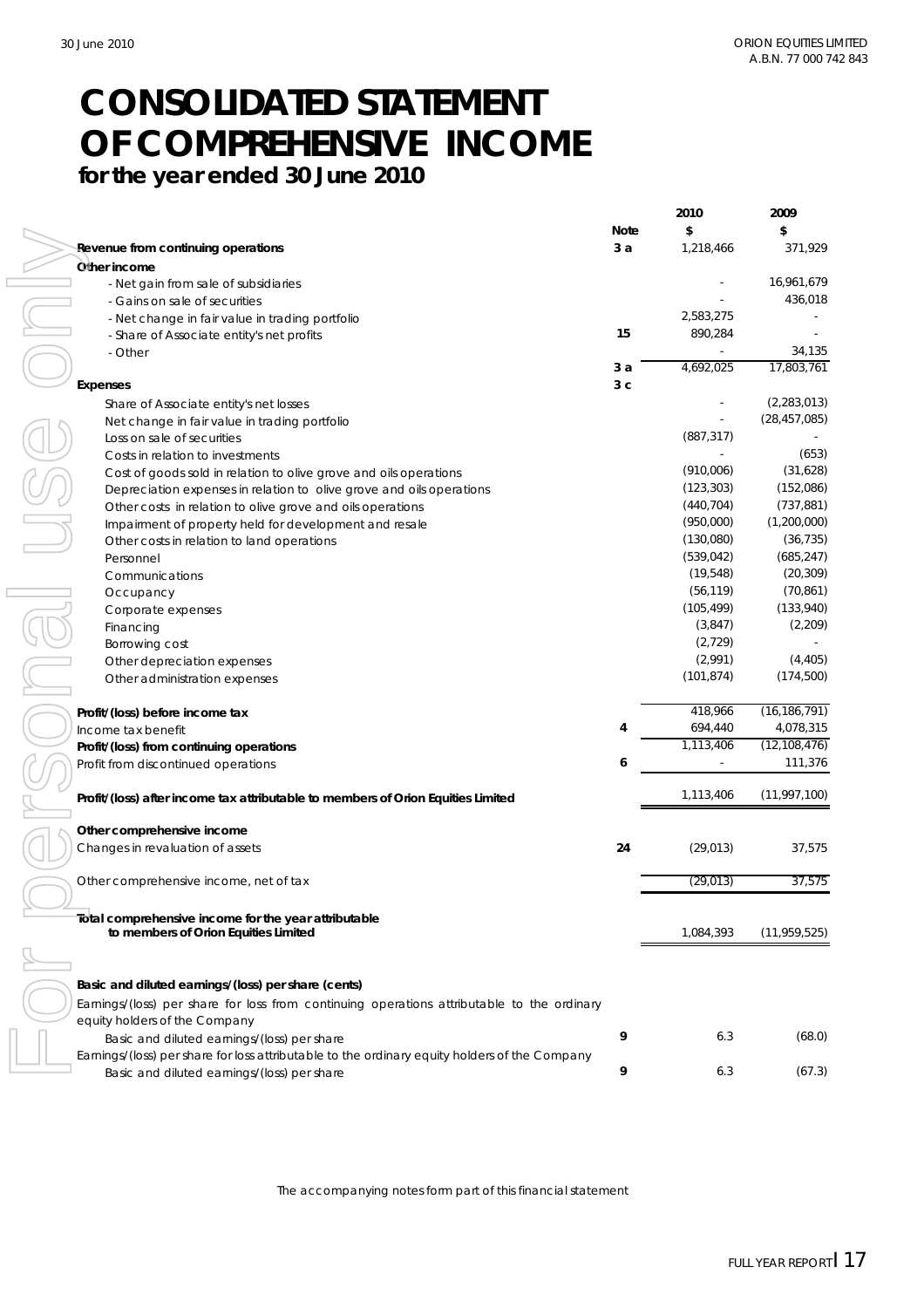# **CONSOLIDATED STATEMENT OF FINANCIAL POSITION as at 30 June 2010**

|                                                             |             | 2010       | 2009       |
|-------------------------------------------------------------|-------------|------------|------------|
|                                                             | <b>Note</b> | \$         | \$         |
| <b>CURRENT ASSETS</b>                                       |             |            |            |
| Cash and cash equivalents                                   | 10          | 397,531    | 242,157    |
| Financial assets held at fair value through profit and loss | 11          | 8,519,072  | 7,883,921  |
| Trade and other receivables                                 | 12          | 99,364     | 34,201     |
| Inventories - Olive Oils                                    | 13          | 619,400    | 842,147    |
| Other current assets                                        | 14          |            | 5,294      |
|                                                             |             |            |            |
| <b>TOTAL CURRENT ASSETS</b>                                 |             | 9,635,367  | 9,007,720  |
|                                                             |             |            |            |
| <b>NON CURRENT ASSETS</b>                                   |             |            |            |
| Trade and other receivables                                 | 12          | 32,823     | 32,823     |
| Inventories - Land                                          | 13          | 1,500,000  | 2,450,000  |
| Investments accounted for using the equity method           | 15          | 7,331,989  | 6,851,981  |
| Property, plant and equipment                               | 16          | 2,088,790  | 2,226,099  |
| Olive trees                                                 | 17          | 65,500     | 393,080    |
| Intangible assets                                           | 18          | 884,683    | 623,121    |
| Resource projects                                           | 19          |            |            |
| Deferred tax asset                                          | 22          | 2,090,691  | 1,288,723  |
| TOTAL NON CURRENT ASSETS                                    |             | 13,994,476 | 13,865,827 |
| <b>TOTAL ASSETS</b>                                         |             | 23,629,843 | 22,873,547 |
| <b>CURRENT LIABILITIES</b>                                  |             |            |            |
| Trade and other payables                                    | 20          | 361,416    | 1,068,675  |
| Provisions                                                  | 21          | 81,394     | 71,767     |
|                                                             |             |            |            |
| <b>TOTAL CURRENT LIABILITIES</b>                            |             | 442,810    | 1,140,442  |
| <b>NON CURRENT LIABILITIES</b>                              |             |            |            |
| Deferred tax liabilities                                    | 22          | 2,090,691  | 1,721,156  |
| <b>TOTAL NON CURRENT LIABILITIES</b>                        |             | 2,090,691  | 1,721,156  |
| <b>TOTAL LIABILITIES</b>                                    |             | 2,533,501  | 2,861,598  |
|                                                             |             |            |            |
| <b>NET ASSETS</b>                                           |             | 21,096,342 | 20,011,949 |
| equity                                                      |             |            |            |
| Issued capital                                              | 23          | 19,374,007 | 19,374,007 |
| Reserves                                                    | 24          | 611,348    | 640,361    |
| Retained earnings/(Accumulated losses)                      |             | 1,110,987  | (2, 419)   |
| <b>TOTAL EQUITY</b>                                         |             | 21,096,342 | 20,011,949 |
|                                                             |             |            |            |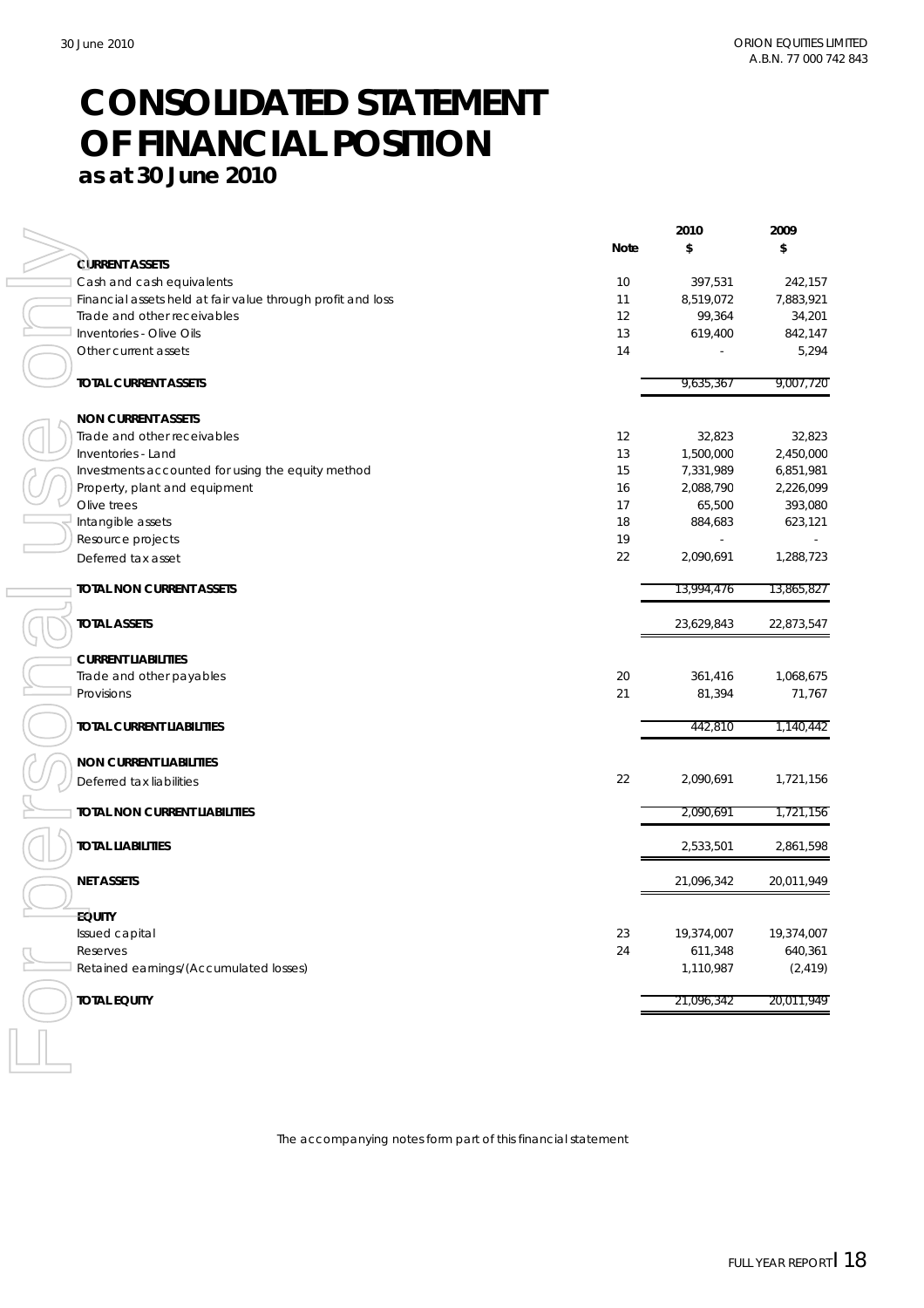# **CONSOLIDATED STATEMENT OF CHANGES IN EQUITY**

**for the year ended 30 June 2010**

|                                                                         | <b>Note</b> | <b>Issued</b>               |                           | Retained<br>earnings/                       |                           |
|-------------------------------------------------------------------------|-------------|-----------------------------|---------------------------|---------------------------------------------|---------------------------|
| At 1 July 2008                                                          |             | Capital<br>\$<br>19,374,007 | Reserves<br>\$<br>602,786 | (Accumulated<br>Losses)<br>\$<br>12,083,753 | Total<br>\$<br>32,060,546 |
| Total comprehensive income for the year                                 |             |                             | 37,575                    | (11, 997, 100)                              | (11, 959, 525)            |
| Transactions with owners in their capacity as owners:<br>Dividends paid | 8           |                             |                           | (89,072)                                    | (89,072)                  |
| At 30 June 2009                                                         |             | 19,374,007                  | 640,361                   | (2, 419)                                    | 20,011,949                |
|                                                                         |             |                             |                           |                                             |                           |
| At 1 July 2009                                                          |             | 19,374,007                  | 640,361                   | (2, 419)                                    | 20,011,949                |
| Total comprehensive income for the year                                 |             |                             | (29, 013)                 | 1,113,406                                   | 1,084,393                 |
| At 30 June 2010                                                         |             | 19,374,007                  | 611,348                   | 1,110,987                                   | 21,096,342                |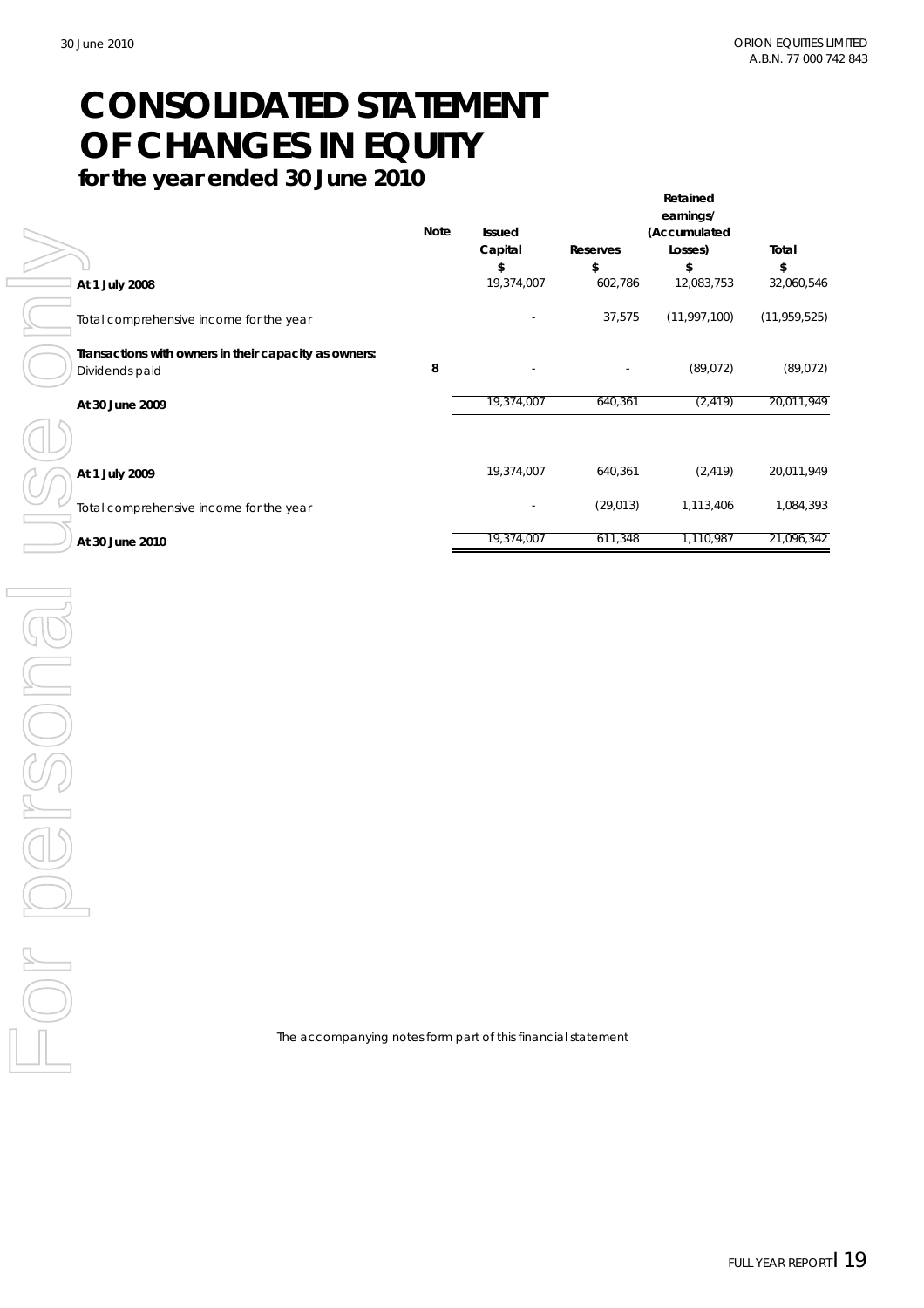# **CONSOLIDATED STATEMENT OF CASH FLOWS for the year ended 30 June 2010**

|                                                               | <b>Note</b>     | 2010        | 2009        |
|---------------------------------------------------------------|-----------------|-------------|-------------|
| <b>CASH FLOWS FROM OPERATING ACTIVITIES</b>                   |                 | \$          | \$          |
| Receipts from customers                                       |                 | 1,200,987   | 345,665     |
| Sale proceeds from trading portfolio                          |                 | 1,059,608   | 1,141,704   |
| Payments for trading portfolio                                |                 |             | (264, 740)  |
| Payments to suppliers and employees                           |                 | (2,510,745) | (1,861,759) |
| Payments for exploration and evaluation                       |                 |             | (19, 224)   |
| Interest received                                             |                 | 14,729      | 23,064      |
| Interest paid                                                 |                 | (2, 517)    |             |
| Income tax refund                                             |                 |             | 414,768     |
| Dividends received                                            |                 | 413,026     | 34,024      |
| NET CASH INFLOW/(OUTFLOW) FROM OPERATING ACTIVITIES           | 10 <sub>b</sub> | 175,088     | (186, 498)  |
| <b>CASH FLOWS FROM INVESTING ACTIVITIES</b>                   |                 |             |             |
| Payments for plant and equipment                              |                 | (19, 714)   |             |
| NET CASH OUTFLOW FROM INVESTING ACTIVITIES                    |                 | (19, 714)   |             |
| <b>CASH FLOWS FROM FINANCING ACTIVITIES</b><br>Dividends paid |                 |             | (89, 126)   |
| <b>NET CASH OUTFLOW FROM FINANCING ACTIVITIES</b>             |                 |             | (89, 126)   |
| NET INCREASE/(DECREASE) IN CASH HELD                          |                 | 155,374     | (275, 624)  |
| Cash at beginning of the financial year                       |                 | 242,157     | 517,781     |
| CASH AT THE END OF THE FINANCIAL YEAR                         | 10              | 397,531     | 242,157     |
|                                                               |                 |             |             |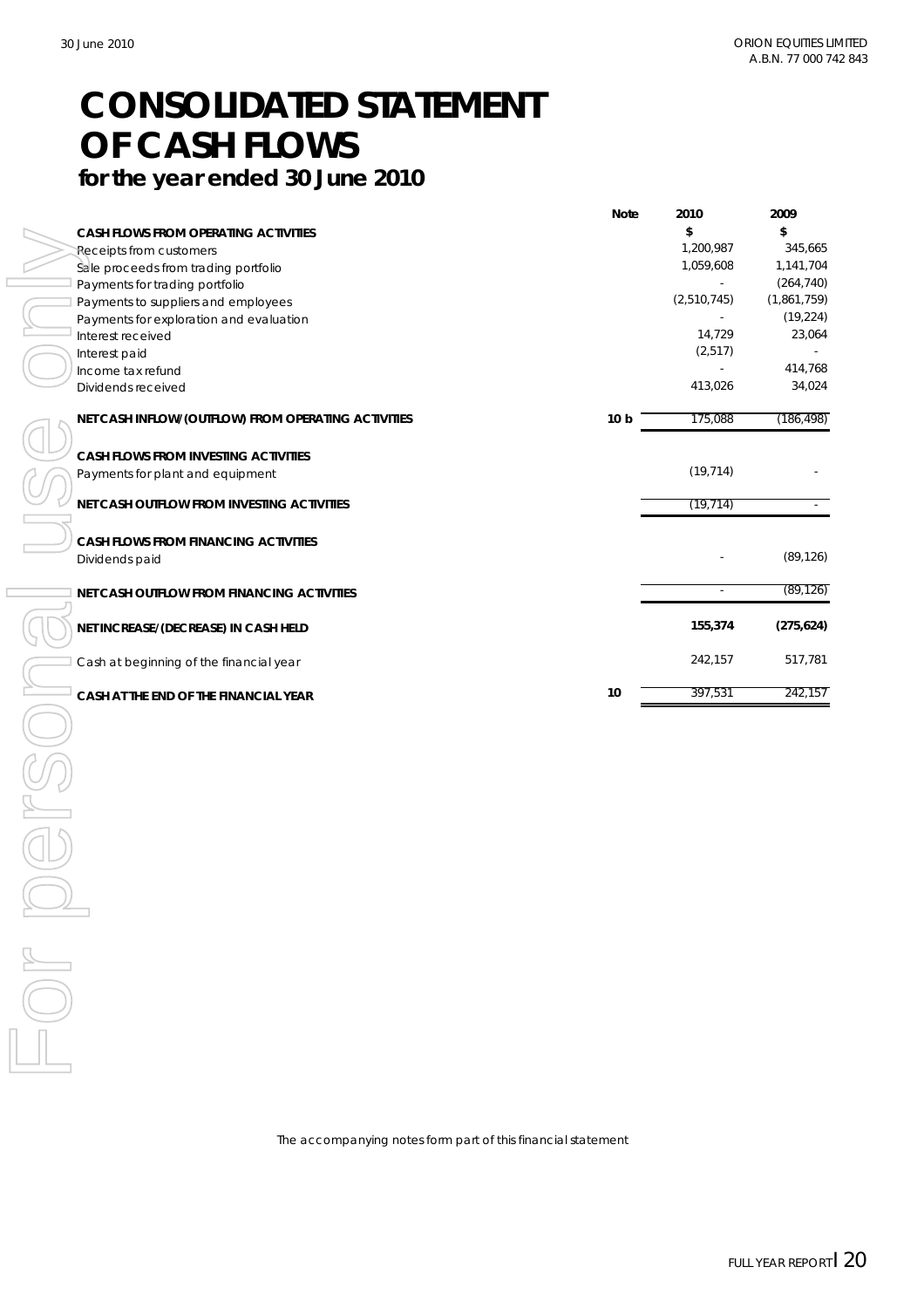### **1. SUMMARY OF ACCOUNTING POLICIES**

### **STATEMENT OF SIGNIFICANT ACCOUNTING POLICIES**

The principal accounting policies adopted in the preparation of these financial statements are set out below. These policies have been consistently applied to all the years presented, unless otherwise stated

The financial report includes the financial statements for the Consolidated Entity consisting of Orion Equities Limited and its subsidiaries. Orion Equities Limited is a company limited by shares, incorporated in Western Australia, Australia and whose shares are publicly traded on the Australian Securities Exchange (**ASX**).

#### **1.1. Basis of preparation**

These general purpose financial statements have been prepared in accordance with Australian Accounting Standards, other authoritative pronouncements of the Australian Accounting Standards Board, Urgent Issues Group Interpretations and the *Corporations Act 2001.* 

#### *Compliance with IFRS*

The consolidated financial statements of the Consolidated Entity, Orion Equities Limited, also comply with International Financial Reporting Standards (IFRS) as issued by the International Accounting Standards Board (IASB).

#### *Reporting Basis and Conventions*

The financial report has been prepared on an accruals basis and is based on historical costs modified by the revaluation of selected non-current assets, and financial assets and financial liabilities for which the fair value basis of accounting has been applied.

#### **AASB 101:** *Presentation of Financial Statements*

The Consolidated Entity has applied the revised AASB 101 *Presentation of Financial Statements* which became effective on 1 January 2009. The revised standard requires the separate presentation of a statement of comprehensive income and a statement of changes in equity. All nonowner changes in equity must now be presented in the statement of comprehensive income. As a consequence, the Consolidated Entity had to change the presentation of its financial statements. Comparative information has been re-presented so that it is also in conformity with the revised standard.

#### **Early adoption of** *AASB9: Financial Instruments*

AASB 9 specifies the basis for classifying and measuring financial assets. Classification is determined based on the Consolidated Entity's business model and the contractual cash flow characteristics of the financial assets. Financial assets will be classified as either amortised cost or fair value. AASB 9 replaces the classification and measurement requirements relating to financial assets in *AASB 139 Financial Instruments: Recognition and measurement* (AASB 139).

A financial asset is measured at amortised cost if the following conditions are met:

 the objective of the Consolidated Entity's business model in relation to those instruments is to hold the asset to collect the contractual cash flows; and

 the contractual cash flows give rise, on specified dates, to cash flows that are solely payments of principal and interest on the principal outstanding.

If these criteria are not met then the financial asset must be classified as fair value through profit or loss except as discussed below. Alternatively, similar to the requirements in AASB 139, the Consolidated Entity may irrevocably elect at inception to classify a financial asset as fair value through profit or loss to reduce an accounting mismatch.

Amortised cost is still measured using the effective interest rate method and amortised cost assets must be assessed for impairment losses. There are no changes to the measurement method for fair value through profit or loss from the requirements in AASB 139.

Under AASB 9 only equity instruments that are not held for trading are able to be classified as fair value through other comprehensive income rather than fair value through profit or loss. On disposal, in contrast to AASB 139, the cumulative gains or losses recognised in equity over the period the Consolidated Entity held the equity instrument are transferred directly to retained earnings and are not permitted to be recognised in profit or loss. Equity instruments fair valued through other comprehensive income are no longer required to be assessed for impairment.

The change in accounting policy was applied retrospectively only to those financial assets that the Consolidated Entity held at the date of initial application of AASB 9 (7 December 2009) or acquired subsequent to that date. Financial instruments disposed of prior to 7 December 2009 were accounted for under AASB 139. In accordance with the transitional provisions of AASB 9, the classification of financial assets that the Consolidated Entity held at the date of initial application was determined based on conditions that existed at that date.

### **Consolidated Financial Statements Reporting**

Pursuant to the *Corporations Amendment (Corporate Reporting Reform) Bill 2010* (which was passed on 24 June 2010 and received Royal Assent on 28 June 2010), the reporting of the Company's financial statements are no longer required. However, there is still a requirement to present the Company's key financial information in the notes to the financial statements (Refer to Note 2 in this regard).

The following is a summary of the material accounting policies adopted by the Consolidated Entity in the preparation of the financial report. The accounting policies have been consistently applied, unless otherwise stated.

### **1.2. Principles of Consolidation**

The consolidated financial statements incorporate the assets and liabilities of the subsidiaries of Orion Equities Limited as at 30 June 2010 and the results of its subsidiaries for the year then ended. Orion Equities Limited and its subsidiary are referred to in this financial report as the Consolidated Entity.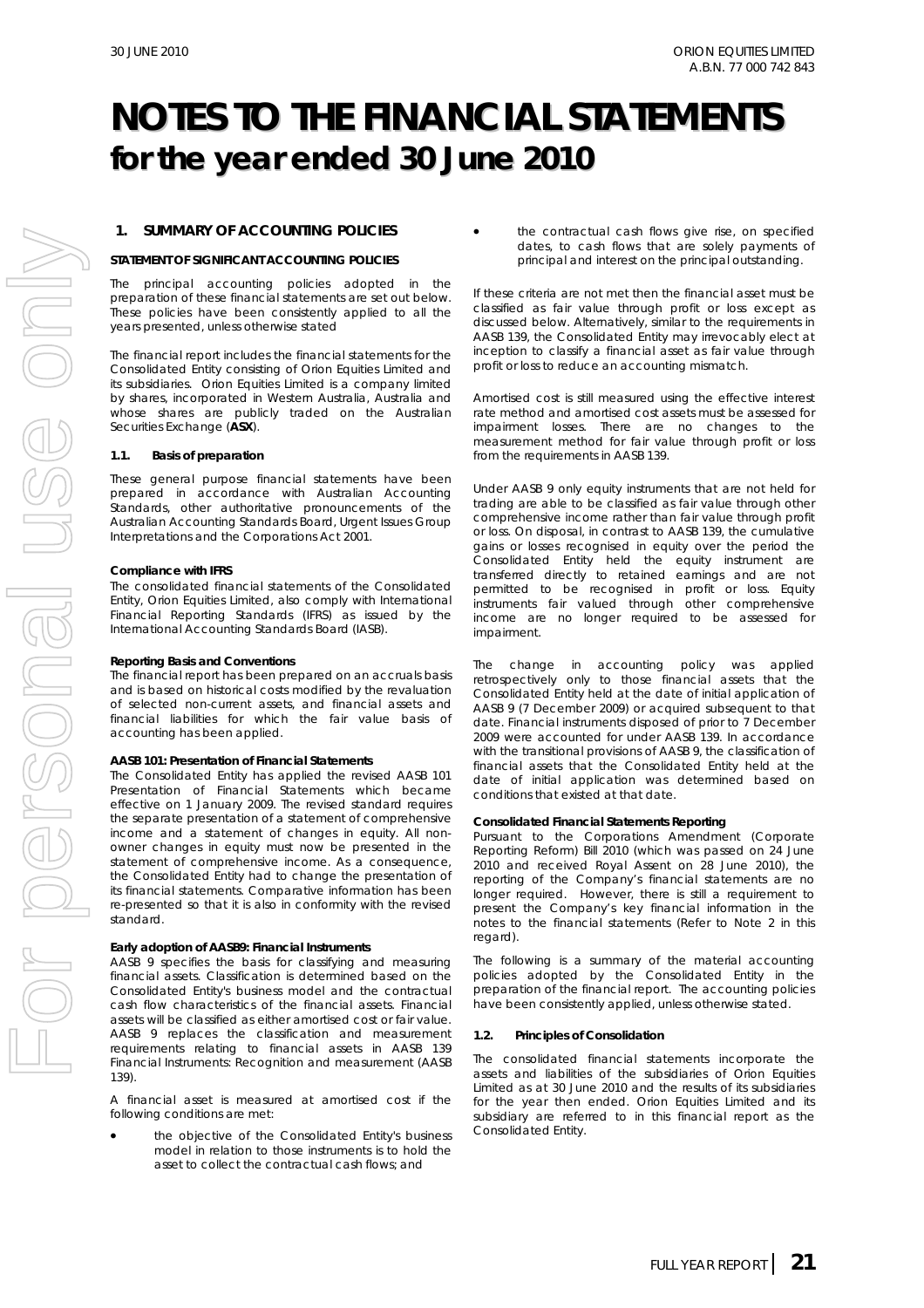Subsidiaries are all entities over which the Consolidated Entity has the power to govern the financial and operating policies, generally accompanying a shareholding of more than one-half of the voting rights. The existence and effect of potential voting rights that are currently exercisable or convertible are considered when assessing whether the Consolidated Entity controls another entity. Information on the controlled entity is contained in Note 2(b) to the financial statements.

Subsidiaries are fully consolidated from the date on which control is transferred to the group. They are de-consolidated from the date that control ceases.

All controlled entities have a June financial year-end. All inter-company balances and transactions between entities in the consolidated entity, including any unrealised profits or losses, have been eliminated on consolidation.

### **1.3. Investments in Associates**

Associates are all entities over which the Consolidated Entity has significant influence but not control or joint control, generally accompanying a shareholding of between 20% and 50% of the voting rights. Investments in associates in the consolidated financial statements are accounted for using the equity method of accounting, after initially being recognised at cost. Under this method, the Consolidated Entity's share of the post-acquisition profits or losses of associates are recognised in the consolidated income statement, and its share of post-acquisition movements in reserves is recognised in other comprehensive income. The cumulative post-acquisition movements are adjusted against the carrying amount of the investment. (Refer to Note 15).

Dividends receivable from associates are recognised in the Company's income statement, while in the consolidated financial statements they reduce the carrying amount of the investment. When the Consolidated Entity's share of losses in an associate equals or exceeds its interest in the associate, including any other unsecured long-term receivables, the Consolidated Entity does not recognise further losses, unless it has incurred obligations or made payments on behalf of the associate.

Unrealised gains on transactions between the Consolidated Entity and its associates are eliminated to the extent of the Consolidated Entity's interest in the associates. Unrealised losses are also eliminated unless the transaction provides evidence of an impairment of the asset transferred. Accounting policies of associates have been changed where necessary to ensure consistency with the policies adopted by the Consolidated Entity. All associated entity has a June financial year-end.

### **1.4. Mineral Exploration and Evaluation Expenditure**

Exploration, evaluation and development expenditure incurred is accumulated (i.e. capitalised) in respect of each identifiable area of interest. These costs are only carried forward to the extent that they are expected to be recouped through the successful development of the area or where activities in the area have not yet reached a stage that permits reasonable assessment of the existence or otherwise of economically recoverable reserves. Accumulated costs in relation to an abandoned area are

written off in full against profit in the year in which the decision to abandon the area is made.

Under AASB 6 "Exploration for and Evaluation of Mineral Resources", if facts and circumstances suggest that the carrying amount of any recognised exploration and evaluation assets may be impaired, the Consolidated Entity must perform impairment tests on those assets and measure any impairment in accordance with AASB 136 "Impairment of Assets". Any impairment loss is to be recognised as an expense. A regular review is undertaken of each area of interest to determine the appropriateness of continuing to carry forward costs in relation to that area of interest.

#### **1.5. Operating Segment**

Operating segments are reported in a manner consistent with the internal reporting provided to Board.

#### *Change in accounting policy*

The Consolidated Entity has applied AASB 8 "Operating Segments" from 1 July 2009. The Consolidated Entity now presents the operating segments based on information that is internally provided to the management. Previously operating segments were determined and presented in accordance with AASB 114 "Segment Reporting". An operating segment is a component of the Consolidated Entity that engages in business activities from which it may earn revenues and incur expenses. An operating segment's operating results are reviewed regularly by the management to make decisions on the allocation of resources to the relevant segments and assess performance. Unallocated items comprise mainly corporate assets, office expenses and income tax assets and liabilities. In this financial year, the operating segments have been determined to be investments comprising of investments in shares, land and Associate entity and the olive grove. The Consolidated Entity's segment reporting is contained in Note 25 of the notes to the financial statements.

#### **1.6. Revenue Recognition**

Revenue is recognised to the extent that it is probable that the economic benefits will flow to the Consolidated Entity and the revenue can be reliably measured. All revenue is stated net of the amount of goods and services tax (**"GST"**) except where the amount of GST incurred is not recoverable from the Australian Tax Office. The following specific recognition criteria must also be met before revenue is recognised:

*Sale of Goods and Disposal of Assets* **-** Revenue from the sale of goods and disposal of other assets is recognised when the Consolidated Entity has passed control of the goods or other assets to the buyer.

*Contributions of Assets* **-** Revenue arising from the contribution of assets is recognised when the Consolidated Entity gains control of the asset or the right to receive the contribution.

*Interest Revenue* **-** Interest revenue is recognised on a proportional basis taking into account the interest rates applicable to the financial assets.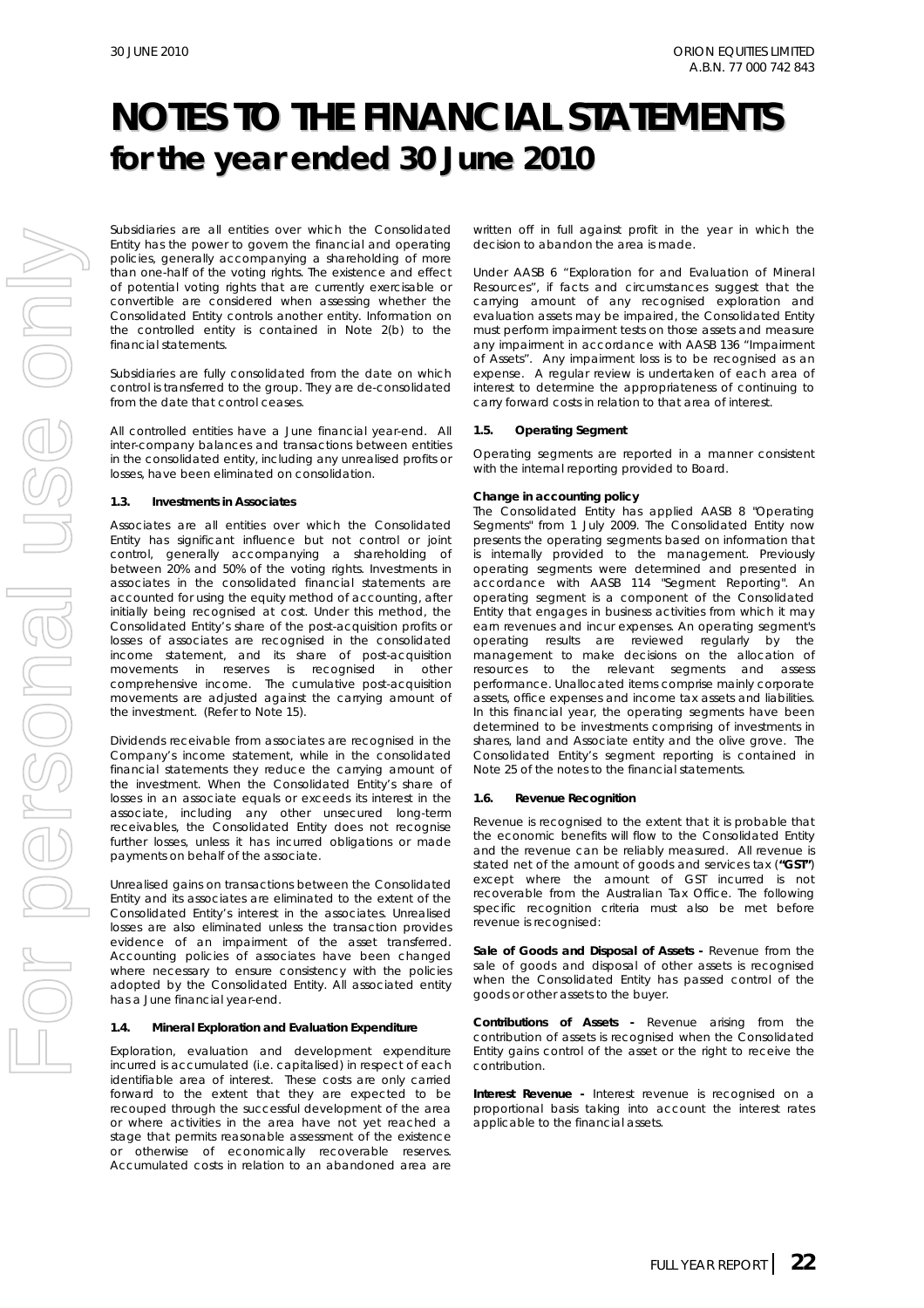*Dividend Revenue* **-** Dividend revenue is recognised when the right to receive a dividend has been established. The Consolidated Entity brings dividend revenue to account on the applicable ex-dividend entitlement date.

*Other Revenues* - Other revenues are recognised on a receipts basis.

#### **1.7. Income Tax**

The income tax expense or revenue for the period is the tax payable on the current period's taxable income based on the notional income tax rate for each taxing jurisdiction adjusted by changes in deferred tax assets and liabilities attributable to temporary differences between the tax bases of assets and liabilities and their carrying amounts in the financial statements, and to unused tax losses (if applicable).

Deferred tax assets and liabilities are recognised for temporary differences at the tax rates expected to apply when the assets are recovered or liabilities are settled, based on those tax rates which are enacted or substantively enacted for each taxing jurisdiction. The relevant tax rates are applied to the cumulative amounts of deductible and taxable temporary differences to measure the deferred tax asset or liability. An exception is made for certain temporary differences arising from the initial recognition of an asset or a liability. No deferred tax asset or liability is recognised in relation to these temporary differences if they arose in a transaction, other than a business combination, that at the time of the transaction did not affect either accounting profit or taxable profit or loss.

Deferred tax assets are recognised for deductible temporary differences and unused tax losses only if it is probable that future taxable amounts will be available to utilise those temporary differences and losses. The amount of deferred tax assets benefits brought to account or which may be realised in the future, is based on the assumption that no adverse change will occur in income taxation legislation and the anticipation that the consolidated entity will derive sufficient future assessable income to enable the benefit to be realised and comply with the conditions of deductibility imposed by the law.

Deferred tax liabilities and assets are not recognised for temporary differences between the carrying amount and tax bases of investments in controlled entities where the Company is able to control the timing of the reversal of the temporary differences and it is probable that the differences will not reverse in the foreseeable future.

Deferred tax assets and liabilities are offset when there is a legally enforceable right to offset current tax assets and liabilities and when the deferred tax balances relate to the same taxation authority. Current tax assets and tax liabilities are offset where the entity has a legally enforceable right to offset and intends either to settle on a net basis, or to realise the asset and settle the liability simultaneously.

Current and deferred tax balances attributable to amounts recognised directly in other comprehensive income or equity are also recognised directly in other comprehensive income or equity.

### **Tax consolidation legislation**

The Consolidated Entity implemented the tax consolidation legislation as of 29 June 2004. The head entity, Orion Equities Limited, and the controlled entities in the tax consolidated group continue to account for their own current and deferred tax amounts. These tax amounts are measured as if each entity in the tax consolidated group continues to be a stand-alone taxpayer in its own right.

In addition to its own current and deferred tax amounts, the Company also recognises the current tax liabilities (or assets) and the deferred tax assets (as appropriate) arising from unused tax losses and unused tax credits assumed from controlled entities in the tax consolidated group.

Assets or liabilities arising under tax funding agreements within the tax consolidated entities are recognised as amounts receivable from or payable to other entities in the group.

Any differences between the amounts assumed and amounts receivable or payable under the tax funding agreement are recognised as a contribution to (or distribution from) wholly-owned tax consolidated entities.

#### **1.8. Goods and Services Tax (GST)**

Revenues, expenses and assets are recognised net of the amount of GST, except where the amount of GST incurred is not recoverable from the Australian Tax Office. In these circumstances the GST is recognised as part of the cost of acquisition of the asset or as part of an item of the expense. Receivables and payables in the balance sheet are shown inclusive of GST. Cash flows are presented in the cash flow statement on a gross basis, except for the GST component of investing and financing activities, which are disclosed as operating cash flows.

#### **1.9. Employee Benefits**

*Short term obligations -* Provision is made for the Consolidated Entity's liability for employee benefits arising from services rendered by employees to balance date. Employee benefits that are expected to be settled within one year have been measured at the amounts expected to be paid when the liability is settled, plus related on-costs. Employee benefits payable later than one year have been measured at the present value of the estimated future cash outflows to be made for those benefits. Employer superannuation contributions are made by the Consolidated Entity in accordance with statutory obligations and are charged as an expense when incurred.

**Other long term employee benefit obligations -** The liability for long service leave is recognised in the provision for employee benefits and measured as the present value of expected future payments to be made in respect of services provided by employees up to the reporting date. Consideration is given to expected future wage and salary levels, experience of employee departures and periods of service.

#### **1.10. Cash and Cash Equivalents**

Cash and cash equivalents includes cash on hand, deposits held at call with banks, other short-term highly liquid investments with original maturities of three months or less, and bank overdrafts. Bank overdrafts (if any) are shown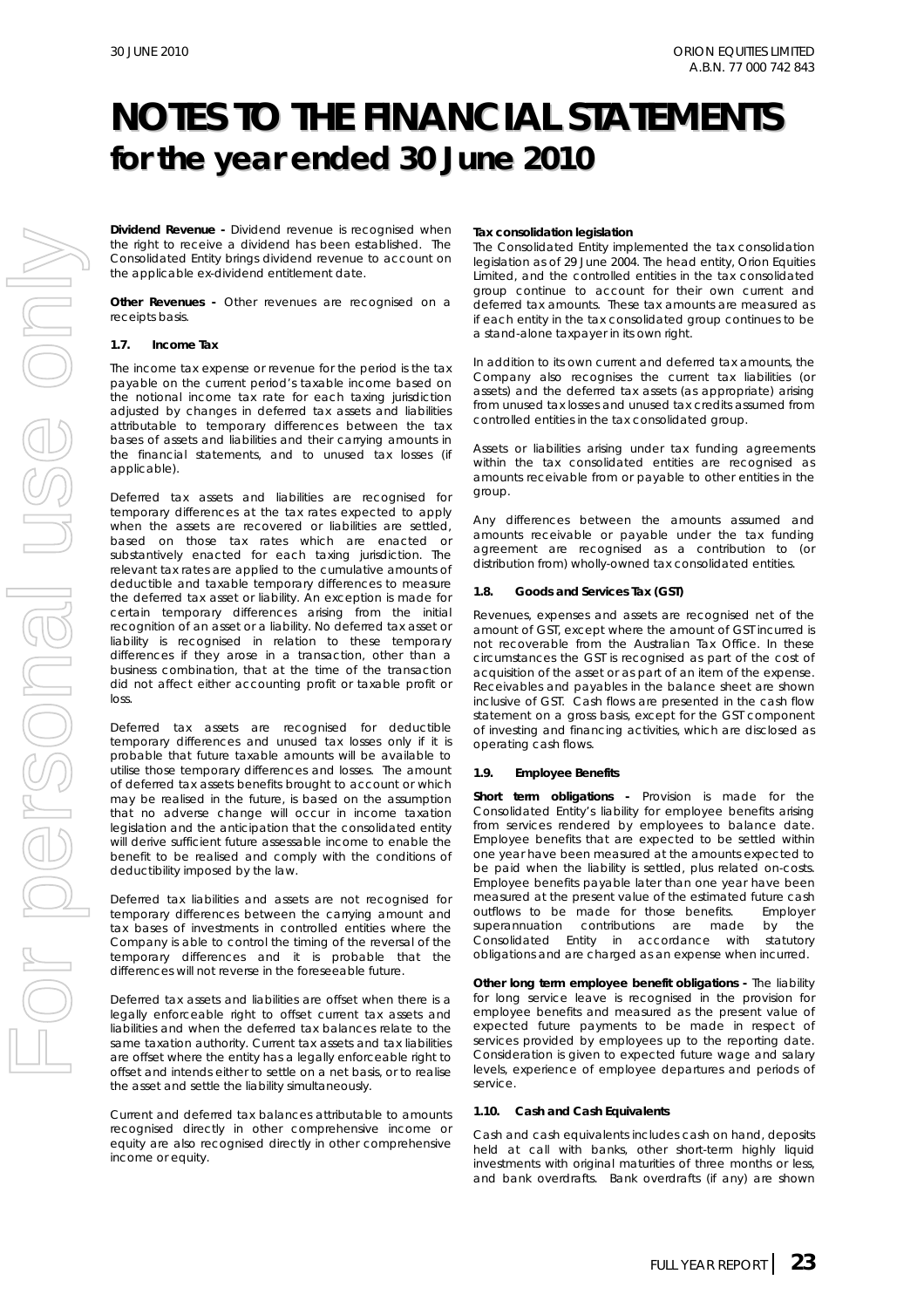within short-term borrowings in current liabilities on the balance sheet.

### **1.11. Receivables**

Trade and other receivables are recorded at amounts due less any provision for doubtful debts. An estimate for doubtful debts is made when collection of the full amount is no longer probable. Bad debts are written off when considered non-recoverable.

#### **1.12. Investments and Other Financial Assets**

Financial instruments are initially measured at cost on trade date, which includes transaction costs, when the related contractual rights or obligations exist. Subsequent to initial recognition these instruments are measured as set out below.

*Financial liabilities* - Non-derivative financial liabilities are recognised at amortised cost, comprising original debt less principal payments and amortisation.

Fair value is determined based on current bid prices for all quoted investments. Valuation techniques are applied to determine the fair value for all unlisted securities, including recent arm's length transactions, reference to similar instruments and option pricing models.

At each reporting date, the consolidated entity assesses whether there is objective evidence that a financial instrument has been impaired. Impairment losses are recognised in the income statement.

The Consolidated Entity's investment portfolio (comprising listed and unlisted securities) is accounted for as "financial assets at fair value through profit and loss".

#### **1.13. Fair value Estimation**

The fair value of financial assets and financial liabilities must be estimated for recognition and measurement or for disclosure purposes. The fair value of financial instruments traded in active markets (such as publicly traded derivatives, and trading and available-for-sale securities) is based on quoted market prices at the balance sheet date. The quoted market price used for financial assets held by the consolidated entity is the current bid price; the appropriate quoted market price for financial liabilities is the current ask price.

The fair value of financial instruments that are not traded in an active market (for example over-the-counter derivatives) is determined using valuation techniques, including but not limited to recent arm's length transactions, reference to similar instruments and option pricing models. The consolidated entity may use a variety of methods and makes assumptions that are based on market conditions existing at each balance date. Other techniques, such as estimated discounted cash flows, are used to determine fair value for other financial instruments.

The nominal value less estimated credit adjustments of trade receivables and payables are assumed to approximate their fair values. The fair value of financial liabilities for disclosure purposes is estimated by discounting the future contractual cash flows at the current market interest rate that is available to the Consolidated Entity for similar financial instruments.

The Consolidated Entity's investment portfolio (comprising listed and unlisted securities) is accounted for as a "financial assets at fair value through profit and loss" and is carried at fair value based on the quoted last bid prices at reporting date (refer to Note 11).

### **1.14. Property held for Resale**

Property held for development and sale is valued at lower of cost and net realisable value. Cost includes the cost of acquisition, development, borrowing costs and holding costs until completion of development. Finance costs and holding charges incurred after development are expensed. Profits are brought to account on the signing of an unconditional contract of sale.

#### **1.15. Property, Plant and Equipment**

All plant and equipment are stated at historical cost less accumulated depreciation and impairment losses. Historical cost includes expenditure that is directly attributable to the acquisition of the items.

Freehold Land is not depreciated. (except for property held for resale – refer to Note 1.14). Increases in the carrying amounts arising on revaluation of land and buildings are recognised, net of tax, in other comprehensive income and accumulated in reserves in equity. To the extent that the increase reverses a decrease previously recognised in profit or loss, the increase is first recognised in profit or loss. Decreases that reverse previous increases of the same asset are first recognised in other comprehensive income to the extent of the remaining surplus attributable to the asset; all other decreases are charged to profit or loss. It is shown at fair value, based on periodic valuations by external independent valuers.

The carrying amount of plant and equipment is reviewed annually by directors to ensure it is not in excess of the recoverable amount from these assets. The recoverable amount is assessed on the basis of the expected net cash flows that will be received from the assets employment and subsequent disposal. The expected net cash flows have been discounted to their present value in determining recoverable amount.

Subsequent costs are included in the asset's carrying amount or recognised as a separate asset, as appropriate, only when it is probable that future economic benefits associated with the item will flow to the consolidated entity and the cost of the item can be measured reliably. All other repairs and maintenance are charged to the income statement during the financial period in which they are incurred.

The depreciation rates used for each class of depreciable assets are:

| <b>Class of Fixed Asset</b>          | Depreciation<br>Rate | <b>Depreciation Method</b> |
|--------------------------------------|----------------------|----------------------------|
| Plant and Equipment                  | 15-33.3%             | Diminishing Value          |
| Furniture and Equipment<br>Leasehold | 15-20%               | Diminishing Value          |
| <b>Improvements</b>                  | 15%                  | Diminishing Value          |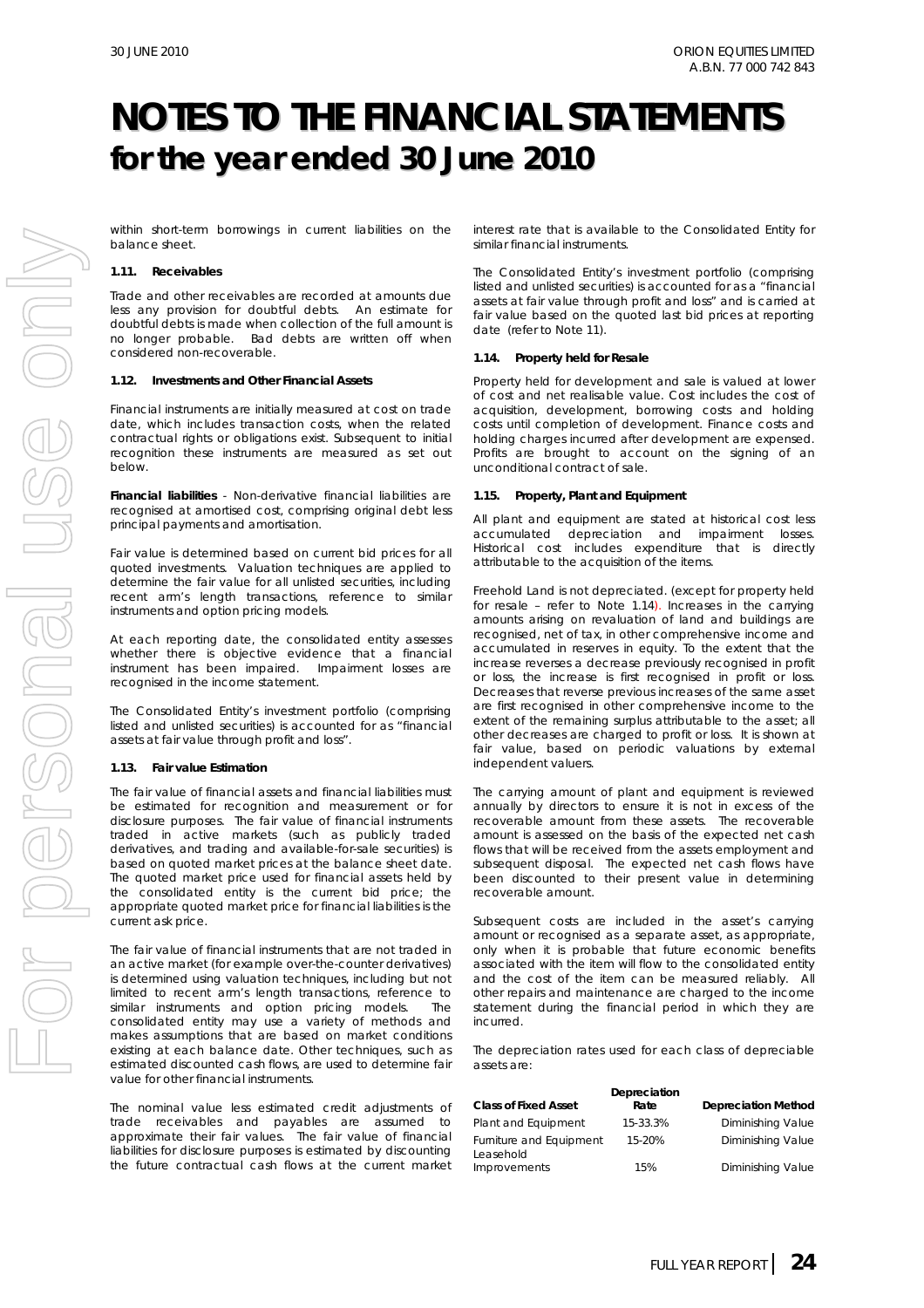The assets' residual values and useful lives are reviewed, and adjusted if appropriate, at each balance sheet date. An asset's carrying amount is written down immediately to its recoverable amount if the asset's carrying amount is greater than its estimated recoverable amount.

Gains and losses on disposals are determined by comparing proceeds with carrying amount. These are included in the profit or loss. When revalued assets are sold, amounts included in the revaluation reserve relating to that asset are transferred to retained earnings.

### **1.16. Impairment of Assets**

At each reporting date, the Consolidated Entity reviews the carrying values of its tangible and intangible assets to determine whether there is any indication that those assets have been impaired. If such an indication exists, the recoverable amount of the asset, being the higher of the asset's fair value less costs to sell and value in use, is compared to the asset's carrying value. Any excess of the asset's carrying value over its recoverable amount is expensed to the profit or loss. Impairment testing is performed annually for goodwill and intangible assets with indefinite lives. Where it is not possible to estimate the recoverable amount of an individual asset, the consolidated entity estimates the recoverable amount of the cash-generating unit to which the asset belongs.

### **1.17. Payables**

These amounts represent liabilities for goods and services provided to the Consolidated Entity prior to the end of financial year which are unpaid. The amounts are unsecured and are usually paid within 30 days of recognition.

#### **1.18. Issued Capital**

Ordinary shares are classified as equity. Incremental costs directly attributable to the issue of new shares or options are shown in equity as a deduction, net of tax, from the proceeds. Incremental costs directly attributable to the issue of new shares or options are shown in equity as a deduction, net of tax, from the proceeds. Incremental costs directly attributable to the issue of new shares or options, or for the acquisition of a business, are included in the cost of the acquisition as part of the purchase consideration.

#### **1.19. Earnings Per Share**

*Basic Earnings per share* is determined by dividing the operating result after income tax by the weighted average number of ordinary shares on issue during the financial period.

*Diluted Earnings per share* adjusts the figures used in the determination of basic earnings per share by taking into account amounts unpaid on ordinary shares and any reduction in earnings per share that will probably arise from the exercise of options outstanding during the financial period.

#### **1.20. Business Combinations**

The acquisition method of accounting is used to account for all business combinations, including business combinations involving entities or businesses under common control, regardless of whether equity instruments or other assets are acquired. Cost is measured as the fair value of

the assets given, equity instruments issued or liabilities incurred or assumed at the date of exchange plus costs directly attributable to the acquisition. Where equity instruments are issued in an acquisition, the fair value of the instruments is their published market price as at the date of exchange unless, in rare circumstances, it can be demonstrated that the published price at the date of exchange is an unreliable indicator of fair value and that other evidence and valuation methods provide a more reliable measure of fair value. Transaction costs arising on the issue of equity instruments are recognised directly in equity.

Identifiable assets acquired and liabilities and contingent liabilities assumed in a business combination are measured initially at their fair values at the acquisition date, irrespective of the extent of any minority interest. The excess of the cost of acquisition over the fair value of the Group's share of the identifiable net assets acquired is recorded as goodwill. If the cost of acquisition is less than the Group's share of the fair value of the identifiable net assets of the subsidiary acquired, the difference is recognised directly in the income statement, but only after a reassessment of the identification and measurement of the net assets acquired.

Where settlement of any part of cash consideration is deferred, the amounts payable in the future are discounted to their present value as at the date of exchange. The discount rate used is the entity's incremental borrowing rate, being the rate at which a similar borrowing could be obtained from an independent financier under comparable terms and conditions.

### *Change in accounting policy*

A revised AASB 3: *Business Combinations* became operative on 1 July 2009. While the revised standard continues to apply the acquisition method to business combinations, there have been some significant changes.

All purchase consideration is now recorded at fair value at the acquisition date. Contingent payments classified as debt are subsequently remeasured through profit or loss. Under the Consolidated Entity's previous policy, contingent payments were only recognised when the payments were probable and could be measured reliably and were accounted for as an adjustment to the cost of acquisition.

Acquisition-related costs are expensed as incurred. Previously, they were recognised as part of the cost of acquisition and therefore included in goodwill.

Non-controlling interests in an acquiree are now recognised either at fair value or at the non-controlling interest's proportionate share of the acquiree's net identifiable assets. This decision is made on an acquisition-by-acquisition basis. Under the previous policy, the non-controlling interest was always recognised at its share of the acquiree's net identifiable assets.

If the Consolidated Entity recognises previous acquired deferred tax assets after the initial acquisition accounting is completed there will no longer be any adjustment to goodwill. As a consequence, the recognition of the deferred tax asset will increase the Consolidated Entity's net profit after tax.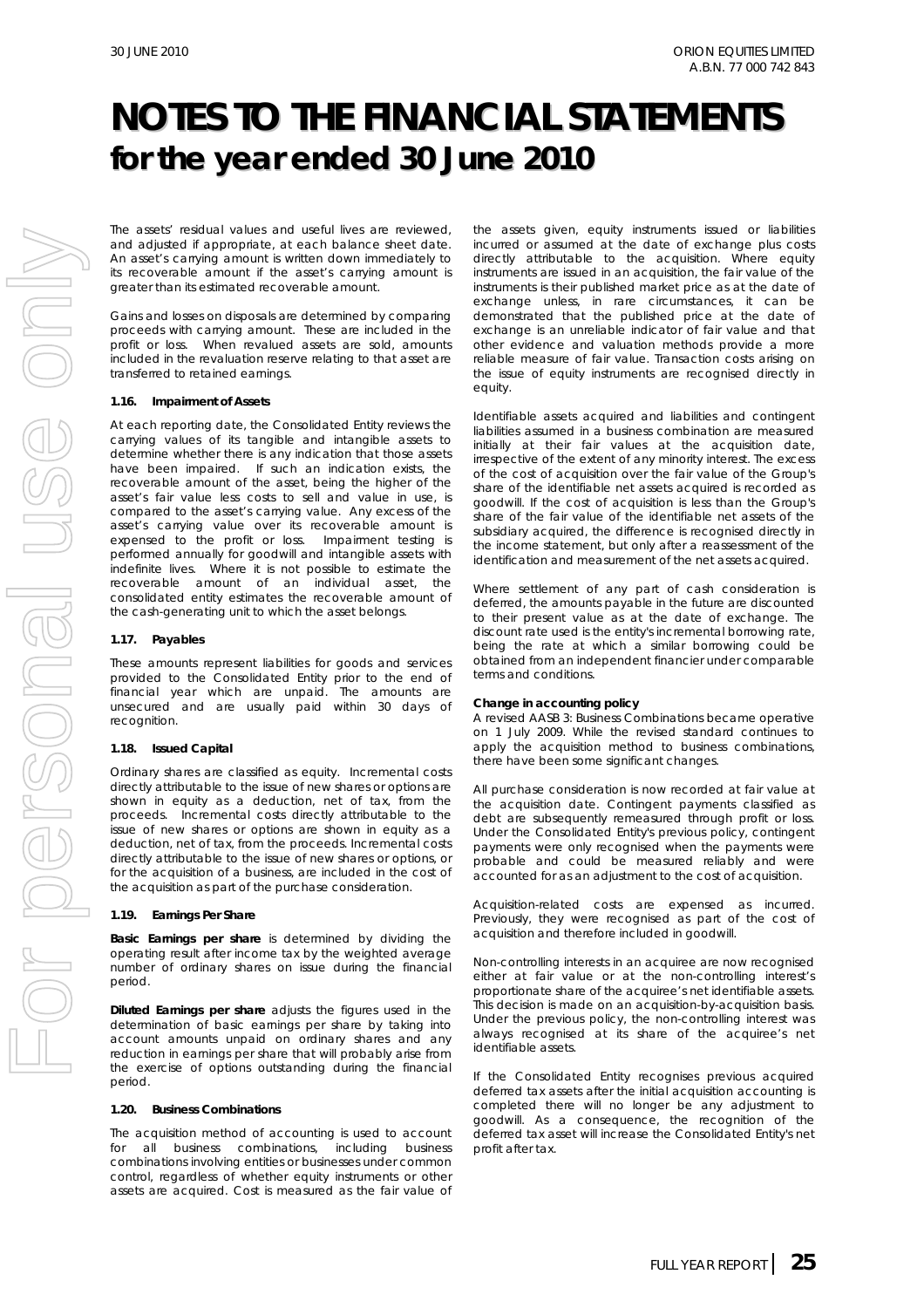#### **1.21. Inventories**

#### *(i)* **Raw materials and stores, work in progress and finished goods**

Raw materials and stores, work in progress and finished goods are stated at the lower of cost and net realisable value. Cost comprises direct materials, direct labour and an appropriate proportion of variable and fixed overhead expenditure, the latter being allocated on the basis of normal operating capacity. They include the transfer from equity of any gains losses on qualifying cash flow hedges relating to purchases of raw material. Costs are assigned to individual items of inventory on basis of weighted average costs. Costs of purchased inventory are determined after deducting rebates and discounts. Net realisable value is the estimated selling price in the ordinary course of business less the estimated costs of completion and the estimated costs necessary to make the sale.

#### *(ii)* **Land held for resale/capitalisation of borrowing costs**

Land held for resale is stated at the lower of cost or net realisable value. Cost is assigned by specific identification and includes the cost of acquisition, and development and borrowing costs during development. When development is completed borrowing costs and other holding charges are expensed as incurred.

Borrowing costs included in the cost of land held for resale are those costs that would have been avoided if the expenditure on the acquisition and development of the land had not been made. Borrowing costs incurred while active development is interrupted for extended periods are recognised as expenses.

### **1.22. Non-current assets (or disposal groups) held for sale and discontinued operations**

A discontinued operation is a component of the entity that has been disposed of or is classified as held for sale and that represents a separate major line of business or geographical area of operations, is part of a single co-ordinated plan to dispose of such a line of business or area of operations, or is a subsidiary acquired exclusively with a view to resale. The results of discontinued operations are presented separately on the face of the Statement of Comprehensive Income.

#### **1.23. Leases**

Leases in which a significant portion of the risks and rewards of ownership are not transferred to the Group as lessee are classified as operating leases. Payments made under operating leases (net of any incentives received from the lessor) are charged to the profit or loss on a straight-line basis over the period of the lease.

#### **1.24. Biological Assets**

Biological assets are initially, and subsequent to initial recognition, measured at their fair value less any estimated point-of-sale costs. Gains or losses arising on initial or subsequent recognition are accounted for via the profit or loss for the period in which the gain or loss arises. Agricultural produce harvested from the biological assets shall be measured at its fair value less estimated point-ofsale costs at the point of harvest.

#### **1.25. Intangible Assets**

The intangible assets acquired in a business combination are initially measured at its purchase price as its fair value at the acquisition date. The revaluation method states that after the initial recognition, an intangible asset shall be carried at a revalued amount, being its fair value at the date of the revaluation less any subsequent accumulated amortisation and any subsequent accumulated impairment losses. For the purpose of revaluations under AASB 138: *Intangible Assets*, fair value shall be determined by reference to an active market. Revaluations shall be made with such regularity that at the end of the reporting period the carrying amount of the asset does not differ materially from its fair value.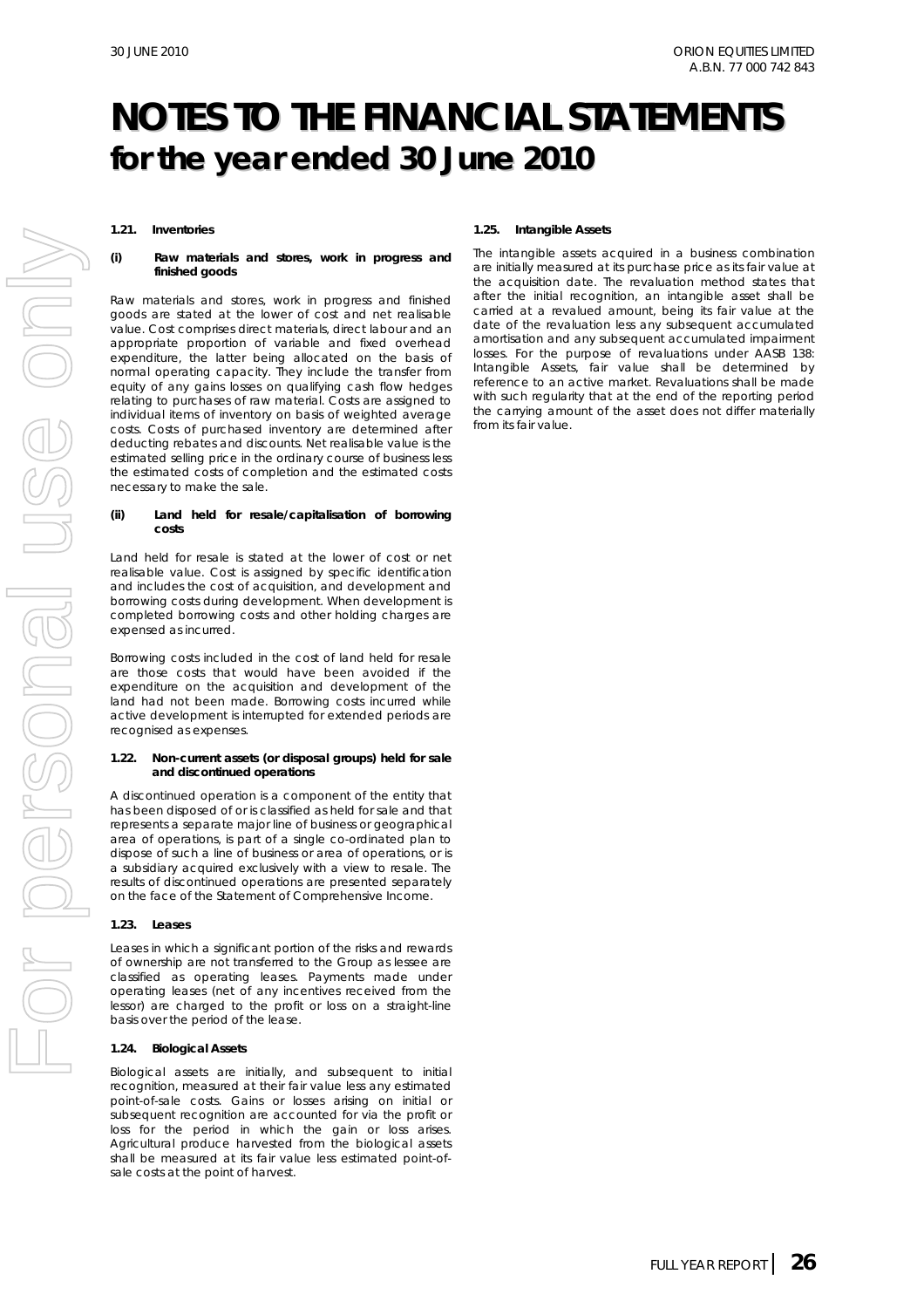### **1.26. Summary Of Accounting Standards Issued Not Yet Effective**

The following new Accounting Standards and Interpretations (which have been released but not yet adopted) have no material impact on the Consolidated Entity's financial statements or the associated notes therein.

| <b>AASB</b> reference                                  | <b>Title and Affected</b><br>Standard(s):                                                                                                       | Nature of Change                                                                                                                                                                                                                                                                                                                                                                                                                                                                                | Application date:                                                              |
|--------------------------------------------------------|-------------------------------------------------------------------------------------------------------------------------------------------------|-------------------------------------------------------------------------------------------------------------------------------------------------------------------------------------------------------------------------------------------------------------------------------------------------------------------------------------------------------------------------------------------------------------------------------------------------------------------------------------------------|--------------------------------------------------------------------------------|
| AASB<br>2009-5<br>(issued May 2009)                    | Further Amendments to<br>Australian Accounting<br>Standards arising from<br>Annual<br>the<br><b>Improvements Process</b>                        | Not urgent but necessary changes to AIFRSs as a result of the<br>IASB's 2008 annual improvement process.                                                                                                                                                                                                                                                                                                                                                                                        | Periods<br>commencing<br>on<br>or after 1 January<br>2010                      |
| AASB<br>2009-8<br>(issued July 2009)                   | Amendments<br>to<br>Australian Accounting<br>Standards<br>$\sim$ $^{-1}$<br>Group<br>Cash-settled<br>Share-<br>based<br>Payment<br>Transactions | Clarifies the scope and accounting for group cash-settled<br>share-based payment transactions in the individual financial<br>statements of an entity receiving the goods/services when<br>that entity has no obligation to settle the share-based<br>payment transaction.<br>Supersedes Interpretation 8 Scope of AASB 2 and<br>Interpretation 11 AASB 2 - Group and Treasury Share<br>Transactions.                                                                                            | Periods beginning<br>on or<br>after<br>$\overline{1}$<br>January 2010          |
| AASB<br>Interpretation 19<br>(issued<br>December 2009) | Extinguishing<br>Financial<br>Liabilities with Equity<br>Instruments                                                                            | Equity instruments issued to a creditor to extinguish all or part<br>of a financial liability are 'consideration paid' to be<br>recognised at the fair value of the equity instruments issued,<br>unless their fair value cannot be measured reliably, in which<br>case they are measured at the fair value of the debt<br>extinguished. Any difference between the carrying amount<br>of the financial liability extinguished and the 'consideration<br>paid' is recognised in profit or loss. | Periods beginning<br>on or after 1 July<br>2010                                |
| Improvements to<br><b>IFRSs</b>                        | Improvements to IFRSs                                                                                                                           | Not urgent but necessary changes to IFRSs as a result of<br>IASB's 2009 annual improvements project.                                                                                                                                                                                                                                                                                                                                                                                            | Periods<br>commencing<br>on<br>or after 1 July 2010<br>or 1 January 2011.      |
| AASB 124 (issued<br>December 2009)                     | Related<br>Party<br><b>Disclosures</b>                                                                                                          | Simplifies disclosure requirements for government-related<br>entities and clarifies the definition of a related party.                                                                                                                                                                                                                                                                                                                                                                          | Annual reporting<br>periods<br>commencing<br>on<br>or after 1 January<br>2011. |
| AASB <sub>5</sub>                                      | Non-current Assets Held<br>for<br>Sale<br>and<br>Discontinued<br>Operations                                                                     | Clarifies that disclosures required for non-current assets (or<br>disposal groups) classified as held for sale or discontinued<br>operations are limited to those required by AASB 5 unless:<br>Disclosures are specifically required for these assets by<br>other AASBs; or<br>Assets and liabilities of a disposal group are not within<br>$\bullet$<br>the measurement requirements of AASB 5 and<br>disclosures are required by other AASBs.                                                | Periods<br>commencing<br>on<br>or after 1 January<br>2010                      |
| AASB <sub>101</sub>                                    | Presentation<br><b>of</b><br><b>Financial Statements</b>                                                                                        | Clarifies that terms of a liability that could, at the option of<br>the counterparty, result in the liability being settled by the<br>issue of equity instruments, do not affect its classification. This<br>means that unless the terms of such liabilities require a<br>transfer of cash or other assets within 12 months, they do not<br>necessarily have to be classified as current liabilities.                                                                                           | Periods<br>commencing<br>on<br>or after 1 January<br>2010                      |
| AASB 107                                               | Statement<br>Οf<br>Cash<br>Flows                                                                                                                | Clarifies that only expenditures that result in a recognised<br>asset in the statement of financial position are eligible for<br>classification as cash flows from investing activities.                                                                                                                                                                                                                                                                                                        | Periods<br>commencing<br>on<br>or after 1 January<br>2010                      |
| AASB 117                                               | Leases                                                                                                                                          | Land can be classified as a finance lease for very long leases<br>where the significant risks and rewards are effectively<br>transferred, despite there being no transfer of title.                                                                                                                                                                                                                                                                                                             | Periods<br>commencing<br>on<br>or after 1 January<br>2010                      |
| AASB <sub>136</sub>                                    | Impairment of Assets                                                                                                                            | Clarifies that CGUs to which goodwill is allocated cannot be<br>larger than an operating segment as defined in AASB 8<br>Operating Segments before aggregation.                                                                                                                                                                                                                                                                                                                                 | Periods<br>commencing<br>on<br>or after 1 January<br>2010                      |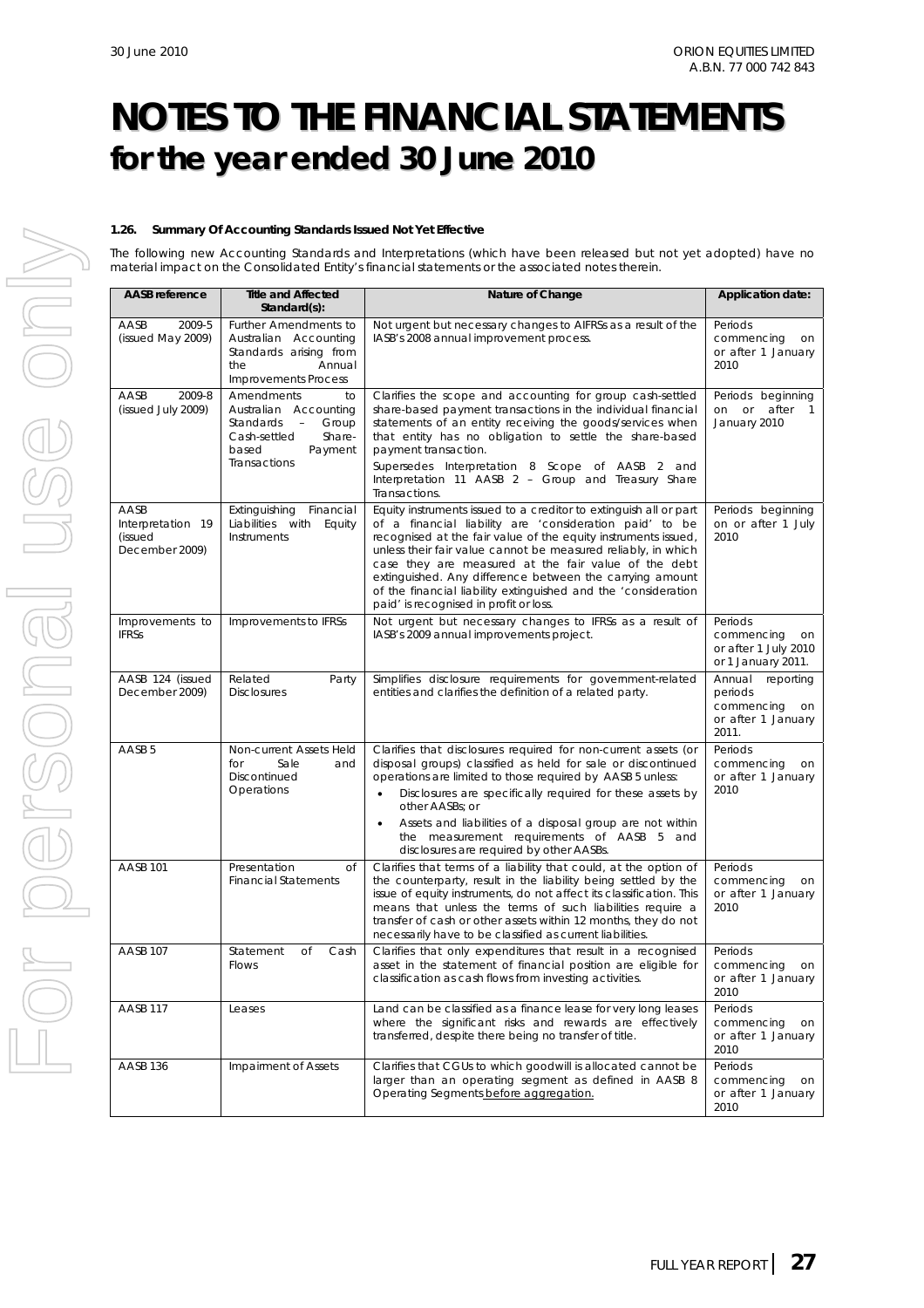### **2. COMPANY INFORMATION**

The following information provided relates to the Company, Orion Equities Limited as at 30 June 2010. The information presented here has been prepared using accounting policies outlined in Note 1.

|                                                                 | Company     |            |
|-----------------------------------------------------------------|-------------|------------|
| <b>Statement of Financial Position</b>                          | 2010        | 2009       |
|                                                                 | \$          | \$         |
| Current assets                                                  | 8,908,985   | 8,113,220  |
| Non current assets                                              | 9,891,510   | 13,664,991 |
| <b>Total assets</b>                                             | 18,800,495  | 21,778,211 |
| <b>Current liabilities</b>                                      | 246,069     | 310,415    |
| Non current liabilities                                         | 610,401     | 1,455,846  |
| <b>Total liabilities</b>                                        | 856,470     | 1,766,261  |
| Net assets                                                      | 17,944,025  | 20,011,950 |
| Issued capital                                                  | 19,374,007  | 19,374,007 |
| Retained earnings/(Accumulated losses)                          | (1,429,982) | 637,943    |
| <b>Total equity</b>                                             | 17,944,025  | 20,011,950 |
| Loss for the year                                               | 2,628,206   | 12,407,360 |
| Other comprehensive income for the year                         |             |            |
| Total comprehensive income for the year                         | 2,628,206   | 12,407,360 |
| Notes to the Statement of Financial Position                    |             |            |
| <b>Current assets</b><br>(a)                                    |             |            |
| (i) Financial assets held at fair value through profit and loss |             |            |
| Listed investments at fair value                                | 7,558,576   | 7,035,608  |
| Unlisted options in listed corporations at cost                 | 10.000      | 10,000     |
| Add: net change in fair value                                   | 950,495     | 838,313    |
|                                                                 | 960,495     | 848,313    |
| Financial assets held at fair value through profit and loss     | 8,519,071   | 7,883,921  |

### **(b) Non current assets**

### **(i) Loans to subsidiaries**

Details of the percentage of ordinary shares held in controlled entities are disclosed below. The amounts owed remain outstanding at balance date. Provision for doubtful debts have been raised in relation to any outstanding balances amounts owed by subsidiaries, Silver Sands Developments Pty Ltd and Dandaragan Estate Pty Ltd, that is in excess of the net assets of the controlled entities. Interest is not charged on such outstanding amounts.

|                                                     | Company                  |               |
|-----------------------------------------------------|--------------------------|---------------|
|                                                     | 2010                     | 2009          |
| Loans to subsidiaries                               | \$                       | \$            |
| Opening balance                                     | 7,856,966                | 8,718,023     |
| Loans advanced                                      | 780.297                  | 471,175       |
| Loans repayment received                            | (300,000)                | (17, 879)     |
| Loans forgiven                                      | $\overline{\phantom{a}}$ | (1, 314, 353) |
| Closing balance                                     | 8.337.263                | 7,856,966     |
| Movement in provision for impairment of receivables |                          |               |
| At 1 July                                           | (1,939,382)              |               |
| Provision for impairment recognised during the year | (1, 168, 137)            | (1,939,382)   |
| Provision for impairment on amounts receivable      | (3.107.519)              | (1.939.382)   |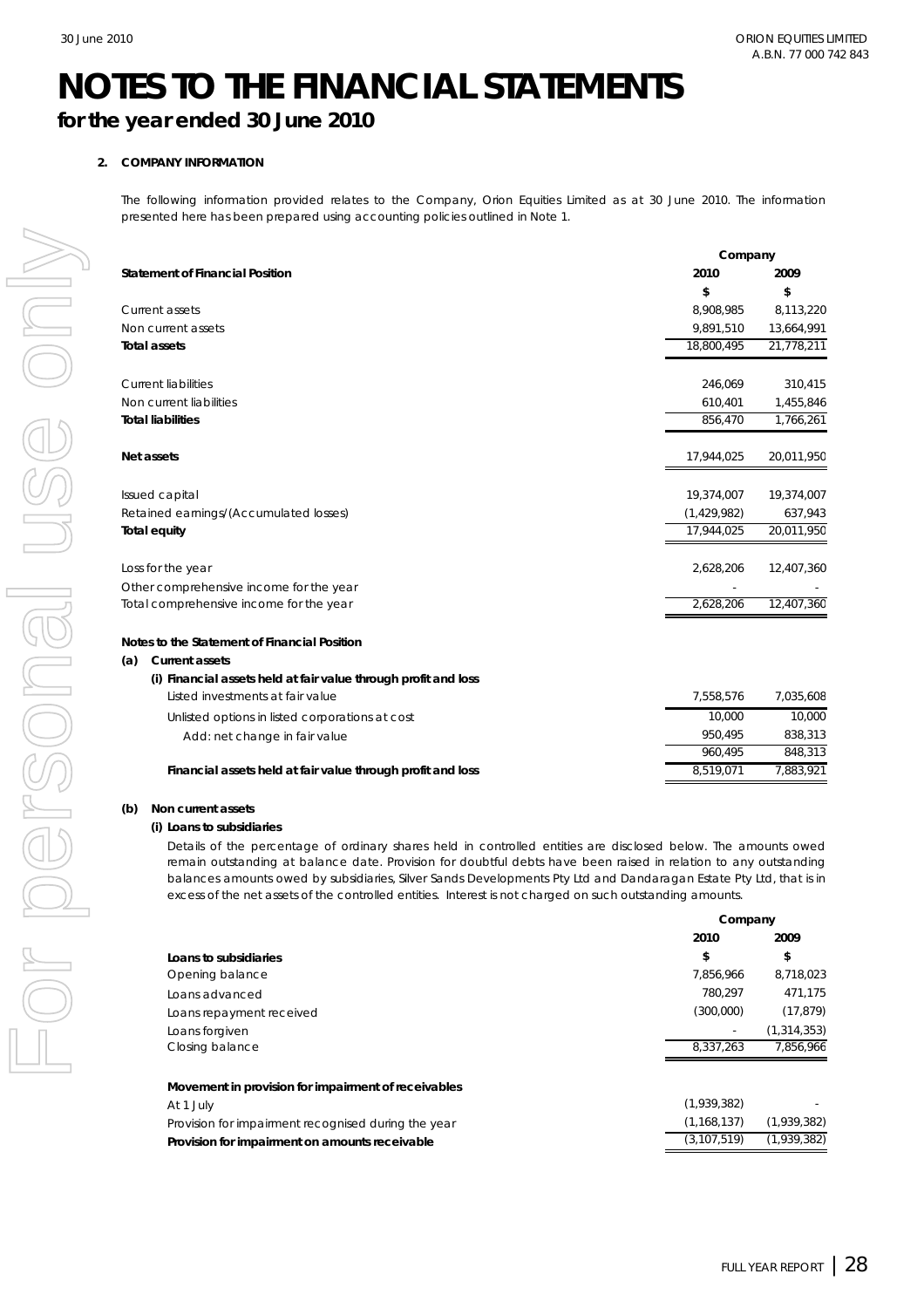# **for the year ended 30 June 2010**

| 2. | <b>COMPANY INFORMATION (continued)</b>                                                                 | Ownership interest<br>2010 | 2009 |
|----|--------------------------------------------------------------------------------------------------------|----------------------------|------|
|    | <b>Investment in Controlled Entities:</b>                                                              |                            |      |
|    | Silver Sands Developments Pty Limited (ACN 094 097 122)                                                | 100%                       | 100% |
|    | Incorporated in Australia on 10 August 2000                                                            |                            |      |
|    | This company is currently engaged in property development activities and holds non- current Inventory. |                            |      |
|    | Dandaragan Estate Pty Ltd (ACN 120 616 891)                                                            | 100%                       | 100% |
|    | Incorporated in Australia on 7 July 2006                                                               |                            |      |
|    | This company is currently engaged in olive oil production and sales                                    |                            |      |
|    | The following controlled entities are currently inactive:                                              |                            |      |
|    | Margaret River Wine Corporation Pty Ltd (ACN 094 706 500)                                              | 100%                       | 100% |
|    | A subsidiary of Dandaragan Estate Pty Ltd                                                              |                            |      |
|    | Incorporated in Australia on 9 October 2000 and acquired on 23 June 2009                               |                            |      |
|    | Margaret River Olive Oil Company Pty Ltd (ACN 094 706 519)                                             | 100%                       | 100% |
|    | A subsidiary of Dandaragan Estate Pty Ltd                                                              |                            |      |
|    | Incorporated in Australia on 9 October 2000 and acquired on 23 June 2009                               |                            |      |
|    | Aquaverde Holdings Pty Ltd (ACN 128 938 090)                                                           | 50%                        | 50%  |
|    | Held by Silver Sands Developments Pty Limited                                                          |                            |      |
|    | Incorporated in Australia on 17 December 2007                                                          |                            |      |

### **(c) Parent entities**

ASX listed Queste Communications Ltd (QUE) is deemed to control the Consolidated Entity as QUE has 48% of the Company's total issued share capital.

### **(d) Transactions with related parties**

During the financial year, there were transactions between the Company, QUE and BEL (Associate entity), pursuant to shared office and administration expense arrangements. There were no outstanding amounts as at balance date. The following transactions also occurred with related parties:

|                                | Company |        |
|--------------------------------|---------|--------|
|                                | 2010    | 2009   |
| Dividends received from:       | £.      |        |
| <b>Bentley Capital Limited</b> | 410.276 |        |
| Dividends paid to:             |         |        |
| Queste Communications Ltd      |         | 42.791 |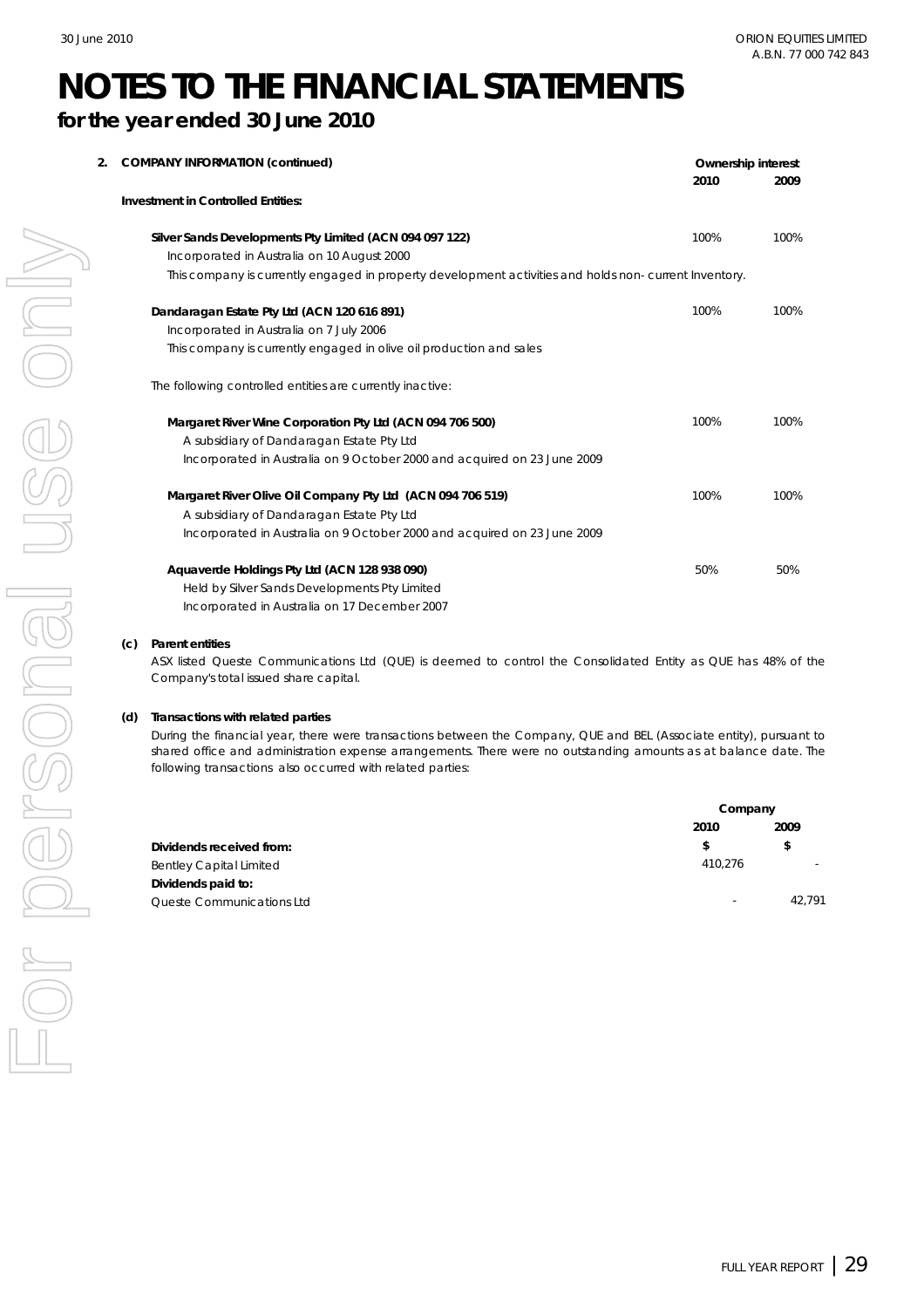# **for the year ended 30 June 2010**

## **3. PROFIT/(LOSS) FOR THE YEAR**

The Consolidated Entity's profit/(loss) for the year includes the following items of revenue and expenses below. Included in the 2009 comparatives are the revenue and expenses of the discontinued operations of Orion Indo Mining Pty Ltd and Central Exchange Mining Ltd, formerly wholly owned subsidiaries disposed on 11 August 2008 (refer to Note 6).

|     |                                                                | 2010                     | 2009              |
|-----|----------------------------------------------------------------|--------------------------|-------------------|
| (a) | Revenue from continuing operations                             | \$                       | \$                |
|     | Dividends received from securities - trading portfolio         | 2,750                    | 37,339            |
|     | Income from sale of olive oils                                 | 1,200,987                | 311,530           |
|     | Interest received - other                                      | 14,729                   | 23,060            |
|     |                                                                | 1,218,466                | 371,929           |
|     | Other income                                                   |                          |                   |
|     | Net gain from sale of subsidiaries                             |                          | 16,961,679        |
|     | Gain on sale of securities - trading portfolio                 |                          | 436,018           |
|     | Net change in fair value in trading portfolio                  | 2,583,275                |                   |
|     | Share of Associate entity's profit                             | 890,284                  |                   |
|     | Other income                                                   |                          | 34,135            |
|     |                                                                | 3,473,559                | 17,431,832        |
|     |                                                                |                          |                   |
|     | Total revenue                                                  | 4,692,025                | 17,803,761        |
| (b) | Revenue from discontinued operations                           |                          |                   |
|     | Interest received - other                                      |                          | 4                 |
| (c) | Expenses from continuing operations                            |                          |                   |
|     | Loss on sale of securities - trading portfolio                 | 887,317                  |                   |
|     | Cost in relation to olive grove operations                     |                          |                   |
|     | - Cost of goods sold                                           | 910,006                  | 31,628            |
|     | - Revaluation of trees                                         | 327,580                  | 188,500           |
|     | - Depreciation expenses - olive grove assets                   | 123,303                  | 152,086           |
|     | - Other expenses                                               | 113,124                  | 549,381           |
|     |                                                                |                          |                   |
|     | Cost in relation to land operations                            | 950,000                  | 1,200,000         |
|     | - Impairment of property held for development and resale       | 130,080                  | 36,735            |
|     | - Other expenses                                               | ÷                        | 28,457,085        |
|     | Net change in fair value in trading portfolio                  | $\overline{\phantom{a}}$ | 2,283,013         |
|     | Share of Associate entity's losses                             |                          |                   |
|     | Occupancy expenses                                             | 56,119                   | 70,861<br>646,993 |
|     | Personnel<br>- remuneration and other                          | 558,969                  |                   |
|     | - employee entitlements                                        | (19, 927)                | 38,254            |
|     | Finance expenses                                               | 3,847                    | 2,209             |
|     | Borrowing cost                                                 | 2,729                    |                   |
|     | Corporate expenses                                             | 105,499                  | 133,940           |
|     | Other administration expenses                                  |                          |                   |
|     | - Communications                                               | 19,548                   | 20,309            |
|     | - Professional fees                                            | 3,014                    | 7,980             |
|     | - Exploration and evaluation expenses                          |                          | 18,827            |
|     | - Brokerage fees                                               | 9,699                    | 6,364             |
|     | - Realisation cost of share portfolio provision/(written back) | (1,073)                  | (28, 844)         |
|     | - Costs in relation to investments                             |                          | 653               |
|     | - Write off lapsed options                                     | 1,200                    |                   |
|     | - Write off fixed assets                                       | 2,160                    | 124               |
|     | - Depreciation expenses - other assets                         | 2,991                    | 4,405             |
|     | - Other expenses                                               | 86,874                   | 170,049           |
|     |                                                                | 4,273,059                | 33,990,552        |
| (d) | Expenses from discontinued operations                          |                          |                   |
|     | Finance expenses                                               |                          | 205               |
|     | Other corporate expenses                                       |                          | (111, 974)        |
|     | Exploration and evaluation expenses                            |                          | 397               |
|     |                                                                |                          | (111, 372)        |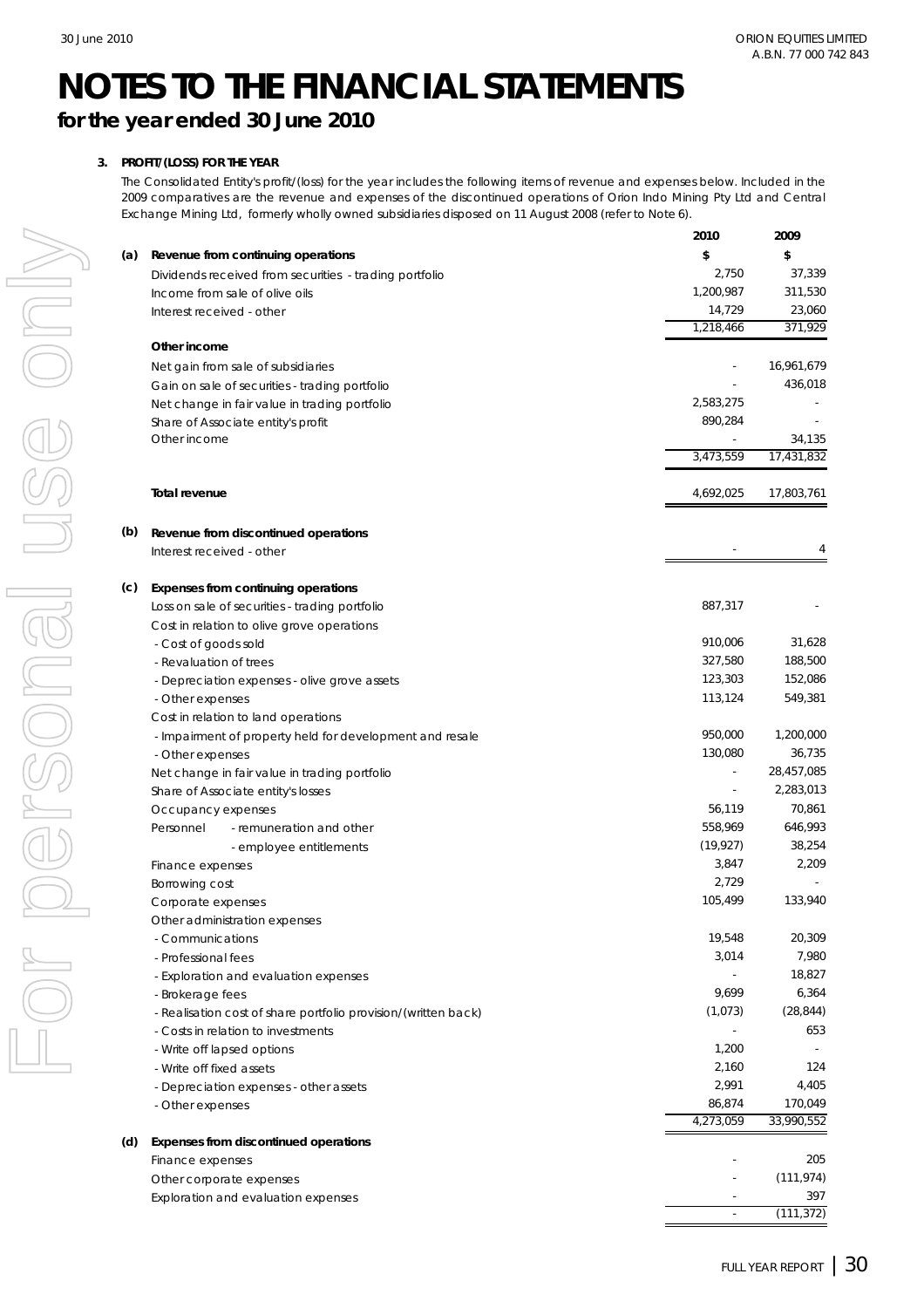**for the year ended 30 June 2010**

**4. INCOME TAX EXPENSE**

|     |                                                                                         | 2010       | 2009           |
|-----|-----------------------------------------------------------------------------------------|------------|----------------|
| (a) | Income tax expense                                                                      | \$         | \$             |
|     | <b>Current tax</b>                                                                      |            |                |
|     | Current year income tax charge                                                          |            |                |
|     | Under/(over) provision in prior years                                                   |            | (472, 883)     |
|     | Deferred tax                                                                            |            |                |
|     | Current year deferred tax benefit                                                       | (694, 440) | (3,605,432)    |
|     | Total income tax benefit per income statement                                           | (694, 440) | (4,078,315)    |
| (b) | Numerical reconciliation of income tax expense to prima facie tax payable               |            |                |
|     | Profit/(Loss) from continuing operations                                                | 418,966    | (16, 186, 791) |
|     | Profit from discontinued operations                                                     |            | 111,376        |
|     | Profit/(Loss) before income tax                                                         | 418,966    | (16,075,415)   |
|     | Tax at the Australian tax rate of 30% (2009: 30%)                                       | 125,690    | (4,822,625)    |
|     | Tax effect of amounts which are not deductible (taxable) in calculating taxable income: |            |                |
|     | Other assessable income                                                                 | 53,103     | 122,513        |
|     | Other non-deductible items                                                              | 3.321      | 316,040        |
|     | Share of Associate's (profits)/loss                                                     | (144,002)  | 684,904        |
|     | Derecognition of prior year capital losses                                              | 69,001     |                |
|     | Excess current year franking credits converted to recognised tax losses                 | (177, 011) |                |
|     | Income tax expense attributable to operating loss                                       | (69, 898)  | (3,699,168)    |
|     | Deferred tax assets not previously brought to account                                   | (624, 542) |                |
|     | Recoupment of prior year losses not brought to account                                  |            | (379, 148)     |
|     | Income tax benefit                                                                      | (694, 440) | (4,078,316)    |
| (c) | Deferred tax assets not brought to account at 30%                                       |            |                |
|     | Capital losses                                                                          | 295,802    |                |

The Deferred Tax Asset not brought to account for the period will only be obtained if:

a) the Company derives future assessable income of a nature and of an amount sufficient to enable the benefit to be realised;

b) the Company continues to comply with the conditions for deductibility imposed by tax legislation; and

c) the Company is able to meet the continuity of ownership and/or continuity of business tests under tax legislation.

### **(d) Tax consolidation**

The Consolidated Entity have elected to consolidate for taxation purposes and have entered into a tax sharing and funding agreement in respect of such arrangements.

Schedule 5 of Taxation Laws Amendment (2010 Measures No.1) Act 2010, which was passed on 3 June 2010, introduced a number of new amendments that may have an impact on the taxation treatment of tax consolidated groups. These amendments seek to clarify the operation of certain aspects of the consolidation regime, to improve interactions with other parts of the law and introduce substantive new modifications to the tax consolidation regime. The amendments have different application dates, with some applying retrospectively from 1 July 2002.

As this legislation was only passed on 3 June 2010, and due to the complexity of some of the amendments, at the date of signing this report, the entity had not yet had sufficient time to assess and quantify the impact of these amendments on the financial statements. Accordingly, there is certain level of uncertainty as to the accuracy of the following tax balances contained in these financial statements: income tax expense, income tax liabilities, deferred tax assets and deferred tax liabilities.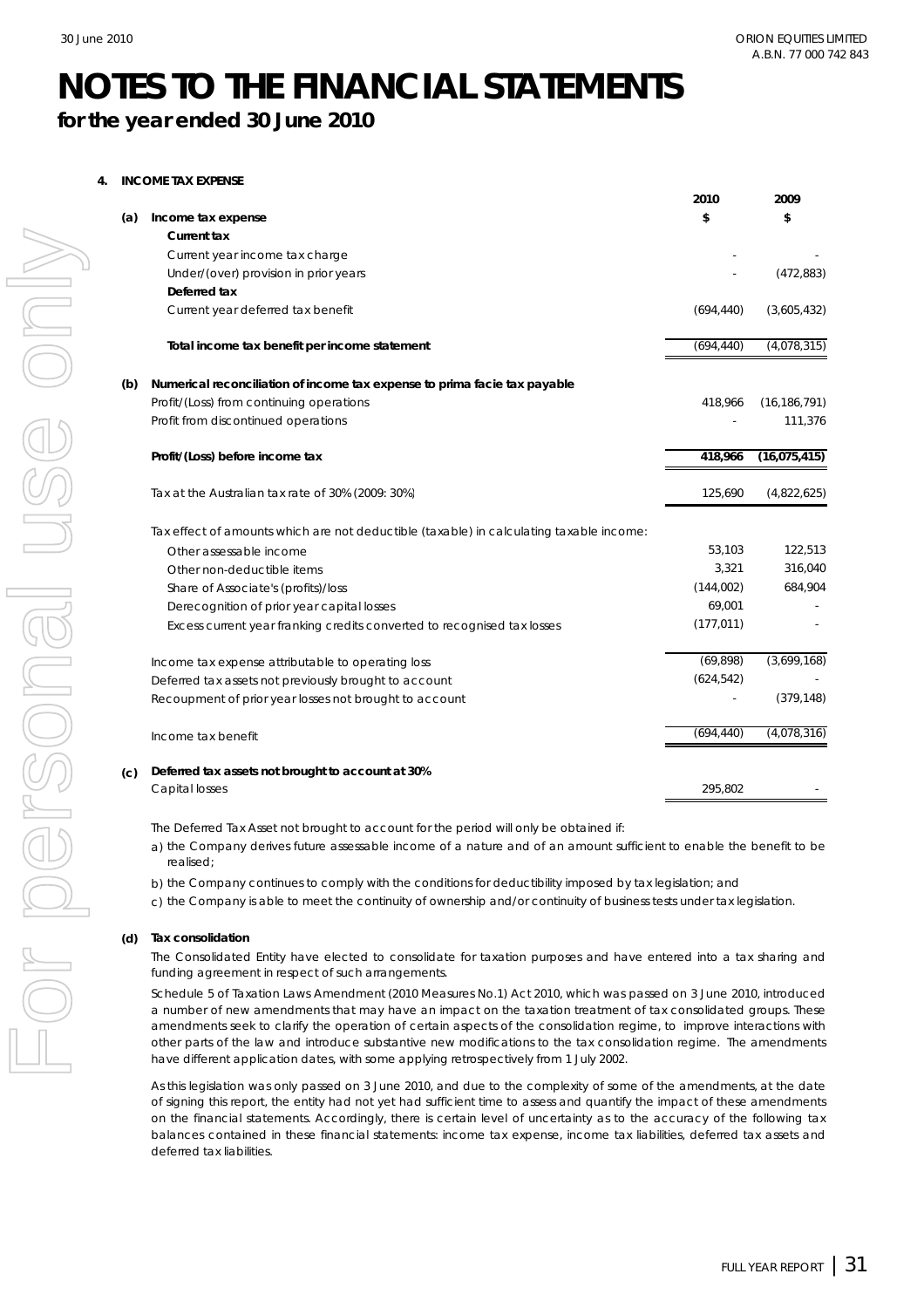# **for the year ended 30 June 2010**

### **5. KEY MANAGEMENT PERSONNEL DISCLOSURES**

|     |                                                | 2010    | 2009    |
|-----|------------------------------------------------|---------|---------|
| (a) | Key management personnel compensation          |         | \$      |
|     | <b>Directors</b>                               |         |         |
|     | Short-term employee benefits - salary and fees | 437.980 | 485,000 |
|     | Post-employment benefits - superannuation      | 40.169  | 41.400  |
|     | Long-term benefits                             | $\,$    | 49.615  |
|     |                                                | 478.149 | 576.015 |

Detailed remuneration disclosures are provided in the Remuneration Report section of the Directors' Report.

### **(b) Compensation of other key management personnel**

The Consolidated Entity do not have any key executives (other than executive directors).

### **(c) Options, rights and equity instruments provided as remuneration**

There were no options, rights and equity instruments provided as remuneration to key management personnel and no shares issued on the exercise of any such instruments, during the financial year.

### **(d) Shareholdings of key management personnel**

|                  | Balance at        | <b>Net Changes</b>       | <b>Balance</b> at |
|------------------|-------------------|--------------------------|-------------------|
| 2010             | start of the year | during the year          | end of the year   |
| <b>Directors</b> |                   |                          |                   |
| Faroog Khan      | 8,651,356         | ٠                        | 8,651,356         |
| William Johnson  | $\sim$            | $\overline{\phantom{a}}$ |                   |
| Victor Ho        |                   | $\overline{\phantom{a}}$ |                   |
| Yagoob Khan      | 8,651,356         | $\overline{\phantom{a}}$ | 8,651,356         |
| 2009             |                   |                          |                   |
| <b>Directors</b> |                   |                          |                   |
| Faroog Khan      | 8,651,356         | ٠                        | 8,651,356         |
| William Johnson  | $\sim$            | ٠                        |                   |
| Victor Ho        | $\sim$            | $\overline{\phantom{a}}$ | ۰                 |
| Yagoob Khan      | 8,651,356         |                          | 8,651,356         |

The disclosures of equity holdings above are in accordance with the accounting standards which requires a disclosure of direct and indirect holdings of spouses, relatives, spouses of relatives and entities under the control or significant influence of each of the same. There are instances of some overlap between disclosed holdings of Farooq Khan, Yaqoob Khan and Azhar Chaudhri.

## **(e) Option holdings of key management personnel**

The Consolidated Entity does not have any options on issue.

#### **(f) Loans to key management personnel**

There were no loans to key management personnel (or their personally related entities) during the financial year.

### **(g) Other transactions with key management personnel**

There were no other transactions with key management personnel (or their personally related entities) during the financial year.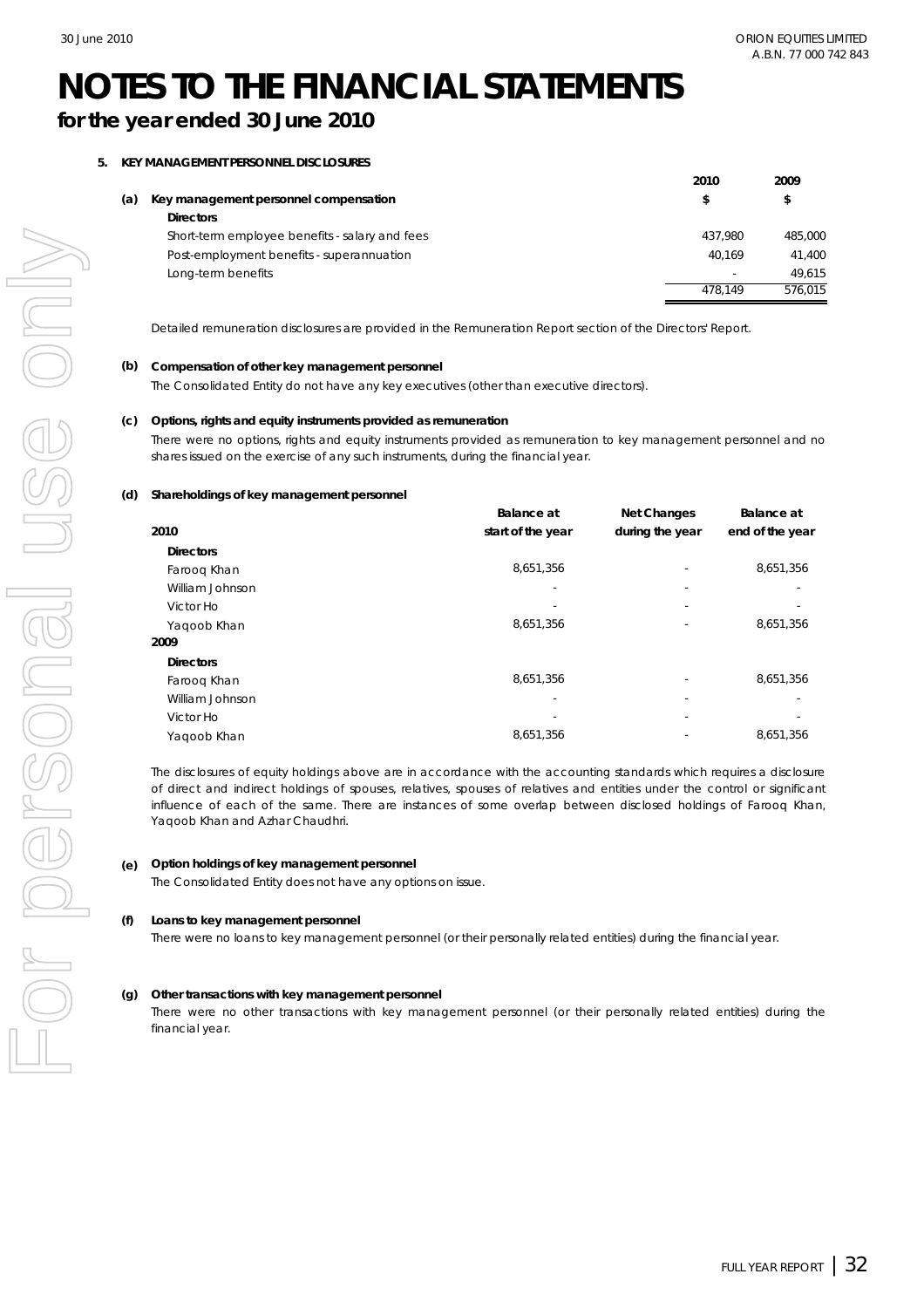**2010 2009**

# **NOTES TO THE FINANCIAL STATEMENTS for the year ended 30 June 2010**

### **6. DISCONTINUED OPERATIONS**

On 11 August 2008, the Company disposed of its mining assets via the sale of its subsidiaries, Orion Indo Mining Pty Ltd and Central Exchange Mining Ltd to Strike Resources Limited (Strike) in consideration for the issue of 9,500,000 ordinary shares in Strike. Financial information relating to the discontinued operations of the subsidiaries from 1 July 2008 to the date of cessation is set out below.

Financial information relating to the discontinued operation, which has been incorporated into the Statement of Comprehensive Income, is as fol

| OIIOWS:                              | \$     | \$         |
|--------------------------------------|--------|------------|
| Revenue                              |        | 4          |
| Expenses                             | $\sim$ | 111,372    |
| Loss before income tax               |        | 111,376    |
| Income tax expense                   |        |            |
| Loss after income tax                |        | 111,376    |
|                                      |        |            |
| Gain on sale of subsidiary           |        | 16,961,679 |
| Income tax expense                   |        |            |
| Gain on sale of subsidiary after tax |        | 16.961.679 |

The carrying amounts of assets and liabilities of the operation at the date of cessation were:

| Total assets                                                              |                | 1,767,013   |
|---------------------------------------------------------------------------|----------------|-------------|
| <b>Total liabilities</b>                                                  |                | (13,692)    |
| Net assets                                                                |                | 1,753,321   |
| The net cash flows of the business, which have been incorporated into the |                |             |
| Statement of Cash Flows, are as follows:                                  |                |             |
| Net cash outflow from operating activities                                |                | (40, 791)   |
| Net cash inflow from investing activities                                 |                | 77,121      |
| Net increase in cash from businesses                                      |                | 36,330      |
| Details of sale of subsidiaries                                           |                |             |
| Consideration received;                                                   |                |             |
| <b>Shares</b>                                                             | $\overline{a}$ | 18,715,000  |
|                                                                           |                | 18,715,000  |
| Carrying amount of net assets sold                                        |                | (1,753,321) |
| Gain on sale before income tax                                            |                | 16,961,679  |
| Income tax expense                                                        |                |             |
| Gain on sale after income tax                                             |                | 16,961,679  |

### **7. AUDITORS' REMUNERATION**

During the year the following fees were paid or payable for services provided by the auditor of the parent entity and its related practices:

|                                       | 2010   | 2009   |
|---------------------------------------|--------|--------|
| BDO Audit (WA) Pty Ltd                |        |        |
| Audit and review of financial reports | 29.280 | 27.860 |
| <b>Taxation services</b>              | 1.100  | 2,310  |
| Other services                        | 550    |        |
|                                       | 30.930 | 30.170 |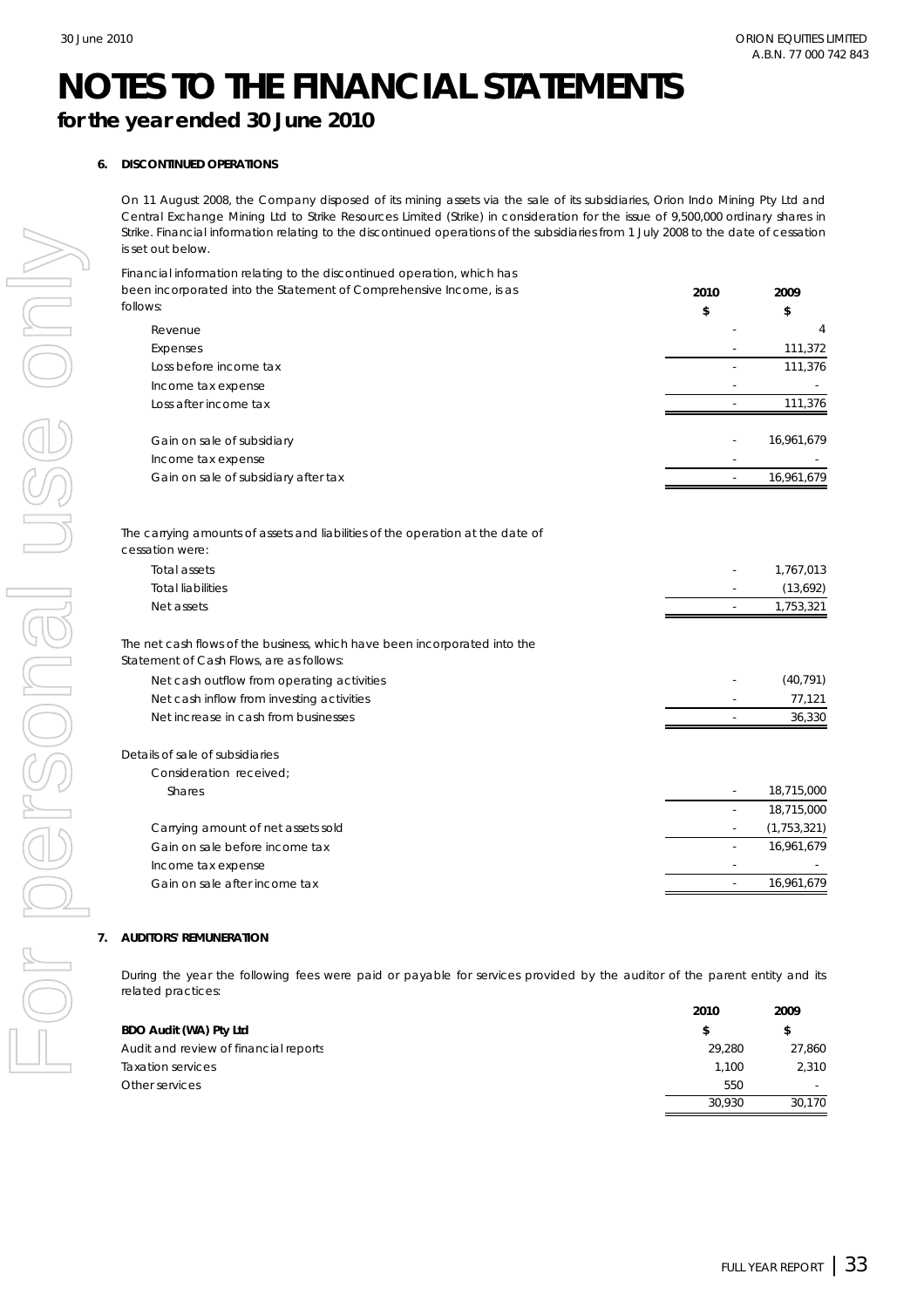**for the year ended 30 June 2010**

**8. DIVIDENDS**

|    | Declared and paid during the year<br>Dividends on ordinary shares<br>0.5 cent per share fully franked                    | Paid on<br>26-Sep-08 | 2010<br>\$ | 2009<br>\$<br>89,072 |
|----|--------------------------------------------------------------------------------------------------------------------------|----------------------|------------|----------------------|
|    |                                                                                                                          |                      |            | 89,072               |
|    | Franking credit balance                                                                                                  |                      | 1,952,496  | 2,315,572            |
| 9. | <b>EARNINGS/(LOSS) PER SHARE</b>                                                                                         |                      |            |                      |
|    |                                                                                                                          |                      | 2010       | 2009                 |
|    | Basic and diluted earnings/(loss) per share (cents)                                                                      |                      |            |                      |
|    | From continuing operations attributable to the ordinary equity holders                                                   |                      | 6.3        | (68.0)               |
|    | From discontinued operations                                                                                             |                      |            | 0.6                  |
|    | Total basic and diluted earnings/(loss) per share attributable to the ordinary equity holders                            |                      | 6.3        | (67.3)               |
|    | Reconciliations of earnings/(loss) used in calculating earnings per share                                                |                      |            |                      |
|    | Profit/(Loss) attributable to the ordinary equity holders used in calculating basic earnings<br>per share                |                      |            |                      |
|    | from continuing operations                                                                                               |                      | 1,113,406  | (12, 108, 476)       |
|    | from discontinued operations                                                                                             |                      |            | 111,376              |
|    | Profit/(Loss) used to calculate earnings per share (\$)                                                                  |                      | 1,113,406  | (11, 997, 100)       |
|    | Weighted average number of ordinary shares during the year used in the calculation of<br>basic earnings/(loss) per share |                      | 17,814,389 | 17,814,389           |
|    |                                                                                                                          |                      |            |                      |

The Consolidated Entity has no securities outstanding which have the potential to convert to ordinary shares and dilute the basic earnings/(loss) per share.

| 10. CASH AND CASH EQUIVALENTS |  |
|-------------------------------|--|
|-------------------------------|--|

Cash at bank

### **(a) Risk exposure**

The Consolidated Entity's exposure to interest rate risk is discussed in Note 26. The maximum exposure to credit risk at the end of the reporting period is the carrying amount of each class of cash and cash equivalents mentioned above.

|     |                                                                                                                  | 2010        | 2009           |
|-----|------------------------------------------------------------------------------------------------------------------|-------------|----------------|
| (b) | Reconciliation of Net Profit/(Loss) after Tax to Net Cash Flow from Operations<br>Profit/(Loss) after income tax | \$          | \$             |
|     |                                                                                                                  | 1.113.406   | (11, 997, 100) |
|     | Net gain from sale of subsidiaries                                                                               |             | (16,961,679)   |
|     | Net change in fair value in trading portfolio                                                                    | (2,583,275) | 28,457,085     |
|     | Revaluation of trees                                                                                             | 327.580     | 188,500        |
|     | Impairment of property held for development and resale                                                           | 950.000     | 1.200.000      |
|     | Depreciation - olive grove and other assets                                                                      | 126.294     | 156.491        |
|     | Write off lapsed options                                                                                         | 1.200       |                |
|     | Write off fixed assets                                                                                           | 2.160       | 124            |
|     | Cost of trading portfolio sold                                                                                   | 1.946.924   | 705.686        |

**2010 2009 \$ \$** 397,531 242,157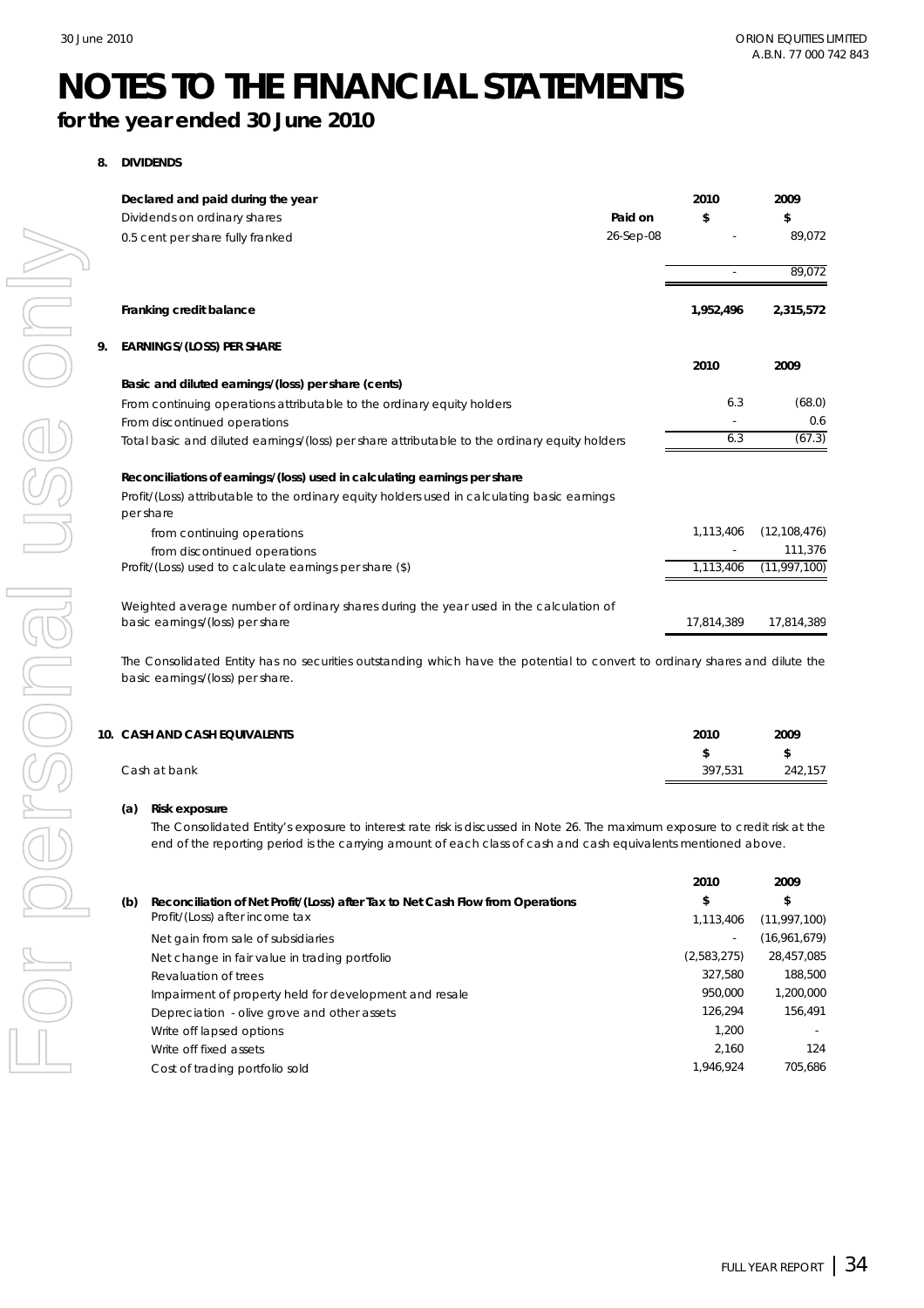# **for the year ended 30 June 2010**

|     | 10. CASH AND CASH EQUIVALENTS (continued)                                                  | 2010       | 2009        |
|-----|--------------------------------------------------------------------------------------------|------------|-------------|
| (b) | Reconciliation of Net Profit/(Loss) after Tax to Net Cash Flow from Operations (continued) | \$         | \$          |
|     | (Increase)/Decrease in Assets:                                                             |            |             |
|     | Financial assets held at fair value through profit or loss                                 |            | (268, 055)  |
|     | Trade and other receivables                                                                | (65, 163)  | (139, 633)  |
|     | Inventories - Olive Oils                                                                   | 222,748    | (681, 621)  |
|     | Investments accounted for using the equity method                                          | (480,008)  | 2,283,013   |
|     | Other current assets                                                                       | 5,294      |             |
|     | Increase/(Decrease) in Liabilities:                                                        |            |             |
|     | Trade and other payables                                                                   | (707, 259) | 534,239     |
|     | Provisions                                                                                 | 9,627      |             |
|     | <b>Tax liabilities</b>                                                                     | (694, 440) | (3,663,548) |
|     | Net cash inflow (outflow) from operating activities                                        | 175,088    | (186,498)   |

## **11. FINANCIAL ASSETS HELD AT FAIR VALUE THROUGH PROFIT AND LOSS**

| Current<br>Listed investments at fair value                                   | 7.558.576 | 7,035,608    |
|-------------------------------------------------------------------------------|-----------|--------------|
|                                                                               |           |              |
| Unlisted options in listed corporations at cost                               | 10.000    | 10.000       |
| Add: net change in fair value                                                 | 950.496   | 838,313      |
|                                                                               | 960.496   | 848,313      |
|                                                                               | 8.519.072 | 7.883.921    |
| Net gain/(loss) on financial assets held at fair value through profit or loss | 2,583,275 | (28,021,067) |

### **Risk Exposure**

Information about the Consolidated Entity's exposure to market and price risk is provided in Note 26(d).

### **12. TRADE AND OTHER RECEIVABLES**

|                       | 2010   | 2009   |
|-----------------------|--------|--------|
| Current               | \$     | \$     |
| Other receivables     | 70,777 | 4,003  |
| <b>GST receivable</b> | 28.587 | 30,198 |
|                       | 99.364 | 34,201 |
| Non Current           |        |        |
| Bonds and guarantees  | 32,823 | 32,823 |
|                       | 32,823 | 32,823 |

### **(a) Risk exposure**

Information about the Consolidated Entity's exposure to credit risk, foreign exchange risk and interest rate risk is in Note 26.

### **(b) Impaired receivables and receivables**

None of the receivables are impaired or past due.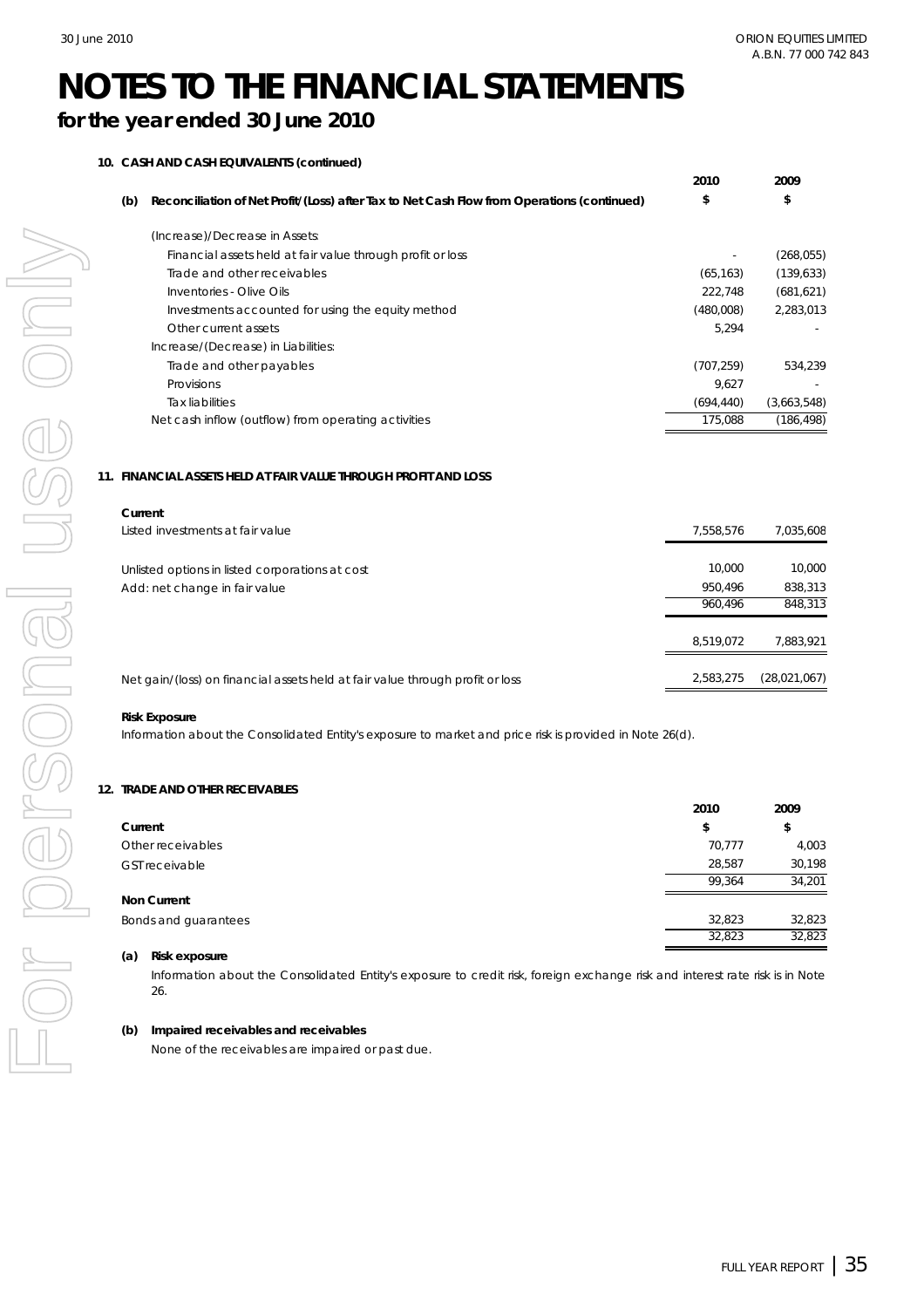**Carrying Amount**

# **NOTES TO THE FINANCIAL STATEMENTS**

**for the year ended 30 June 2010**

## **13. INVENTORIES**

|                                                    | 2010          | 2009          |
|----------------------------------------------------|---------------|---------------|
| Current - Olive Oil Inventory                      | \$            | \$            |
| Bulk oils - at cost                                | 515.525       | 701.478       |
| Packaged oils - at cost                            | 103.875       | 140.669       |
|                                                    | 619.400       | 842.147       |
| Non Current - Land Development                     |               |               |
| Property held for development and resale - at cost | 3.797.339     | 3.797.339     |
| Revaluation of property                            | (2, 297, 339) | (1, 347, 339) |
|                                                    | 1.500.000     | 2.450.000     |

Property held for development and resale was valued by an independent qualified valuer (an Associate member of the Australian Property Institute) on 27 January 2010 and the downwards revaluation has been recognised as an impairment expense through profit or loss.

| 14. OTHER CURRENT ASSETS | 2010 | 2009  |
|--------------------------|------|-------|
| Prepayments              |      | 5,294 |

## **15. INVESTMENTS ACCOUNTED FOR USING THE EQUITY METHOD**

| Name of Associate                                                       | <b>Ownership Interest</b><br><b>Principal Activity</b> |       | 2010  | 2009       |               |
|-------------------------------------------------------------------------|--------------------------------------------------------|-------|-------|------------|---------------|
|                                                                         |                                                        | 2010  | 2009  | \$         | \$            |
| Bentley Capital Limited (BEL)                                           | Investments                                            | 28.5% | 28.7% | 7,331,989  | 6,851,981     |
| Scarborough Equities Pty Ltd (SCB)                                      | Investments                                            |       |       |            |               |
|                                                                         |                                                        |       |       | 7,331,989  | 6,851,981     |
| SCB is a wholly owned subsidiary of BEL                                 |                                                        |       |       |            |               |
| Movement in Investments in Associates                                   |                                                        |       |       |            |               |
| Shares in listed Associate entity brought forward                       |                                                        |       |       | 6,851,981  | 9,207,515     |
| Share of profit/(losses) before income tax expense                      |                                                        |       |       | 890,284    | (2, 141, 377) |
| Dividend from associate                                                 |                                                        |       |       | (410, 276) |               |
| Share of income tax expense                                             |                                                        |       |       |            | (141, 636)    |
| Impairment expense - SCB                                                |                                                        |       |       |            | (72, 521)     |
| Acquisition of BEL shares through scheme of arrangement merger with SCB |                                                        |       |       |            | 3,270,050     |
| Disposal of SCB shares through scheme of arrangement merger with BEL    |                                                        |       |       |            | (3,270,050)   |
| Carrying amount at the end of the financial period                      |                                                        |       |       | 7,331,989  | 6,851,981     |
| Fair value of listed investments in associate                           |                                                        |       |       |            |               |
| <b>Bentley Capital Limited</b>                                          |                                                        |       |       | 4,615,601  | 5,333,584     |
| Net tangible asset value of listed investments in associate             |                                                        |       |       |            |               |
| <b>Bentley Capital Limited</b>                                          |                                                        |       |       | 8,413,911  | 7,951,618     |
| Share of Associate's profits                                            |                                                        |       |       |            |               |
| Profit/(Loss) before income tax                                         |                                                        |       |       | 890,284    | (2, 141, 377) |
| Share of income tax (expense) /benefit                                  |                                                        |       |       |            | (141, 636)    |
| Profit/(Loss) after income tax                                          |                                                        |       |       | 890,284    | (2, 283, 013) |
|                                                                         |                                                        |       |       |            |               |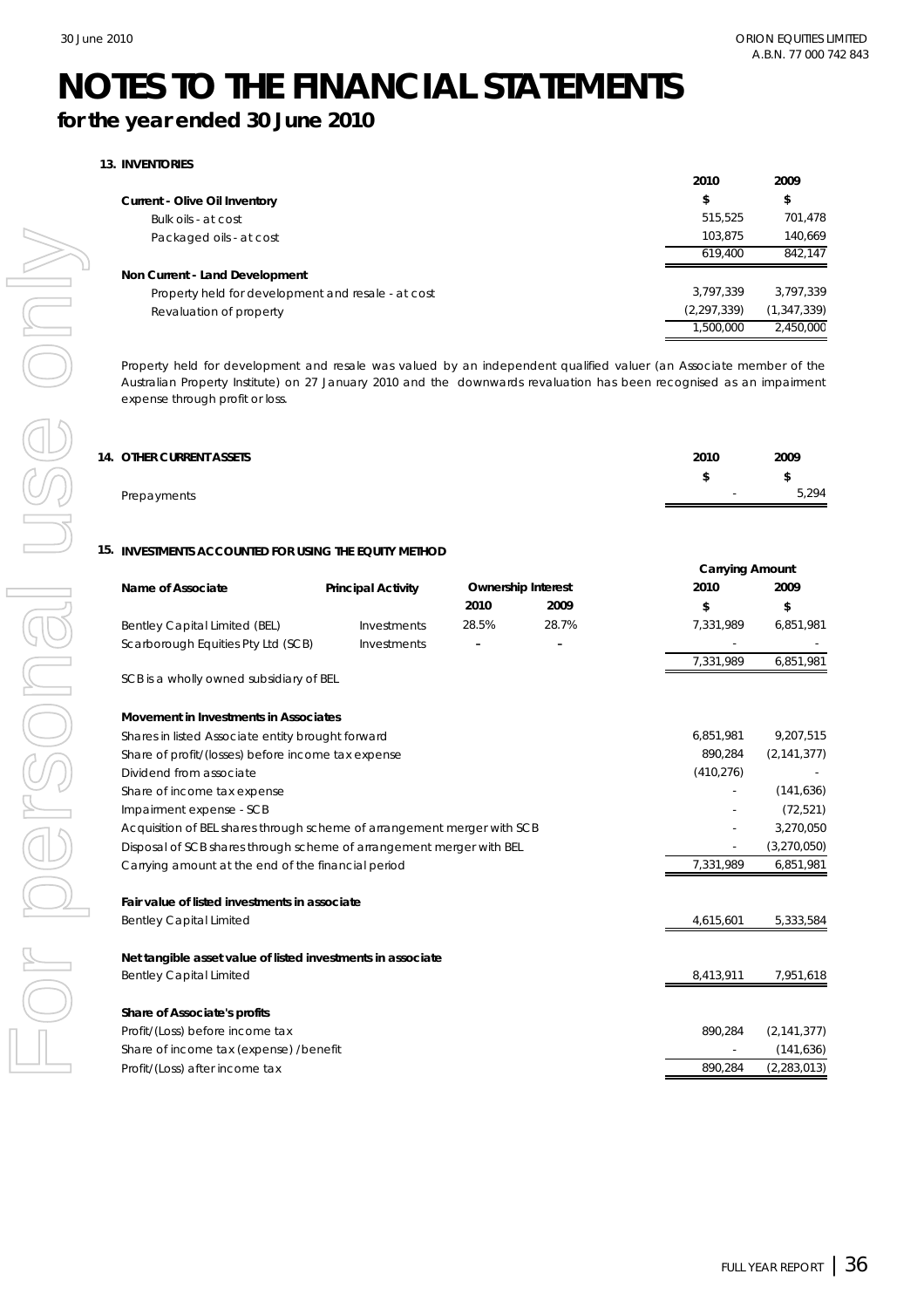# **for the year ended 30 June 2010**

### **15. INVESTMENTS ACCOUNTED FOR USING THE EQUITY METHOD (continued)**

|                                            |                                | Group share of: |                              |             |  |
|--------------------------------------------|--------------------------------|-----------------|------------------------------|-------------|--|
| Summarised Financial Position of Associate | <b>Bentley Capital Limited</b> |                 | Scarborough Equities Pty Ltd |             |  |
|                                            | 2010                           | 2009            | 2010                         | 2009        |  |
|                                            | \$                             | \$              | \$                           | \$          |  |
| Current assets                             | 8,451,992                      | 7,982,669       |                              |             |  |
| Non current assets                         | 39,290                         | 4,444           |                              |             |  |
| <b>Total assets</b>                        | 8,491,282                      | 7,987,113       |                              |             |  |
| <b>Current liabilities</b>                 | (36, 289)                      | (31,697)        |                              |             |  |
| Non current liabilities                    | (41,082)                       | (3,798)         |                              |             |  |
| <b>Total liabilities</b>                   | (77, 371)                      | (35, 495)       |                              |             |  |
| Net assets                                 | 8,413,911                      | 7,951,618       |                              |             |  |
| Revenues                                   | 1,182,016                      | 1,587,188       |                              |             |  |
| Profit after income tax of associates      | 890,284                        | (211, 027)      |                              | (2,071,986) |  |

### **Bentley Capital Limited - Lease Commitments**

BEL and its subsidiary, SCB, have the same lease commitments as disclosed in Note 27.

| 16. PROPERTY, PLANT AND EQUIPMENT | Freehold   | <b>Buildings on</b> | Plant &    | Leasehold             |            |
|-----------------------------------|------------|---------------------|------------|-----------------------|------------|
|                                   | Land       | Freehold Land       |            | Equipment Improvement | Total      |
| 2010                              | \$         | \$                  | \$         | \$                    | \$         |
| Carrying amount at beginning      | 1,228,450  | 93,881              | 898,661    | 5,107                 | 2,226,099  |
| Asset revaluation (Note 24)       | (28, 569)  |                     |            |                       | (28, 569)  |
| <b>Additions</b>                  |            |                     | 19,714     |                       | 19,714     |
| Depreciation expense              |            | (7,041)             | (118, 510) | (743)                 | (126, 294) |
| <b>Disposals</b>                  |            |                     | (2,160)    |                       | (2, 160)   |
| Carrying amount at balance date   | 1,199,881  | 86,840              | 797,705    | 4,364                 | 2,088,790  |
| At 1 July 2009                    |            |                     |            |                       |            |
| Cost or fair value                | 861,214    | 112,432             | 1,323,780  | 22,170                | 2,319,596  |
| Accumulated depreciation          | 367,236    | (18, 551)           | (425, 119) | (17,063)              | (93, 497)  |
| Net carrying amount               | 1,228,450  | 93,881              | 898,661    | 5,107                 | 2,226,099  |
| At 30 June 2010                   |            |                     |            |                       |            |
| Cost or fair value                | 861,214    | 112,432             | 1,326,732  | 22,170                | 2,322,548  |
| Accumulated depreciation          | 338,667    | (25, 592)           | (529, 027) | (17, 806)             | (233, 758) |
| Net carrying amount               | 1,199,881  | 86,840              | 797,705    | 4,364                 | 2,088,790  |
| 2009                              |            |                     |            |                       |            |
| Carrying amount at beginning      | 1,464,000  | 101,493             | 1,039,182  | 5,979                 | 2,610,654  |
| Asset revaluation (Note 24)       | (235, 550) |                     |            |                       | (235, 550) |
| <b>Additions</b>                  |            |                     | 8,014      |                       | 8,014      |
| Depreciation expense              |            | (7,612)             | (148,007)  | (872)                 | (156, 491) |
| <b>Disposals</b>                  |            |                     | (528)      |                       | (528)      |
| Carrying amount at balance date   | 1,228,450  | 93,881              | 898,661    | 5,107                 | 2,226,099  |
| At 1 July 2008                    |            |                     |            |                       |            |
| Cost or fair value                | 861,214    | 112,432             | 1,315,165  | 22,170                | 2,310,981  |
| Accumulated depreciation          | 602,786    | (10, 939)           | (275, 983) | (16, 191)             | 299,673    |
| Net carrying amount               | 1,464,000  | 101,493             | 1,039,182  | 5,979                 | 2,610,654  |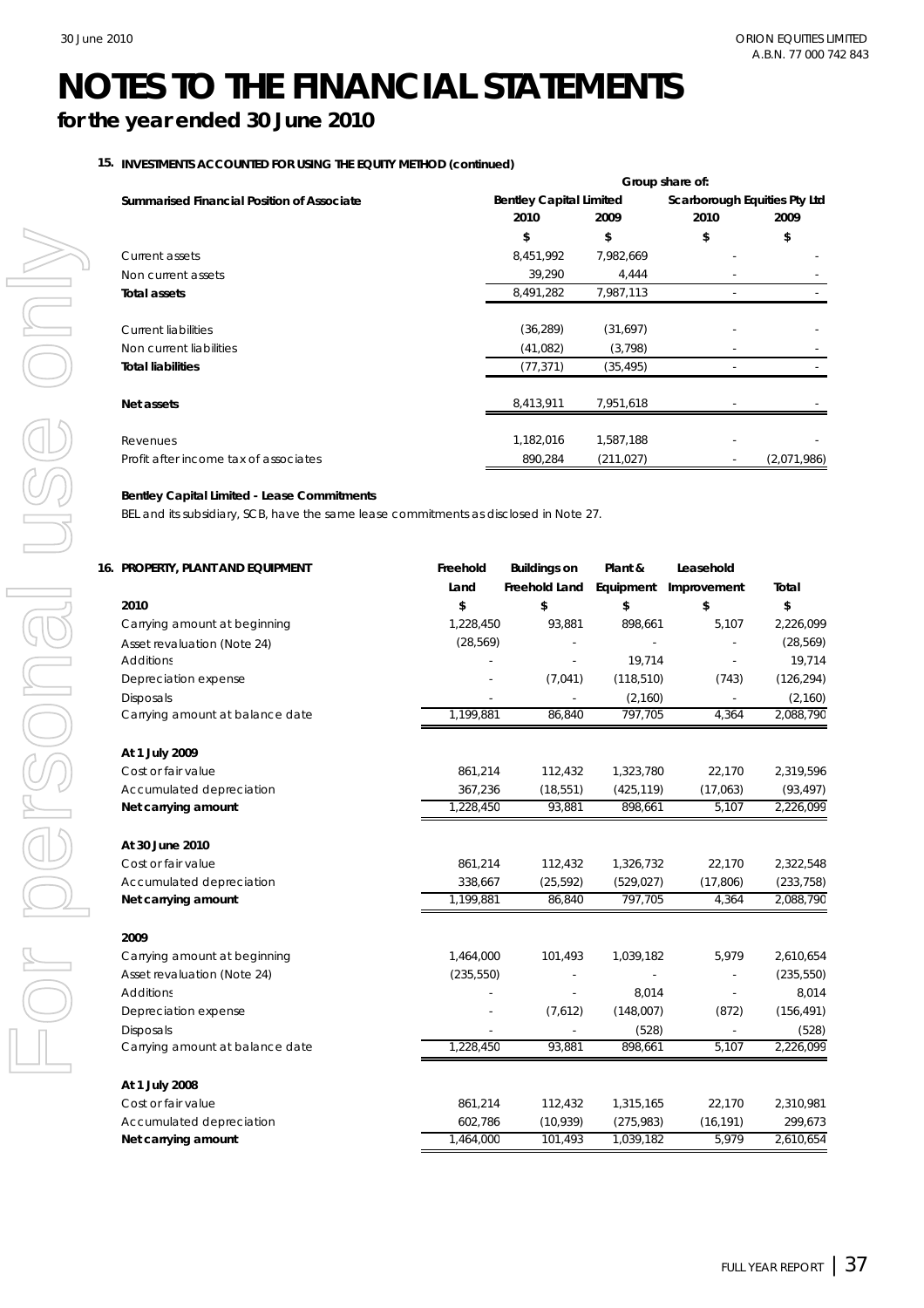**17. OLIVE TREES**

# **NOTES TO THE FINANCIAL STATEMENTS**

# **for the year ended 30 June 2010**

## **16. PROPERTY, PLANT AND EQUIPMENT (continued)**

| At 30 June 2009          |           |           |            |            |           |
|--------------------------|-----------|-----------|------------|------------|-----------|
| Cost or fair value       | 861,214   | 112.432   | 1,323,780  | 22.170     | 2,319,596 |
| Accumulated depreciation | 367,236   | (18, 551) | (425, 119) | (17,063)   | (93, 497) |
| Net carrying amount      | 1,228,450 | 93.881    | 898.661    | 5.107      | 2,226,099 |
| . OLIVE TREES            |           |           |            | 2010       | 2009      |
|                          |           |           |            | \$         | \$        |
|                          |           |           |            |            |           |
| Olive trees - at cost    |           |           |            | 300.000    | 300,000   |
| Revaluation of trees     |           |           |            | (234, 500) | 93,080    |

### **Nature of asset**

The olive trees are on the Olive Grove property (approximately 64,500, 11 year old trees planted over 143 hectares). As at 30 June 2010, an independent qualified valuer (a Certified Practising Valuer and Associate member of the Australian Property Institute) revalued the trees downwards by \$234,500 from the previous balance date. The revaluation of trees is expensed to Income Statement (Note 3).

#### **18. INTANGIBLE ASSETS Year ended 30 June 2010** Opening net book amount Asset revaluation **Closing net book amount At 30 June 2010** Cost Asset revaluation (Note 23) **Net book amount Year ended 30 June 2009** Opening net book amount Additions - acquisition Asset revaluation Closing net book amount  **At 30 June 2009** Cost Asset revaluation (Note 23) **Net book amount** 250,000 99,996 349,996 534,687 250,000 - 250,000 273,125 - 273,125 250,000 **\$\$\$ Water Licence Brand name Total** 523,125 99,996 623,121 261,562 - 261,562 784,687 99,996 884,683 534,687 784,687 99,996 884,683 99,996 99,996 523,125 99,996 623,121 99,996 349,996 273,125 523,125 99,996 623,121 273,125

### **Nature of asset**

The Water Licence pertains to the Consolidated Entity's Olive Grove property in Gingin, Western Australia. As at 30 June 2010, an independent qualified valuer (a Certified Practising Valuer and Associate member of the Australian Property Institute) revalued the water licence upwards by \$261,562 from the previous balance date. The Brand name pertains to the ultra premium Dandaragan Estate Olive Oil Brand.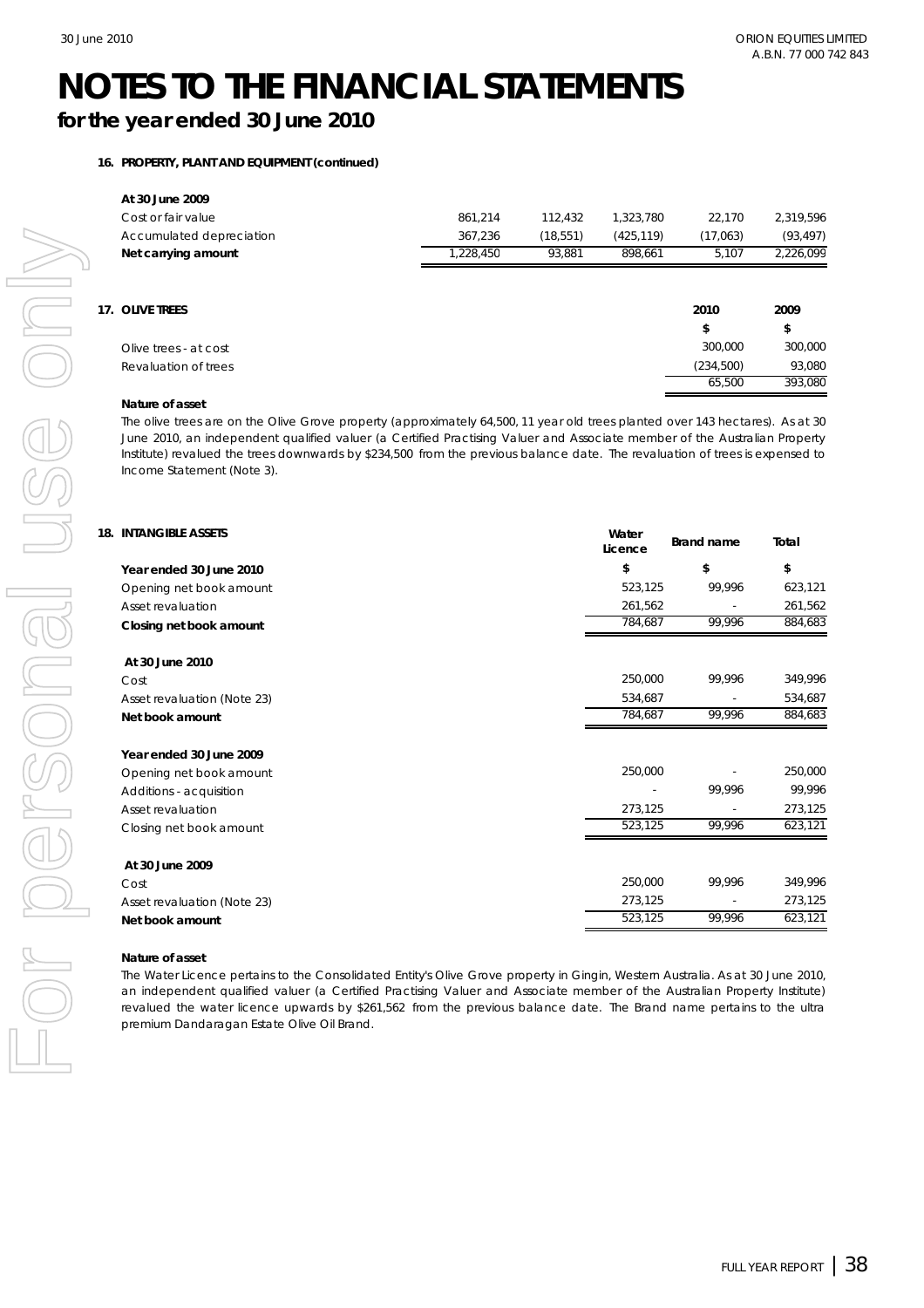**for the year ended 30 June 2010**

### **19. RESOURCE PROJECTS**

|                                                               | 2010 | 2009          |
|---------------------------------------------------------------|------|---------------|
| Deferred Exploration Expenditure                              | \$   |               |
| Balance at beginning of the year                              |      | 1,413,771     |
| Disposal of mining tenements through the sale of subsidiaries |      | (1, 413, 771) |
| Direct expenditure                                            |      | 18.827        |
| Direct expenditure expensed                                   |      | (18, 827)     |
| Balance at end of the year                                    |      |               |

During the financial year, the Consolidated Entity did not engage in any mining activity.

| 20. TRADE AND OTHER PAYABLES | 2010    | 2009      |
|------------------------------|---------|-----------|
|                              | S       |           |
| Trade payables               | 59.497  | 8.822     |
| Other creditors and accruals | 273.610 | 1,031,540 |
| Dividend payable             | 28.309  | 28.313    |
|                              | 361.416 | 068.675   |
|                              |         |           |

### **(a) Amounts not expected to be settled within the next 12 months**

Other creditors and accruals include accruals for annual leave. The entire obligation is presented as current since the Consolidated Entity does not have an unconditional right to defer settlement. However based on past experience, the Consolidated Entity does not expect all employees to take the full amount of their accrued leave within the next 12 months. The following amount reflects leave that is not expected to be taken within the next 12 months.

|                                                                | 2010         | 2009          |
|----------------------------------------------------------------|--------------|---------------|
|                                                                | $\mathbf{s}$ | $\sim$ $\sim$ |
| Annual leave obligation expected to be settled after 12 months | 22.153       | 51.135        |

### **(b) Risk exposure**

Details of the Consolidated Entity's exposure to risks arising from current payables are set out in Note **26**.

| 21. PROVISIONS                         | 2010   | 2009   |
|----------------------------------------|--------|--------|
|                                        |        |        |
| Employee benefits - long service leave | 81.394 | 71.767 |

The current provision for long service leave includes all unconditional entitlements where employees have completed the required period of service and accrued long service leave benefits. The entire obligation is presented as current since the Consolidated Entity does not have an unconditional right to defer settlement. However based on past experience, the Consolidated Entity does not expect all employees to take their full amount of the accrued long service leave or require payment within the next 12 months. The amounts above reflect leave that is not expected to be taken or paid within the next 12 months.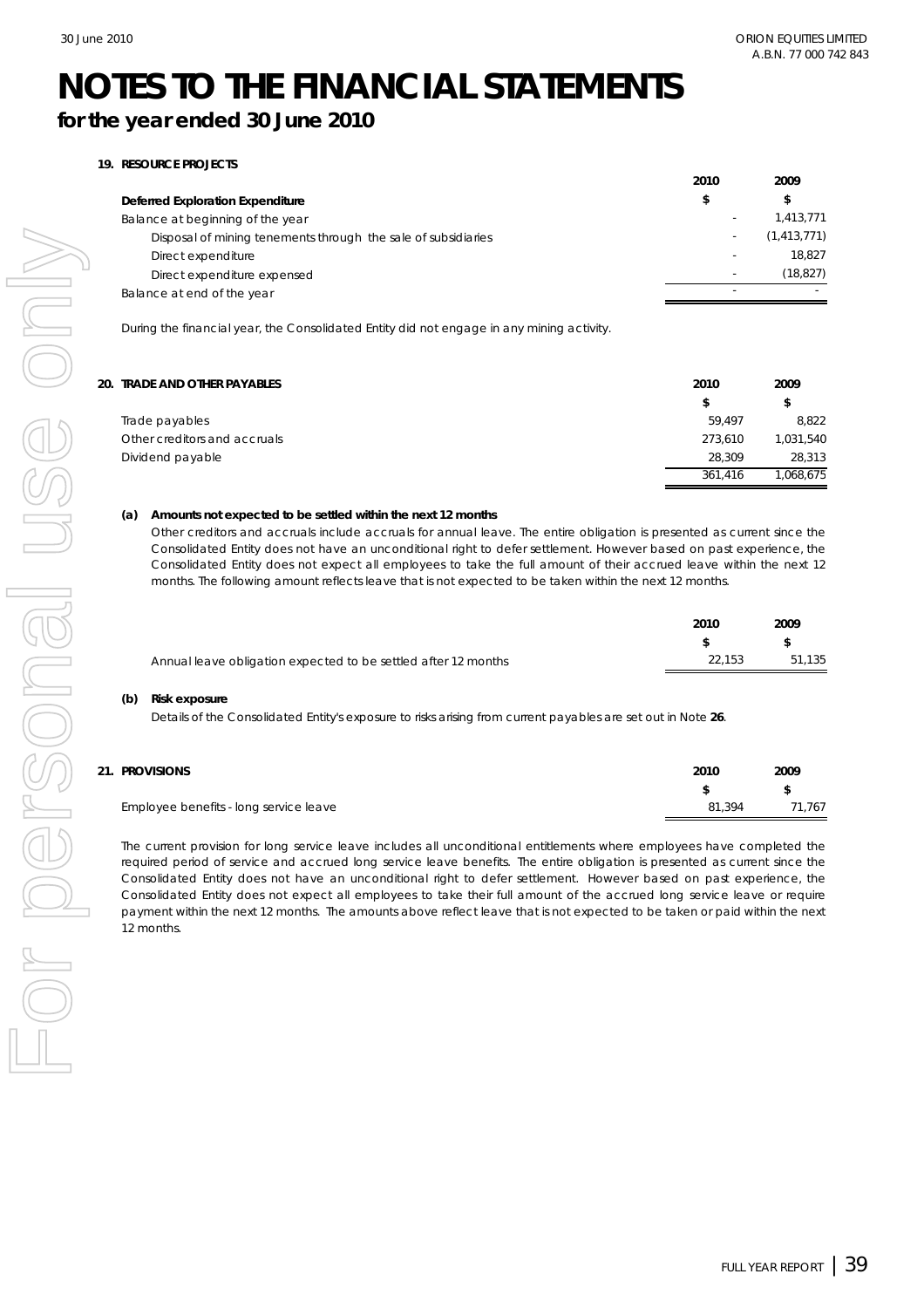**for the year ended 30 June 2010**

| 22. TAX |                                                                                                             |                          |             |
|---------|-------------------------------------------------------------------------------------------------------------|--------------------------|-------------|
|         |                                                                                                             | 2010                     | 2009        |
| (a)     | <b>Assets - Non Current</b>                                                                                 | \$                       | \$          |
|         | Deferred tax asset comprises:                                                                               |                          |             |
|         | Provisions & accruals                                                                                       | 97,078                   | 124,291     |
|         | Revenue tax losses                                                                                          | 1,008,506                | 760,155     |
|         | Other                                                                                                       | 985,107                  | 404,277     |
|         |                                                                                                             | 2,090,691                | 1,288,723   |
| (b)     | Liabilities - Non Current                                                                                   |                          |             |
|         | Deferred tax liability comprises:                                                                           |                          |             |
|         | Fair Value Gain Adjustments                                                                                 | 1,899,035                | 1,455,846   |
|         | Other                                                                                                       | 191,656                  | 265,310     |
|         |                                                                                                             | 2,090,691                | 1,721,156   |
| (c)     | <b>Reconciliations</b>                                                                                      |                          |             |
| (i)     | <b>Gross movements</b>                                                                                      |                          |             |
|         | The overall movement in the deferred tax account is as follows:                                             |                          |             |
|         | Opening balance                                                                                             | (432, 433)               | (4,037,865) |
|         | (Charged)/credited to income statement                                                                      | 694,439                  | 3,605,432   |
|         | (Charged)/credited to equity                                                                                | (262,006)                |             |
|         | Closing balance                                                                                             | $\overline{\phantom{a}}$ | (432, 433)  |
| (i)     | Deferred tax asset:                                                                                         |                          |             |
|         | The movement in deferred tax asset for each temporary difference during the year is as                      |                          |             |
|         | follows:                                                                                                    |                          |             |
|         | Provisions & accruals                                                                                       |                          |             |
|         | Opening balance                                                                                             | 124,291                  |             |
|         | Charged to income statement                                                                                 | (27, 213)                | 124,291     |
|         | Closing balance                                                                                             | 97,078                   | 124,291     |
|         | Revenue tax losses                                                                                          |                          |             |
|         | Opening balance                                                                                             | 760,155                  |             |
|         | Charged to income statement                                                                                 | 248,351                  | 760,155     |
|         | Closing balance                                                                                             | 1,008,506                | 760,155     |
|         | Other                                                                                                       |                          |             |
|         | Opening balance                                                                                             | 404,277                  |             |
|         | Charged to income statement                                                                                 | 580,830                  | 404,277     |
|         | Closing balance                                                                                             | 985,107                  | 404,277     |
|         | Total                                                                                                       | 2,090,691                | 1,288,723   |
|         |                                                                                                             |                          |             |
| (iii)   | Deferred tax liability:                                                                                     |                          |             |
|         | The overall movement in recognised deferred tax liabilities for each temporary difference is<br>as follows: |                          |             |
|         |                                                                                                             |                          |             |
|         | Fair Value Gain Adjustments                                                                                 |                          |             |
|         | Opening balance                                                                                             | 1,455,846                | 4,037,865   |
|         | Charged to income statement                                                                                 | 443,189                  | (2,582,019) |
|         | Closing balance                                                                                             | 1,899,035                | 1,455,846   |
|         | Other                                                                                                       |                          |             |
|         | Opening balance                                                                                             | 265,310                  |             |
|         | Charged to income statement                                                                                 | (335,660)                | 265,310     |
|         | Charged to equity                                                                                           | 262,006                  |             |
|         | Closing balance                                                                                             | 191,656                  | 265,310     |
|         | Total                                                                                                       | 2,090,691                | 1,721,156   |
|         |                                                                                                             |                          |             |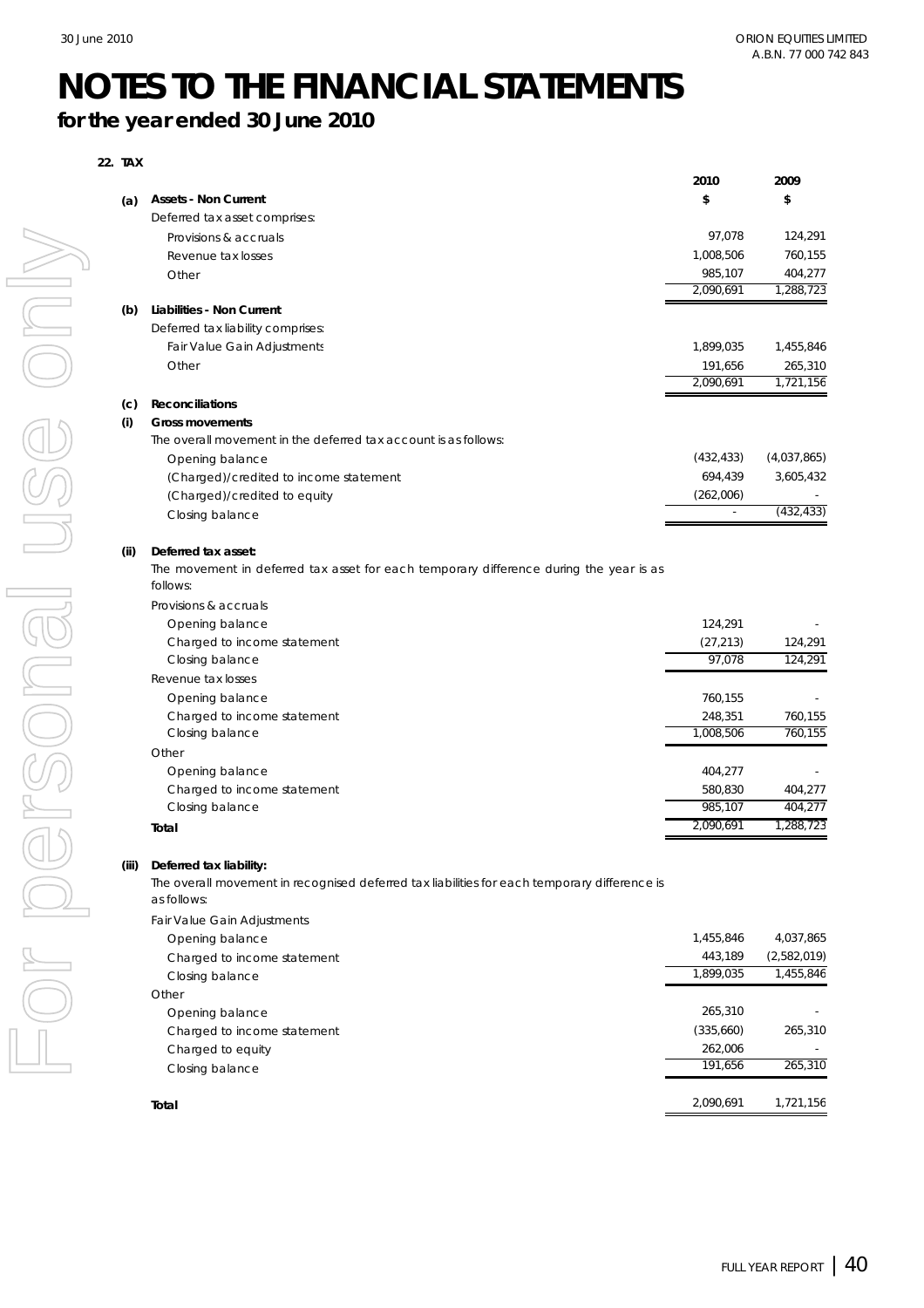# **for the year ended 30 June 2010**

| 23. ISSUED CAPITAL         | 2010       | 2009       | 2010       | 2009       |
|----------------------------|------------|------------|------------|------------|
|                            | shares     | shares     | \$         | \$         |
| Fully paid ordinary shares | 17,814,389 | 17.814.389 | 19,374,007 | 19,374,007 |
|                            |            | Date of    | Number of  |            |
| 30 June 2010               |            | issue      | shares     | \$         |
| At 1 July 2009             |            |            | 17,814,389 | 19,374,007 |
|                            |            |            |            |            |
| At 30 June 2010            |            |            | 17,814,389 | 19,374,007 |
| 30 June 2009               |            |            |            |            |
| At 1 July 2008             |            |            | 17,814,389 | 19,374,007 |
|                            |            |            |            |            |
| At 30 June 2009            |            |            | 17,814,389 | 19,374,007 |

Fully paid ordinary shares carry one vote per share and carry the right to dividends.

### **(a) Capital risk management**

The Consolidated Entity's objectives when managing its capital are to safeguard their ability to continue as a going concern, so that it can continue to provide returns for shareholders and benefits for other stakeholders and to maintain a capital structure balancing the interests of all shareholders.

The Board will consider capital management initiatives as is appropriate and in the best interests of the Company and shareholders from time to time, including undertaking capital raisings, share buy backs, capital reductions and the payment of dividends.

The Consolidated Entity has no borrowings. The Consolidated Entity's non-cash investments can be realised to meet accounts payable arising in the normal course of business.

### **24. ASSET REVALUATION RESERVES**

|                                       |      | 2010      | 2009    |
|---------------------------------------|------|-----------|---------|
| Revaluation relating to:              | Note | \$        | \$      |
| Property, plant and equipment         | 16   | 338.667   | 367.236 |
| Intangibles                           | 18   | 534,687   | 273.125 |
|                                       |      | 873,354   | 640,361 |
| Deferred tax liability movement       |      | (262,006) |         |
| Asset revaluation reserve             |      | 611.348   | 640.361 |
| Movement of asset revaluation reserve |      |           |         |
| Opening balance                       |      | 640.361   | 602.786 |
| Revaluation                           |      | 232,993   | 37.575  |
| Deferred tax liability movement       |      | (262,006) |         |
| Closing balance                       |      | 611.348   | 640.361 |

The Asset Revaluation Reserve is used to record increments and decrements on the revaluation of non-current assets. The Asset Revaluation Reserve relates to the revaluation of the Olive Grove Land from \$1,228,450 to \$1,199,881 and the Water Licence from \$523,125 to \$784,687, as assessed by an independent qualified valuer (a Certified Practising Valuer and Associate member of the Australian Property Institute).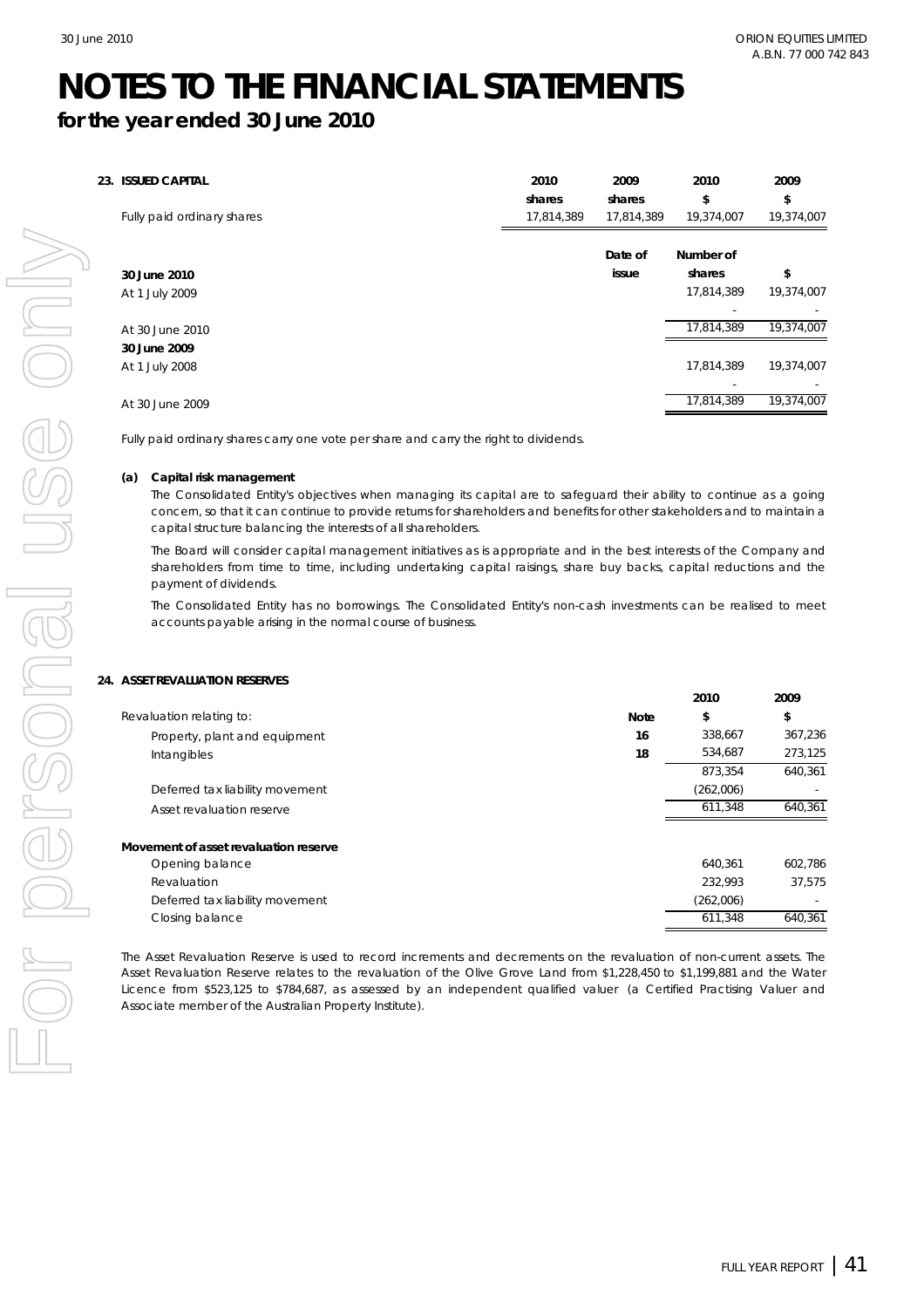**for the year ended 30 June 2010**

## **25. SEGMENT INFORMATION**

The Consolidated Entity has applied AASB 8 "Operating Segments" from 1 July 2009 as described in Note 1. The Board has considered the product and geographical perspective of the operating results and determined that the Consolidated Entity operates only in Australia with segments in Investments and Olive Grove this financial year. Unallocated items comprise mainly of corporate assets, office expenses and income tax assets and liabilities. The current operating segments are the same as that reported in the financial statements as at 30 June 2009 (save for the Resources sector).

| 2010                             | Investments<br>\$ | Olive Grove<br>\$ | Resources<br>\$ | Unallocated<br>\$        | Total<br>\$  |
|----------------------------------|-------------------|-------------------|-----------------|--------------------------|--------------|
| Total segment revenues           | 3,476,309         | 1,200,987         | ٠               | 14.729                   | 4,692,025    |
| <b>Adjusted EBITDA</b>           | 2,446,198         | 177.857           | ٠               | (808, 281)               | 1,815,774    |
| Total segment assets             | 17,358,441        | 3,719,283         | ۰               | $\overline{\phantom{a}}$ | 21,077,724   |
| <b>Total segment liabilities</b> | (116, 456)        | (147, 244)        |                 | $\overline{\phantom{a}}$ | (263, 700)   |
| 2009                             |                   |                   |                 |                          |              |
| Total segment revenues           | 496.417           | 311,530           | 16,961,679      | 34,135                   | 17,803,761   |
| <b>Adjusted EBITDA</b>           | (30, 309, 843)    | (269, 479)        | 16,942,852      | (1,054,901)              | (14,691,371) |
| Total segment assets             | 17,185,902        | 4,097,601         |                 | $\overline{\phantom{a}}$ | 21,283,503   |
| <b>Total segment liabilities</b> |                   | (830,032)         |                 |                          | (830, 032)   |

### **(a) Other segment information**

## **(i) Adjusted Earnings Before Interest, Taxes, Depreciation and Amortization (EBITDA)**

The adjusted EBITDA excludes impairment of assets.

|       |                                                              | 2010        | 2009           |
|-------|--------------------------------------------------------------|-------------|----------------|
|       |                                                              | \$          | \$             |
|       | <b>Adjusted EBITDA</b>                                       | 1,815,774   | (14,691,371)   |
|       | Interest revenue                                             | 14,729      | 23,060         |
|       | Revaluation of trees                                         | (327,580)   | (188, 500)     |
|       | Impairment of property held for development and resale       | (950,000)   | (1,200,000)    |
|       | Finance cost                                                 | (6, 576)    | (2,209)        |
|       | Realisation cost of share portfolio provision/(written back) | 1,073       | 28,844         |
|       | Fixed assets written off                                     | (2,160)     | (124)          |
|       | Depreciation                                                 | (126, 294)  | (156, 491)     |
|       | Profit/(Loss) before income tax                              | 418,966     | (16, 186, 791) |
| (i)   | Segment assets                                               | 21,077,720  | 21,283,503     |
|       | Unallocated:                                                 |             |                |
|       | Cash and cash equivalents                                    | 397,531     | 242,157        |
|       | Trade and other receivables                                  | 50.559      | 36,715         |
|       | Other current assets                                         |             | 5,294          |
|       | Property, plant and equipment                                | 13,342      | 17,155         |
|       | Deferred tax asset                                           | 2,090,691   | 1,288,723      |
|       | Total assets as per the Statement of Financial Position      | 23,629,843  | 22,873,547     |
| (iii) | <b>Segment liabilities</b>                                   | (263, 700)  | (830,032)      |
|       | Unallocated:                                                 |             |                |
|       | Trade and other payables                                     | (97, 716)   | (238, 643)     |
|       | Provisions                                                   | (81, 394)   | (71, 767)      |
|       | Deferred tax liability                                       | (2,090,691) | (1, 721, 156)  |
|       | Total liabilities as per the Statement of Financial Position | (2,533,501) | (2,861,598)    |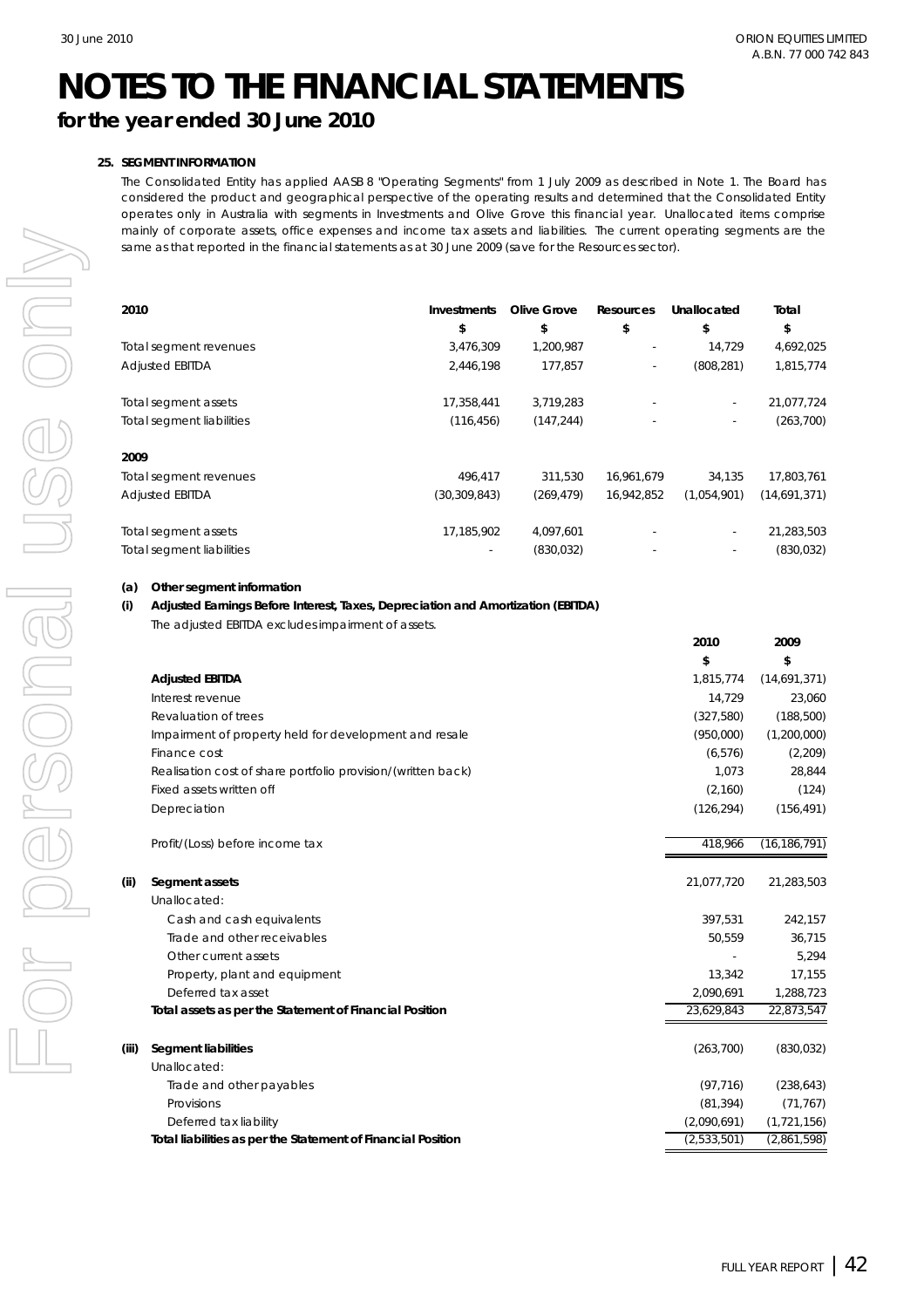### **26. FINANCIAL RISK MANAGEMENT**

The Consolidated Entity's financial instruments comprise of deposits with banks, accounts receivable and payable and investments in listed securities. The principal activity of the Consolidated Entity is the management of these investments - "financial assets held at fair value" (refer to Note 11). The Consolidated Entity's investments are subject to price (which includes interest rate and market risk), credit and liquidity risks.

The Board of Directors is responsible for the overall internal control framework (which includes risk management) but no costeffective internal control system will preclude all errors and irregularities. The system is based, in part, on the appointment of suitably qualified management personnel. The effectiveness of the system is continually reviewed by management and at least annually by the Board.

The financial receivables and payables of the Consolidated Entity in the table below are due or payable within 30 days. The financial investments are held for trading and are realised at the discretion of the Board of Directors.

# **26. FINANCIAL RISK MANAGEMENT (continued)**

|                                                                   | 2010       | 2009        |
|-------------------------------------------------------------------|------------|-------------|
| The Consolidated Entity hold the following financial instruments: | \$         | \$          |
| <b>Financial assets</b>                                           |            |             |
| Cash and cash equivalents                                         | 397.531    | 242,157     |
| Trade and other receivables                                       | 99.364     | 34.201      |
| Financial assets at fair value through profit or loss             | 8,519,072  | 7,883,921   |
|                                                                   | 9.015.967  | 8.160.279   |
| <b>Financial liabilities</b>                                      |            |             |
| Trade and other payables                                          | (361, 416) | (1,068,675) |
|                                                                   | (361.416)  | (1,068,675) |
| <b>Net Financial Assets</b>                                       | 8.654.551  | 7.091.604   |
|                                                                   |            |             |

#### **(a) Market Risk**

#### **(i) Price risk**

The Consolidated Entity is exposed to equity securities price risk. This arises from investments held by the Consolidated Entity and classified in the balance sheet at fair value through profit or loss. The Consolidated Entity are not exposed to commodity price risk, save where this has an indirect impact via market risk and equity securities price risk.

The value of a financial instrument will fluctuate as a result of changes in market prices, whether those changes are caused by factors specific to the individual instrument or its issuer or factors affecting all instruments in the market. By its nature as an investment Company, the Consolidated Entity will be subject to market risk as it invests its capital in securities that are not risk free - the market price of these securities can and will fluctuate. The Consolidated Entity does not manage this risk through entering into derivative contracts, futures, options or swaps.

Equity price risk is minimised through ensuring that investment activities are undertaken in accordance with Board established mandate limits and investment strategies.

The Consolidated Entity has performed a sensitivity analysis on its exposure to market price risk at balance date. The analysis demonstrates the effect on the current year results and equity which could result from a change in these risks. As a material portion of the listed investments comprise of Strike Resources Limited (ASX code: SRK) and Alara Resources Limited (ASX code: AUQ) shares, the SRK and AUQ share prices were utilised as the benchmark for the listed share investments. The unlisted options in SRK is sensitive to the underlying SRK share price.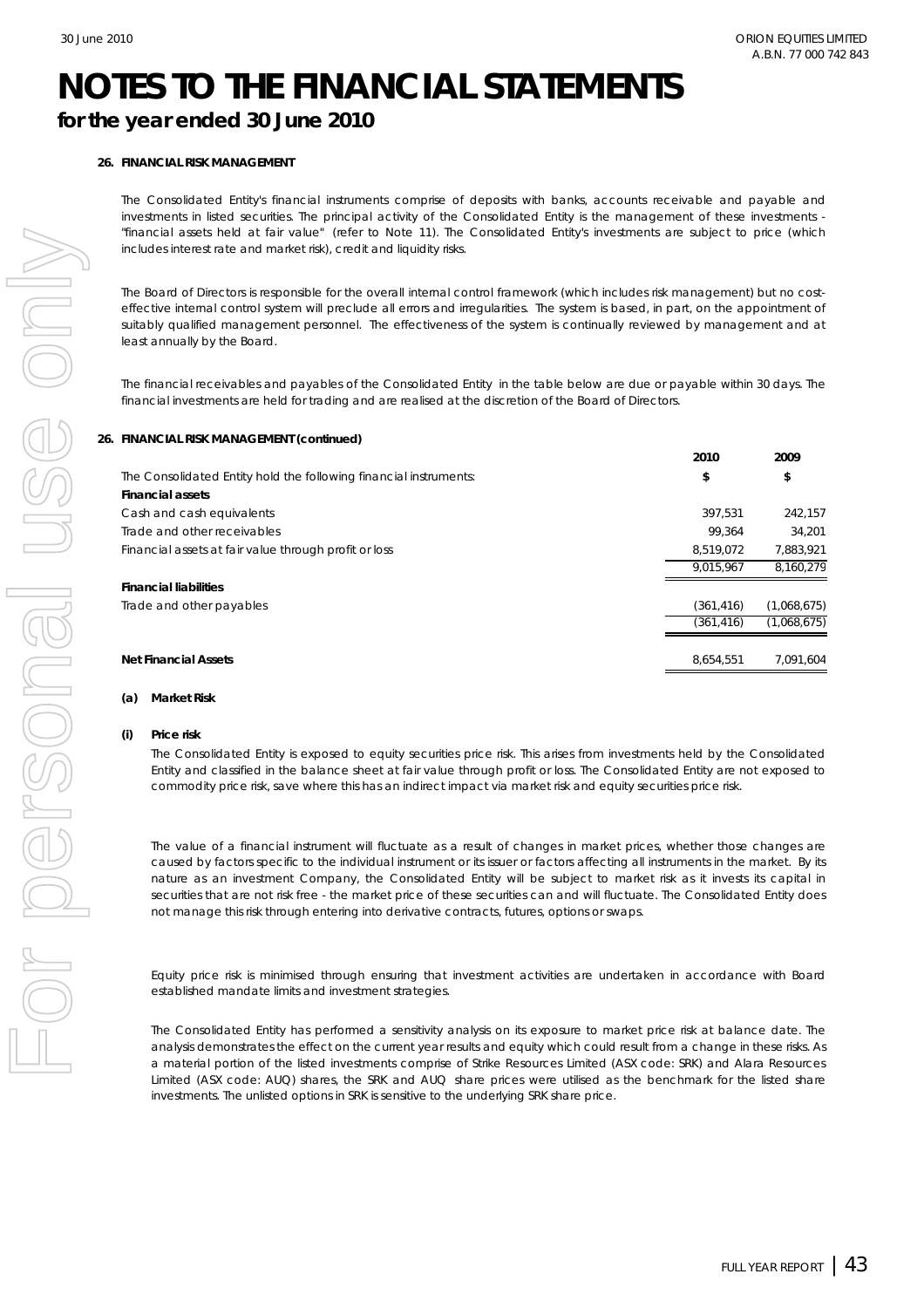# **for the year ended 30 June 2010**

### **26. FINANCIAL RISK MANAGEMENT (continued)**

| (i)  | Equity Price risk - listed investments   | 2010          | 2009        |
|------|------------------------------------------|---------------|-------------|
|      | Change in profit                         | \$            | \$          |
|      | Increase by 15%                          | 1,111,102     | 1,018,733   |
|      | Decrease by 15%                          | (1, 111, 102) | (1,018,733) |
|      | Change in equity                         |               |             |
|      | Increase by 15%                          | 1,111,102     | 1,018,733   |
|      | Decrease by 15%                          | (1, 111, 102) | (1,018,733) |
| (ii) | Equity Price risk - unlisted investments |               |             |
|      | Change in profit                         |               |             |
|      | Increase by 15%                          | 375,442       | 193,762     |
|      | Decrease by 15%                          | (375, 442)    | (193, 762)  |
|      | Change in equity                         |               |             |
|      | Increase by 15%                          | 375,442       | 193,762     |
|      | Decrease by 15%                          | (375, 442)    | (193, 762)  |

### **(ii) Interest rate risk**

Interest rate risk is the risk that the value of a financial instrument will fluctuate due to changes in market interest rates. The Consolidated Entity's exposure to market risk for changes in interest rates relate primarily to investments held in interest bearing instruments. The average interest rate for the year for the table below is 4.61% (2009: 3.9%).

|              | 2010    | 2009    |
|--------------|---------|---------|
|              |         | -\$     |
| Cash at bank | 397,531 | 242,157 |
|              |         |         |

The Consolidated Entity has no borrowings and no material exposure to interest rate risk.

### **(iii) Foreign exchange risk**

The Consolidated Entity is not exposed to foreign exchange risk as at Balance Date. The Consolidated Entity's current policy is not to hedge any overseas currency exposure.

The Consolidated Entity has no foreign exchange funds or investments and no asset or liability exposure to foreign exchange risk. There is no revenue or expense exposure in terms of the possible impact on profit or loss or total equity.

### **(b) Credit risk**

Credit risk refers to the risk that a counterparty under a financial instrument will default (in whole or in part) on its contractual obligations resulting in financial loss to the Consolidated Entity and the Company. Credit risk arises from cash and cash equivalents and deposits with banks and financial institutions, including outstanding receivables and committed transactions. Concentrations of credit risk are minimised primarily by undertaking appropriate due diligence on potential investments, carrying out all market transactions through approved brokers, settling non-market transactions with the involvement of suitably qualified legal and accounting personnel (both internal and external), and obtaining sufficient collateral or other security (where appropriate) as a means of mitigating the risk of financial loss from defaults. The Consolidated Entity's business activities do not necessitate the requirement for collateral as a means of mitigating the risk of financial loss from defaults.

The credit quality of the financial assets are neither past due nor impaired and can be assessed by reference to external credit ratings (if available with Standard & Poor's) or to historical information about counterparty default rates. The maximum exposure to credit risk at reporting date is the carrying amount of the financial assets as summarised below: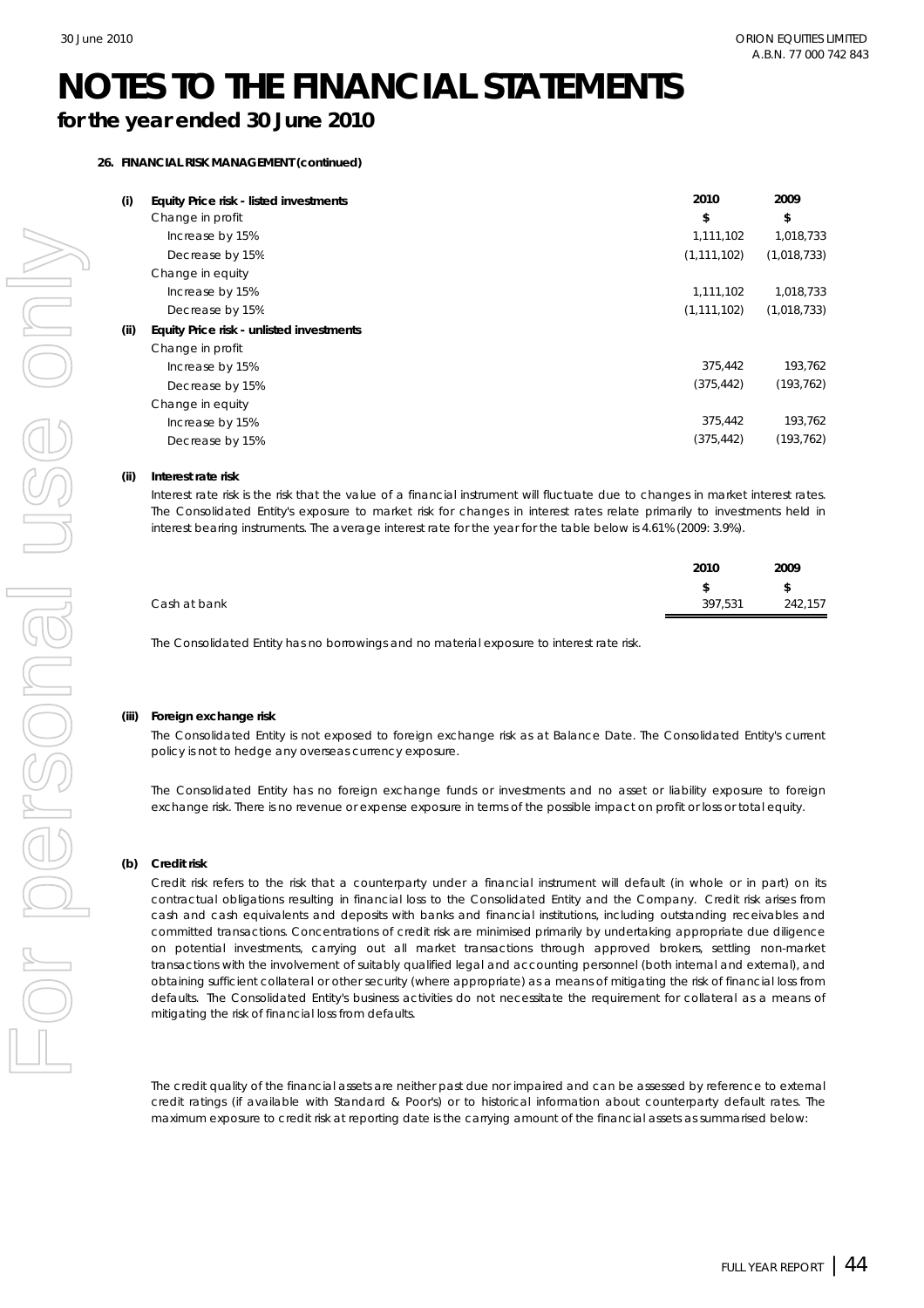# **for the year ended 30 June 2010**

## **26. FINANCIAL RISK MANAGEMENT (continued)**

**(b) Credit risk (continued)**

|                                                  | 2010    | 2009    |
|--------------------------------------------------|---------|---------|
| Cash and cash equivalents                        | \$      | \$      |
| AA                                               | 394.709 | 240.529 |
| $BBB+$                                           | 2.822   | 1.628   |
|                                                  | 397.531 | 242.157 |
| Trade and other receivables (due within 30 days) |         |         |
| No external credit rating available              | 99.364  | 34.201  |
|                                                  |         |         |

The Consolidated Entity measures credit risk on a fair value basis. The carrying amount of financial assets recorded in the financial statements, net of any provision for losses, represents the Consolidated Entity's maximum exposure to credit risk.

### **(c) Liquidity risk**

Liquidity risk is the risk that the Consolidated Entity will encounter difficulty in meeting obligations associated with financial liabilities. The Consolidated Entity has no borrowings. The Consolidated Entity's non-cash investments can be realised to meet trade and other payables arising in the normal course of business. The financial liabilities disclosed in the above table have a maturity obligation of not more than 30 days.

### **(d) Fair value measurements**

The fair value of financial assets and financial liabilities must be estimated for recognition and measurement or for disclosure purposes.

As at 1 July 2009, the Consolidated Entity has adopted the amendment to *AASB 7 Financial Instruments: Disclosures* which requires disclosure of fair value measurements by level of the following fair value measurement hierarchy :

(i) Level 1: quoted prices (unadjusted) in active markets for identical assets or liabilities

(ii) Level 2: inputs other than quoted prices included within level 1 that are observable for the asset or liability, either directly (as prices) or indirectly (derived from prices), and

(iii) Level 3: inputs for the asset or liability that are not based on observable market data (unobservable inputs)

The following table presents the Consolidated Entity's assets and liabilities measured and recognised at fair value at 30 June 2010. Comparative information has not been provided as permitted by the transitional provisions of the AASB 7 *Financial Instruments: Disclosures* .

|                                                            | Level 1   | Level 2 | Level 3 | Total     |
|------------------------------------------------------------|-----------|---------|---------|-----------|
| 2010                                                       |           |         |         |           |
| Financial assets held at fair value through profit or loss |           |         |         |           |
| - Listed investments at fair value                         | 7.558.576 |         | $\sim$  | 7.558.576 |
| - Unlisted options in listed corporations at cost          |           | 960.496 | $\,$    | 960.496   |

The fair value of financial instruments that are not traded in an active market, that is, the unlisted Strike Resources Limited options is determined from a Black Scholes option pricing model. This financial instrument is included in level 2.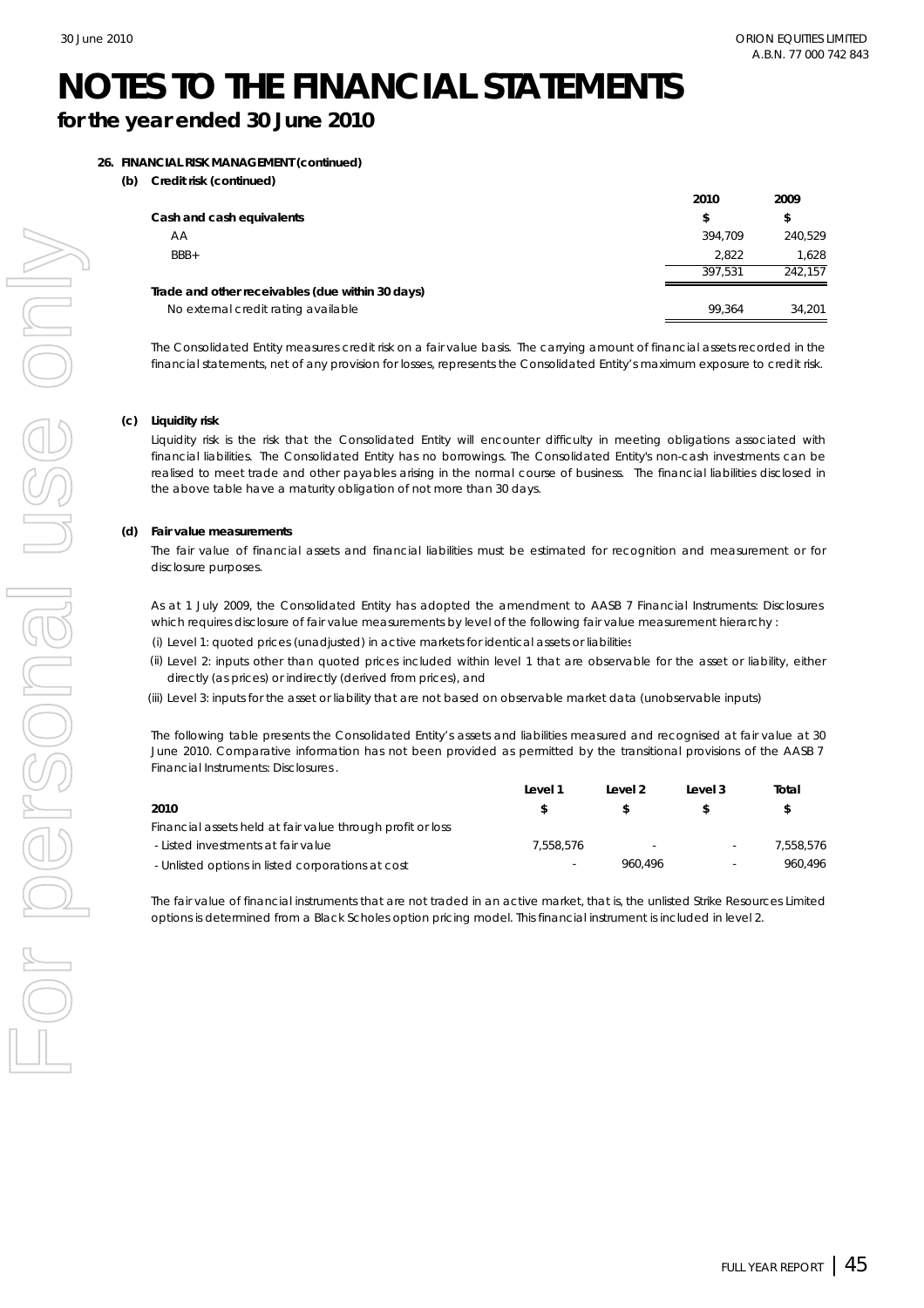| 27. COMMITMENTS               | Consolidated |         |  |
|-------------------------------|--------------|---------|--|
|                               | 2010         | 2009    |  |
|                               |              |         |  |
| Not longer than one year      | 82,633       | 91,772  |  |
| Between 12 months and 5 years | 170.384      | 219.001 |  |
|                               | 253,017      | 310,773 |  |

The non-cancellable operating lease commitment is the Consolidated Entity's share of the office premises at Level 14, The Forrest Centre, 221 St Georges Terrace, Perth, Western Australia, and includes all outgoings (exclusive of GST). The lease is for a 7 year term expiring 30 June 2013 and contains a rent review increase each year alternating between 5% and the greater of market rate or CPI + 1%.

### **28. CONTINGENT ASSETS AND LIABILITIES**

### **(a) Directors' Deeds**

The Company has entered into deeds of indemnity with each of its Directors indemnifying them against liability incurred in discharging their duties as directors/officers of the Company. At the end of the financial period, no claims have been made under any such indemnities and accordingly, it is not possible to quantify the potential financial obligation of the Consolidated Entity under these indemnities.

### **(b) Royalty on Tenements**

The Consolidated Entity is entitled to receive a royalty of 2% of gross revenues (exclusive of GST) from any commercial exploitation of any minerals from various Australian tenements - EL 47/1328 and PL 47/1170 (the Paulsens East Project tenements currently held by Strike Resources Limited), EL 24879, 24928 and 24929 and ELA 24927 (the Bigryli South Project tenements in the Northern Territory, currently held by Alara Resources Limited (Alara)), EL 09/1253 (a Mt James Project tenement in Western Australia, currently held by Alara) and EL 46/629 and a right to earn and acquire a 85% interest in ELA 46/585 (excluding all manganese mineral rights) (the Canning Well Project tenements in Western Australia, currently held by Alara).

### **29. EVENTS AFTER BALANCE DATE**

No matter or circumstance has arisen since the end of the financial period that significantly affected, or may significantly affect, the operations of the Consolidated Entity, the results of those operations, or the state of affairs of the Consolidated Entity in future financial periods.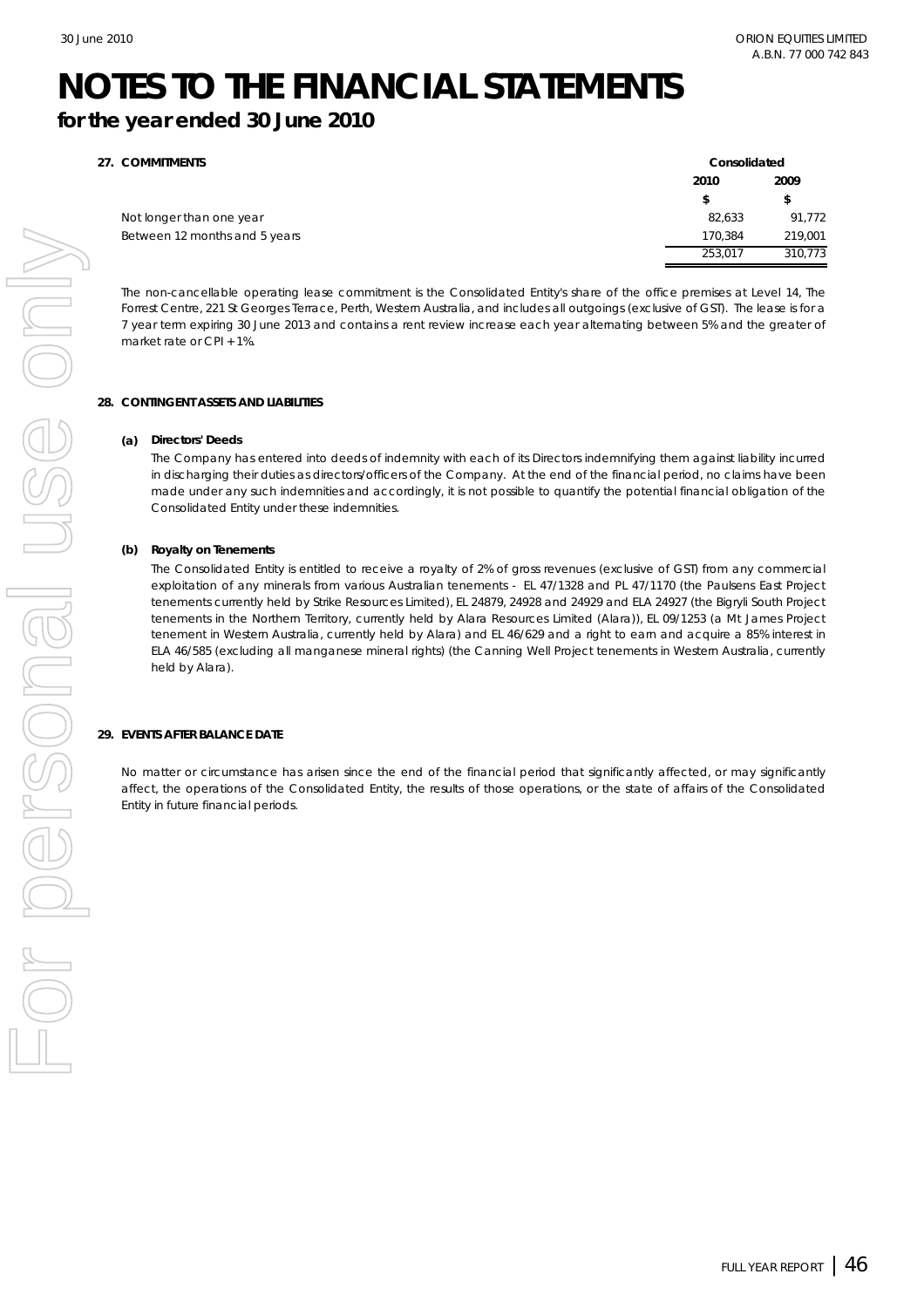# **DIRECTORS' DECLARATION**

The Directors of the Company declare that:

- 1. The financial statements, comprising the Income Statement, Balance Sheet, Statement of Changes in Equity and Cash Flow Statement and accompanying notes as set out on pages 17 to 46, are in accordance with the *Corporations Act 2001* and:
	- (a) comply with Accounting Standards and the Corporations Regulations 2001; and
	- (b) give a true and fair view of the Company's and Consolidated Entity's financial position as at 30 June 2010 and of their performance for the year ended on that date;
- 2. In the Directors' opinion there are reasonable grounds to believe that the Company will be able to pay its debts as and when they become due and payable;
- 3. The remuneration disclosures set out in the Directors' Report on pages 12 to 13 (as the audited Remuneration Report) comply with section 300A of the *Corporations Act 2001*;
- 4. The Directors have been given the declarations by the Executive Chairman (the person who performs the chief executive function) and the Company Secretary (the person who performs the chief financial officer function) as required by section 295A of the *Corporations Act 2001*; and
- 5. The Company has included in the notes to the Financial Statements an explicit and unreserved statement of compliance with the International Financial Reporting Standards.

This declaration is made in accordance with a resolution of the Directors made pursuant to section 295(5) of the *Corporations Act 2001*.

**Chairman** Director

**31 August 2010** 

**Farooq Khan William Johnson**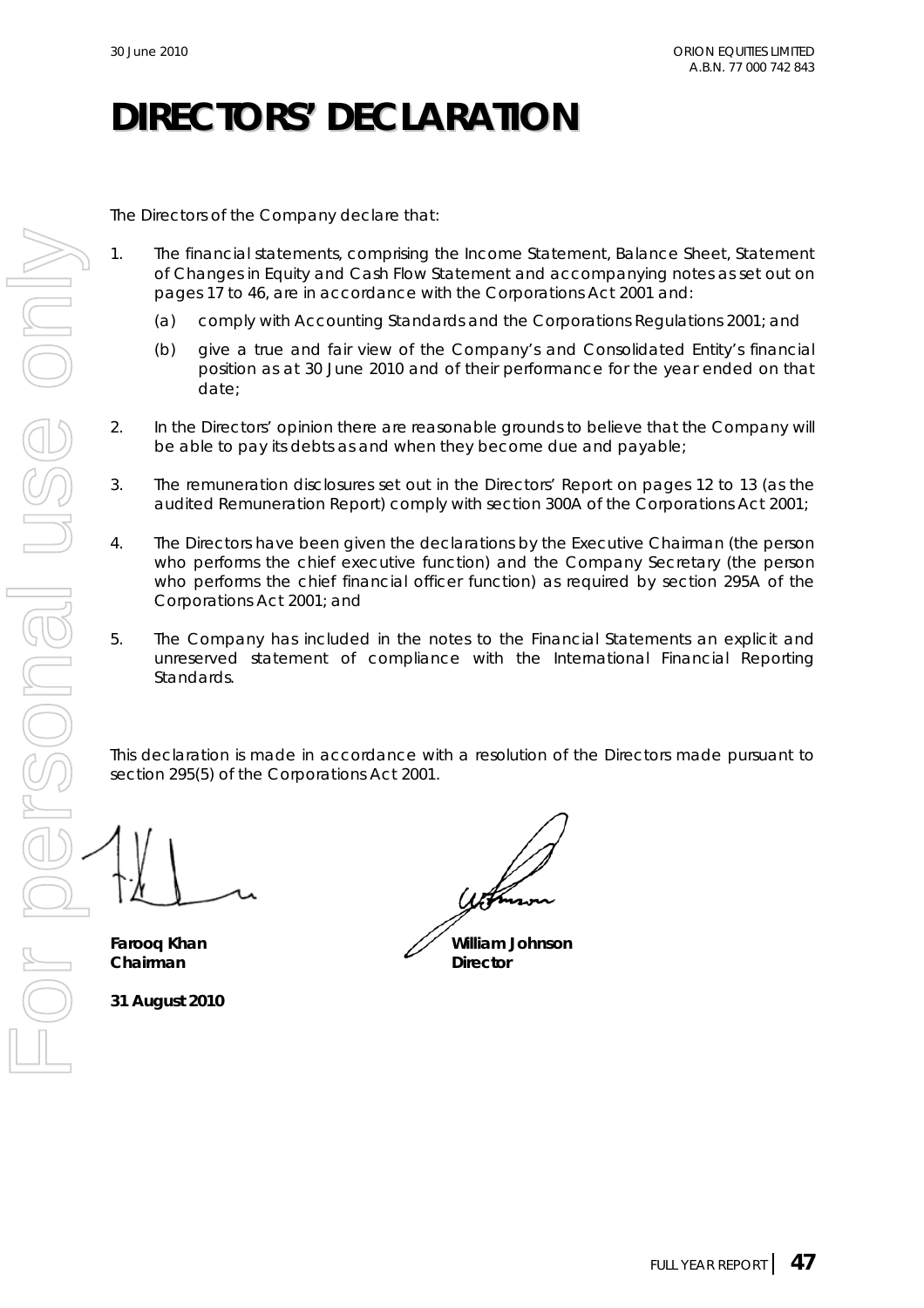

Tel: +61 8 6382 4600 Fax: +61 8 6382 4601 **www.bdo.com.au** 

38 Station Street Subiaco, WA 6008 PO Box 700, West Perth WA Australia

## **INDEPENDENT AUDITOR'S REPORT TO THE MEMBERS OF ORION EQUITIES LIMITED**

# **Report on the Financial Report**

We have audited the accompanying financial report of Orion Equities Limited, which comprises the statement of financial position as at 30 June 2010, and the statement of comprehensive income, statement of changes in equity and statement of cash flows for the year ended on that date, a summary of significant accounting policies, other explanatory notes and the directors' declaration of the consolidated entity comprising the company and the entities it controlled at the year's end or from time to time during the financial year.

# **Directors' Responsibility for the Financial Report**

The directors of the company are responsible for the preparation and fair presentation of the financial report in accordance with Australian Accounting Standards (including the Australian Accounting Interpretations) and the *Corporations Act 2001*. This responsibility includes establishing and maintaining internal controls relevant to the preparation and fair presentation of the financial report that is free from material misstatement, whether due to fraud or error; selecting and applying appropriate accounting policies; and making accounting estimates that are reasonable in the circumstances. In Note 1, the directors also state, in accordance with Accounting Standard AASB 101 *Presentation of Financial Statements,* that the financial statements comply with *International Financial Reporting Standards*.

## **Auditor's Responsibility**

Our responsibility is to express an opinion on the financial report based on our audit. We conducted our audit in accordance with Australian Auditing Standards. These Auditing Standards require that we comply with relevant ethical requirements relating to audit engagements and plan and perform the audit to obtain reasonable assurance whether the financial report is free from material misstatement.

An audit involves performing procedures to obtain audit evidence about the amounts and disclosures in the financial report. The procedures selected depend on the auditor's judgement, including the assessment of the risks of material misstatement of the financial report, whether due to fraud or error. In making those risk assessments, the auditor considers internal control relevant to the entity's preparation and fair presentation of the financial report in order to design audit procedures that are appropriate in the circumstances, but not for the purpose of expressing an opinion on the effectiveness of the entity's internal control. An audit also includes evaluating the appropriateness of accounting policies used and the reasonableness of accounting estimates made by the directors, as well as evaluating the overall presentation of the financial report.

We believe that the audit evidence we have obtained is sufficient and appropriate to provide a basis for our audit opinions.

## **Independence**

In conducting our audit, we have complied with the independence requirements of the *Corporations Act 2001*. We confirm that the independence declaration required by the *Corporations Act 2001* would be in the same terms if it had been given to the directors at the time that this auditor's report was made.

BDO Audit (WA) Pty Ltd ABN 79 112 284 787 is a member of a national association of independent entities which are all members of BDO (Australia) Ltd ABN 77 050<br>110 275, an Australian company limited by guarantee. BDO Audit Legislation (other than for the acts or omissions of financial services licensees) in each State or Territory other than Tasmania.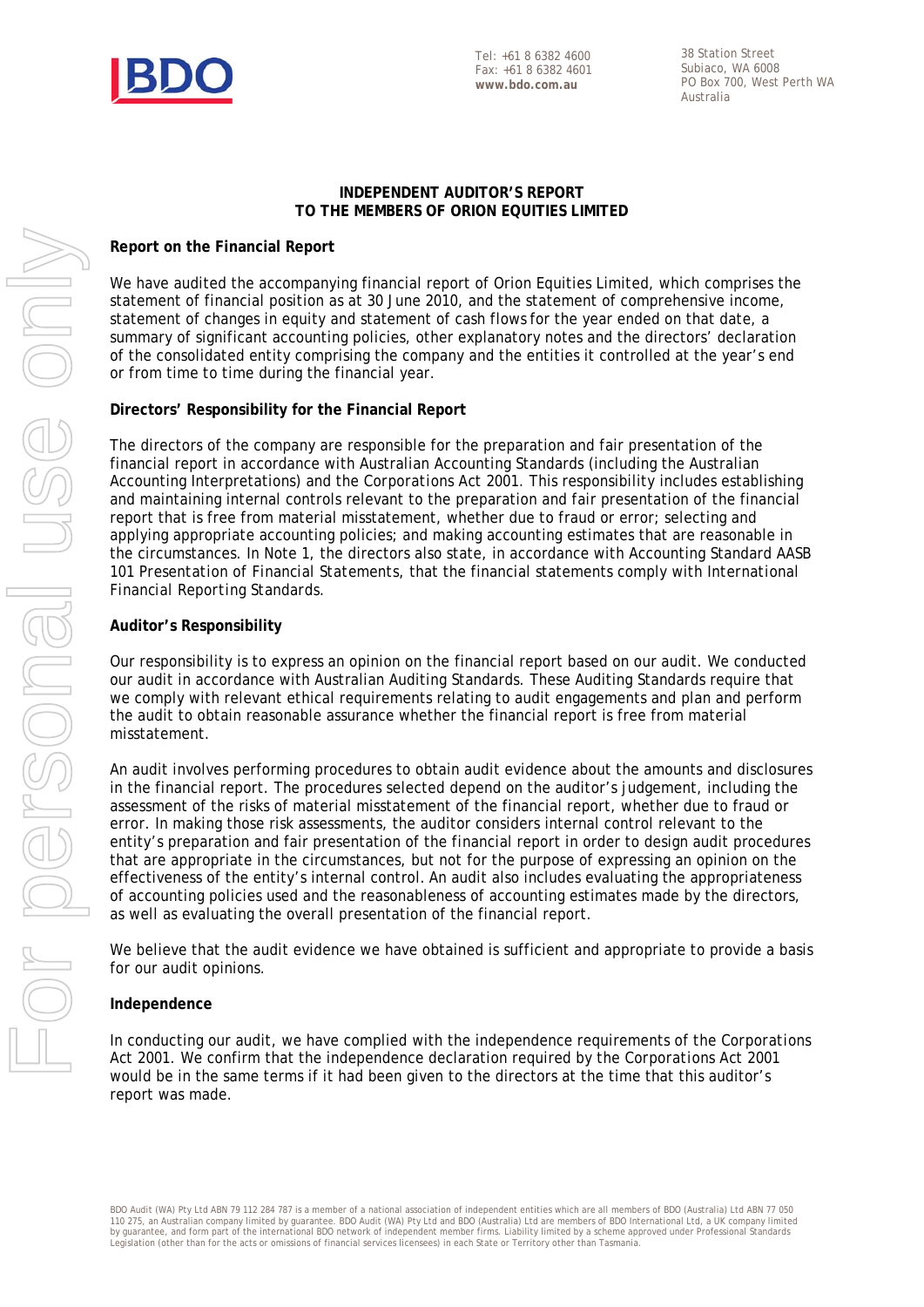

# **Auditor's Opinion**

In our opinion:

- the financial report of Orion Equities Limited is in accordance with the Corporations Act 2001, including,
- (i) giving a true and fair view of the consolidated entity's financial position as at 30 June 2010 and of its performance for the year ended on that date; and
- (ii) complying with Australian Accounting Standards (including the Australian Accounting Interpretations) and the Corporations Regulations 2001; and
- (a) the financial report also complies with *International Financial Reporting Standards* as disclosed in Note 1.

# **Report on the Remuneration Report**

We have audited the Remuneration Report included in pages 12 to 13 of the directors' report for the year ended 30 June 2010. The directors of the company are responsible for the preparation and presentation of the Remuneration Report in accordance with section 300A of the *Corporations Act 2001.* Our responsibility is to express an opinion on the Remuneration Report, based on our audit conducted in accordance with Australian Auditing Standards.

## **Auditor's Opinion**

In our opinion, the Remuneration Report of Orion Equities Limited for the year ended 30 June 2010, complies with section 300A of the *Corporations Act 2001.* 

# **BDO Audit (WA) Pty Ltd**

 $B\rho\sigma$ BMLY

**Brad McVeigh** Director

Perth, Western Australia Dated this 31<sup>st</sup> day of August 2010